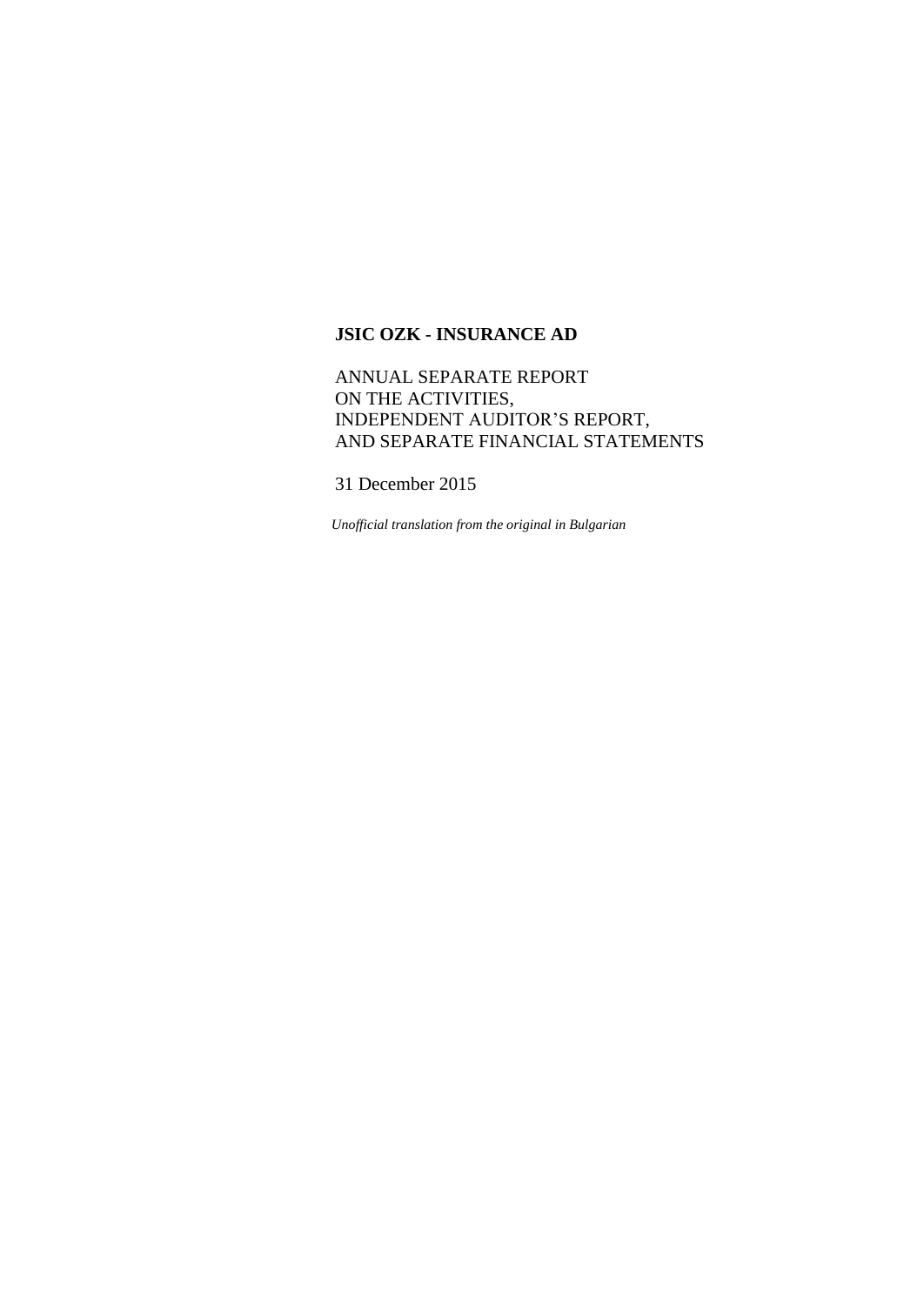# SEPARATE STATEMENT OF FINANCIAL POSITION

AS OF 31 DECEMBER 2015

All amounts are in thousand Bulgarian levs, unless otherwise stated

|                                       | <b>Notes</b>   | As of      | As of      |
|---------------------------------------|----------------|------------|------------|
|                                       |                | 31.12.2015 | 31.12.2014 |
| Assets                                |                |            |            |
| Non-current assets                    |                |            |            |
| Investment properties                 | $\overline{4}$ | 6,058      | 3,892      |
| Financial assets available for sale   | 5              | 22,950     | 19,476     |
| Property, plant and equipment         | 6              | 6,202      | 4,991      |
| Intangible assets                     | $\overline{7}$ | 774        | 931        |
| Investments in subsidiaries           | 8              | 2,735      | 4,348      |
| Deferred tax assets                   | 9              | 70         | 23         |
| Total non-current assets              |                | 38,789     | 33,661     |
| Current assets                        |                |            |            |
| Inventory                             | 14             | 359        | 412        |
| Receivables from insurance activities | 11             | 33,047     | 31,242     |
| Other receivables                     | 12             | 2,367      | 1,273      |
| Prepaid expenses                      | 10             | 209        | 179        |
| Cash                                  | 13             | 7,198      | 9,842      |
| Total current assets                  |                | 43,180     | 42,948     |
| <b>TOTAL ASSETS</b>                   |                | 81,969     | 76,609     |
| Equity and liabilities                |                |            |            |
| Equity                                |                |            |            |
| Share capital                         | 15             | 7,507      | 7,067      |
| Reserves                              | 16             | 5,261      | 5,847      |
| Retained earnings                     |                | 1,420      | 490        |
| <b>TOTAL EQUITY</b>                   |                | 14,188     | 13,404     |
| Non-current liabilities               |                |            |            |
| Unearned premium reserve              | 17             | 15,372     | 24,185     |
| Outstanding claims reserve            | 17             | 27,514     | 24,895     |
| Guarantee fund                        |                | 128        | 128        |
| Other technical reserves              | 17             | 4,074      | 2,688      |
| Retirement benefits                   |                | 43         | 44         |
| Long-term lease liabilities           | 19             | 34         | 167        |
| Deferred tax liabilities              | 9              | 428        | 356        |
| Total non-current liabilities         |                | 47,593     | 52,463     |
| <b>Current liabilities</b>            |                |            |            |
| Liabilities on insurance activities   | 18             | 18,208     | 8,885      |
| Other liabilities                     | 190            | 1,980      | 1,857      |
| Total current liabilities             |                | 20,188     | 10,742     |
| <b>TOTAL LIABILITIES</b>              |                | 67,781     | 63,205     |
| TOTAL EQUITY AND LIABILITIES          |                | 81,969     | 76,609     |

These separate financial statements are approved by the Management Board and signed on 31 March 2016 on behalf of JSIC OZK – INSURANCE AD by:

\_\_\_\_\_\_\_\_\_\_\_\_\_\_\_\_\_\_\_\_\_\_\_ \_\_\_\_\_\_\_\_\_\_\_\_\_\_\_\_\_\_\_\_\_\_\_ \_\_\_\_\_\_\_\_\_\_\_\_\_\_\_\_\_\_\_\_\_\_ Aleksandar Lichev Rumen Dimitrov Aneliya Pashaliyska<br>
Chief Executive Director Executive Director Chief Accountant Chief Executive Director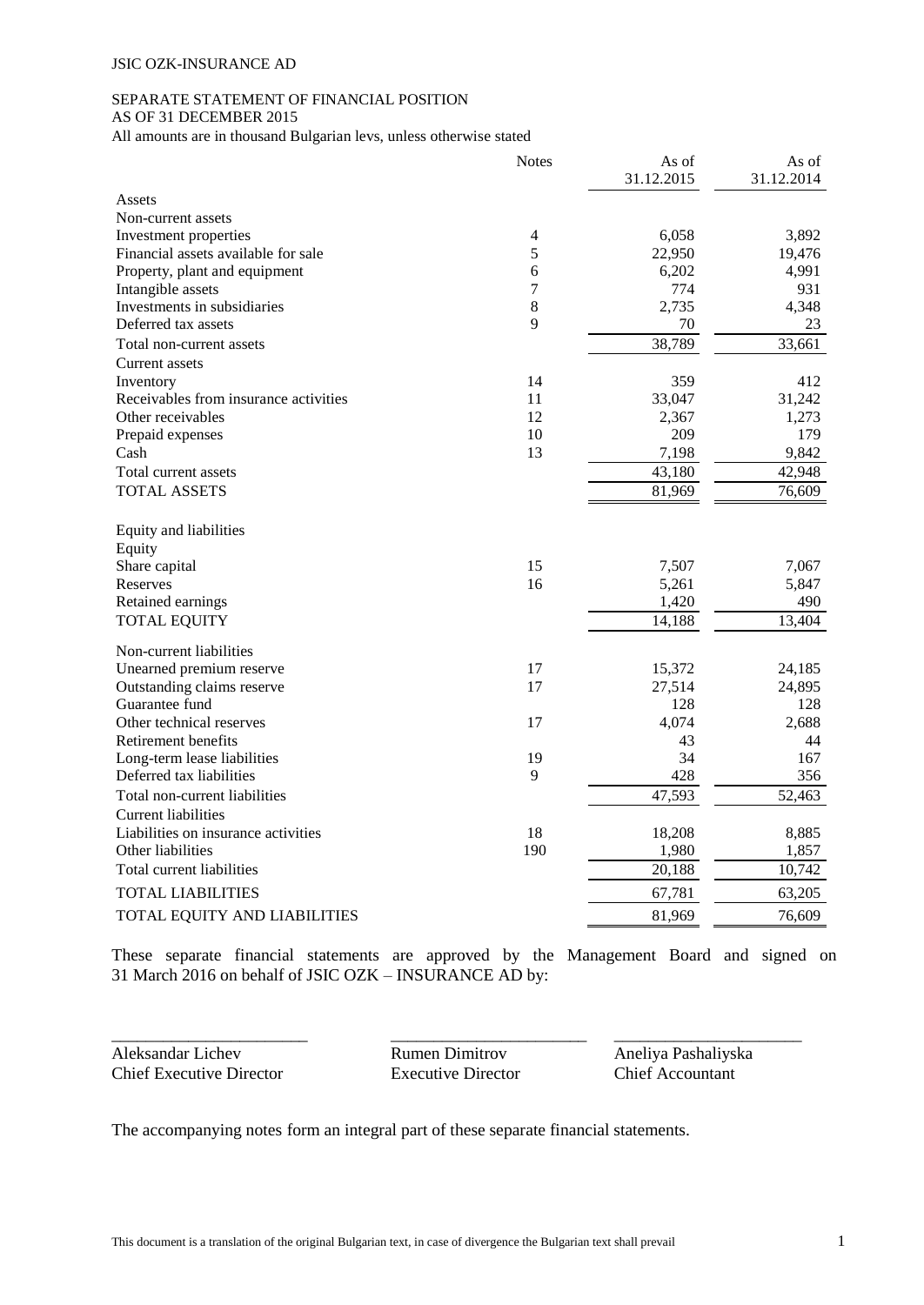# SEPARATE INCOME STATAMENT

FOR THE YEAR ENDED 31 DECEMBER 2015

All amounts are in thousand Bulgarian levs, unless otherwise stated

|                                                           | <b>Notes</b> | Year ended | Year ended |
|-----------------------------------------------------------|--------------|------------|------------|
|                                                           |              | 31.12.2015 | 31.12.2014 |
| Premiums earned                                           | 20           | 77,764     | 70,363     |
| Ceded reinsurance premiums                                | 20           | (17, 543)  | (6, 551)   |
| Change in unearned premium reserve                        | 17           | (3,312)    | (5,396)    |
| Change in reinsurers' share in unearned premiums reserve  | 17           | 12,125     | 238        |
| Premiums earned, net of reinsurance                       |              | 69,034     | 58,654     |
| Claims paid                                               | 21           | (48, 633)  | (31,063)   |
| Reinsurers' share in claims paid                          | 21           | 15,109     | 3,929      |
| Change in outstanding claims reserve                      | 17           | (22,996)   | (15,253)   |
| Change in reinsurers' share in outstanding claims reserve | 17           | 20,377     | 7,807      |
| Claims paid, net of reinsurance                           |              | (36, 143)  | (34, 580)  |
| Change in other insurance reserves                        | 17           | (5,723)    | 748        |
| Change in reinsurer's share in other insurance reserves   | 17           | 4,337      |            |
| Acquisition expenses                                      | 22           | (19, 635)  | (16, 644)  |
| Administrative expenses                                   | 23           | (4, 153)   | (3, 459)   |
| Reinsurers' commissions and participation in result, net  | 24           | 2,591      | 962        |
| Other insurance expenses, net                             | 25           | (9,226)    | (5,808)    |
| Insurance activity expenses                               |              | (67, 952)  | (58, 781)  |
| Result of insurance activity                              |              | 1,082      | (127)      |
| Net investment income                                     | 26           | 557        | 637        |
| Other revenues/expenses, net                              | 27           | (107)      | 40         |
| PROFIT BEFORE TAXES                                       |              | 1,532      | 550        |
| Tax expense                                               | 9            | (112)      | (60)       |
| NET PROFIT FOR THE PERIOD                                 |              | 1,420      | 490        |

These separate financial statements are approved by the Management Board and signed on 31 March 2016 on behalf of JSIC OZK – INSURANCE AD by:

Aleksandar Lichev Rumen Dimitrov Aneliya Pashaliyska Chief Executive Director Executive Director Chief Accountant

\_\_\_\_\_\_\_\_\_\_\_\_\_\_\_\_\_\_\_\_\_\_\_ \_\_\_\_\_\_\_\_\_\_\_\_\_\_\_\_\_\_\_\_\_\_\_ \_\_\_\_\_\_\_\_\_\_\_\_\_\_\_\_\_\_\_\_\_\_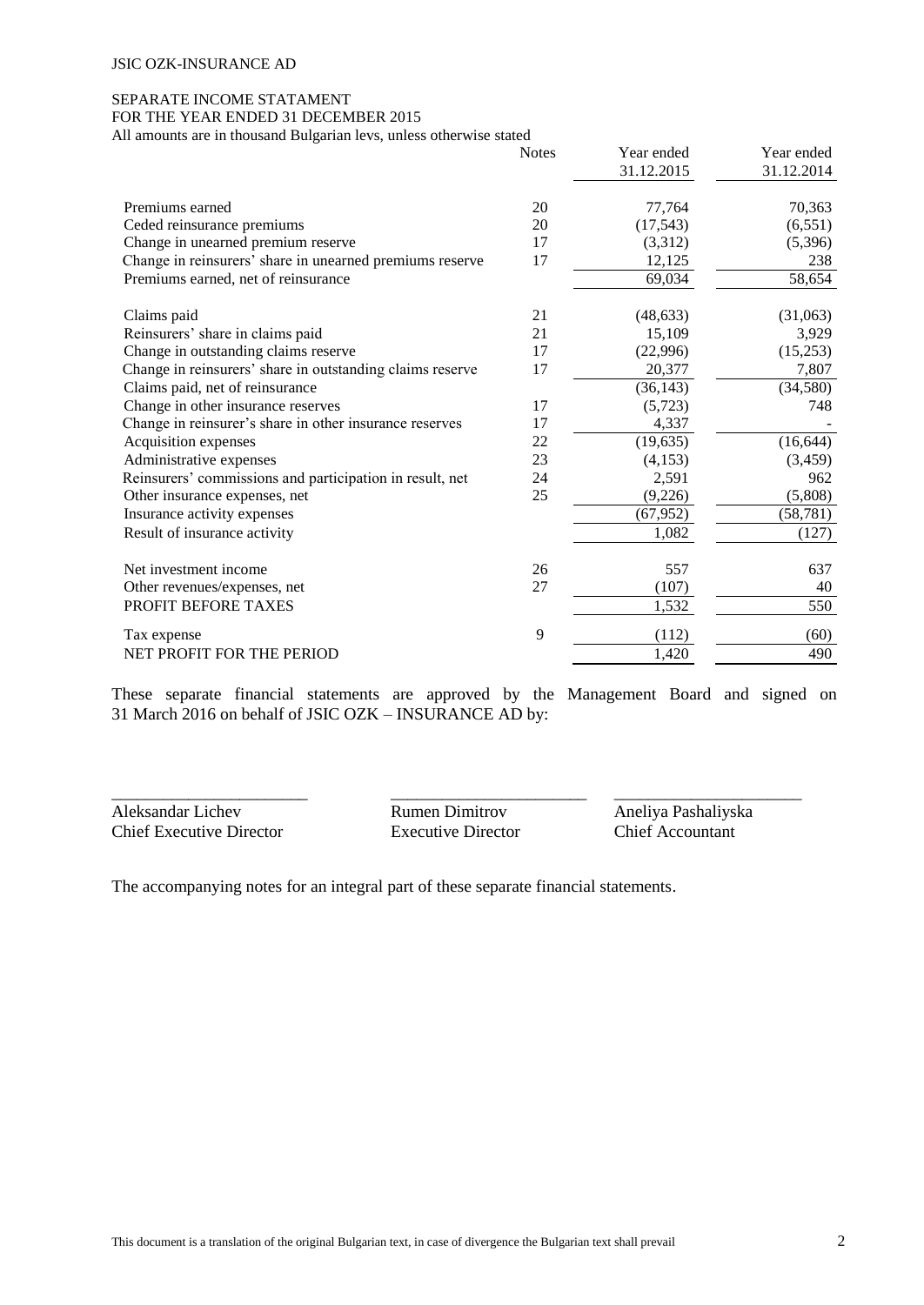# SEPARATE STATAMENT OF COMPREHENSIVE INCOME FOR THE YEAR ENDED 31 DECEMBER 2015

All amounts are in thousand Bulgarian levs, unless otherwise stated

|                                                                                                           | Year ended<br>31.12.2015 | Year ended<br>31.12.2014 |
|-----------------------------------------------------------------------------------------------------------|--------------------------|--------------------------|
| NET PROFIT FOR THE PERIOD                                                                                 | 1,420                    | 490                      |
| Other components of comprehensive income, net of taxes                                                    |                          |                          |
| Components which will not be reclassified in profit or loss<br>Revaluation of property used in operations | 507                      |                          |
| Components which could be reclassified in profit or loss                                                  |                          |                          |
| Revaluation of financial assets available for sale                                                        | (1,142)                  | 1,532                    |
| Total other comprehensive income                                                                          | (635)                    | 1,532                    |
| TOTAL COMREHENSIVE INCOME FOR THE PERIOD                                                                  | 785                      | 2,022                    |

These separate financial statements are approved by the Management Board and signed on 31 March 2016 on behalf of JSIC OZK – INSURANCE AD by:

\_\_\_\_\_\_\_\_\_\_\_\_\_\_\_\_\_\_\_\_\_\_\_ \_\_\_\_\_\_\_\_\_\_\_\_\_\_\_\_\_\_\_\_\_\_\_ \_\_\_\_\_\_\_\_\_\_\_\_\_\_\_\_\_\_\_\_\_\_ Aleksandar Lichev Rumen Dimitrov Aneliya Pashaliyska<br>
Chief Executive Director Executive Director Chief Accountant Chief Executive Director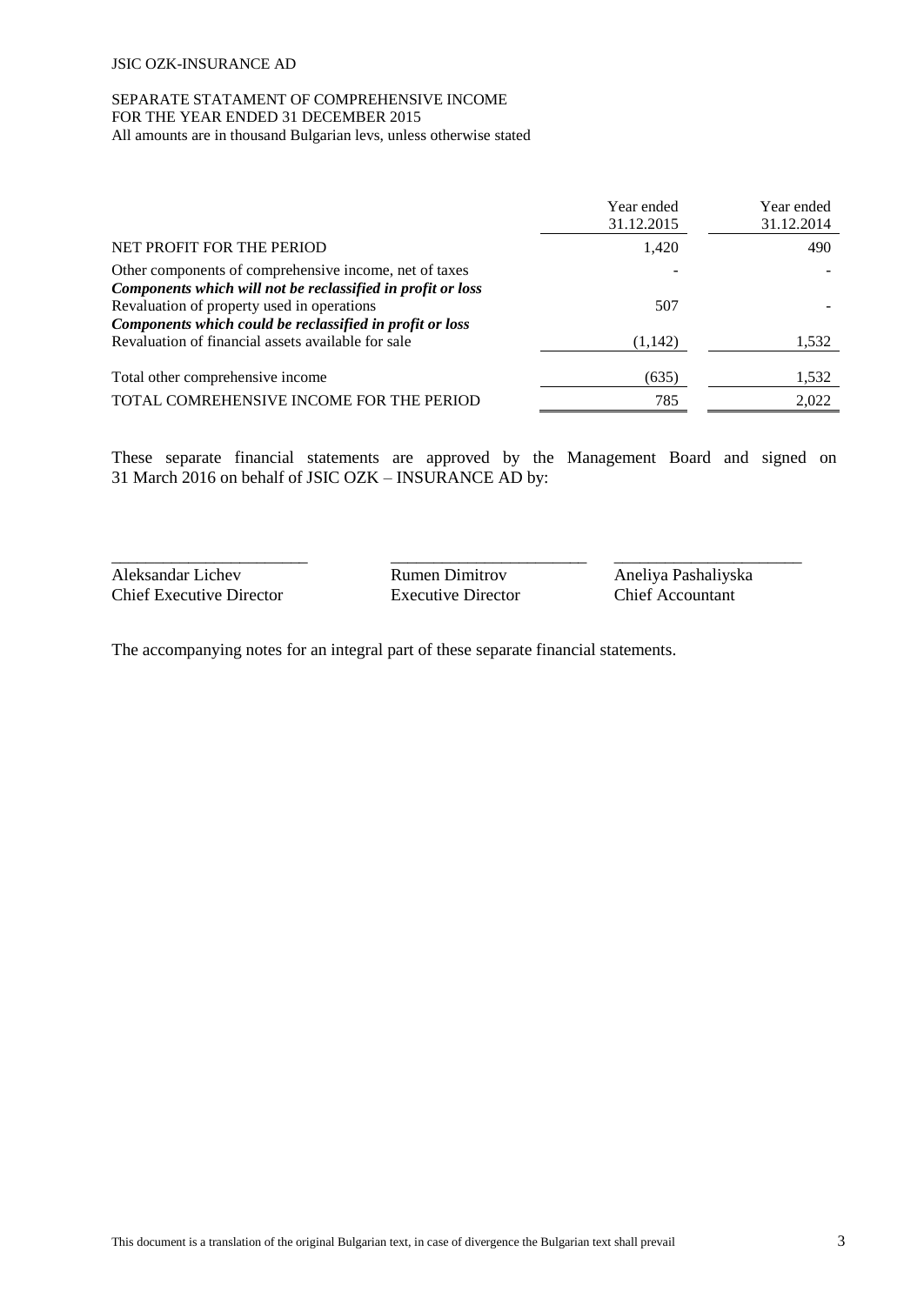# SEPARATE STATEMENT OF CHANGES IN EQUITY FOR THE YEAR ENDED 31 DECEMBER 2015

All amounts are in thousand Bulgarian levs, unless otherwise stated

|                                                                                                   | Share capital | Revaluation<br>reserve | General<br>reserve | Other<br>reserves | Retained<br>earnings | Total  |
|---------------------------------------------------------------------------------------------------|---------------|------------------------|--------------------|-------------------|----------------------|--------|
| Balance at 1 January 2014                                                                         | 7,067         | 2,355                  | 539                | 1,319             | 102                  | 11,382 |
| Distribution of retained earnings<br>from prior years to reserves<br>Comprehensive income for the |               |                        | 10                 | 92                | (102)                |        |
| period                                                                                            |               | 1,532                  |                    |                   | 490                  | 2,022  |
| <b>BALANCE AT</b><br>31 DECEMBER 2014                                                             | 7,067         | 3,887                  | 549                | 1,411             | 490                  | 13,404 |
| Distribution of retained earnings<br>from prior years to reserves                                 | 440           |                        | 50                 |                   | (490)                |        |
| Comprehensive income for the<br>period                                                            |               | (635)                  |                    |                   | 1,420                | 785    |
| Other changes in equity                                                                           |               |                        | (1)                |                   |                      | (1)    |
| <b>BALANCE AT</b><br>31 DECEMBER 2015                                                             | 7,507         | 3,252                  | 598                | 1,411             | 1,420                | 14,188 |

These separate financial statements are approved by the Management Board and signed on 31 March 2016 on behalf of JSIC OZK – INSURANCE AD by:

Aleksandar Lichev Rumen Dimitrov Aneliya Pashaliyska Chief Executive Director Executive Director Chief Accountant

\_\_\_\_\_\_\_\_\_\_\_\_\_\_\_\_\_\_\_\_\_\_\_ \_\_\_\_\_\_\_\_\_\_\_\_\_\_\_\_\_\_\_\_\_\_\_ \_\_\_\_\_\_\_\_\_\_\_\_\_\_\_\_\_\_\_\_\_\_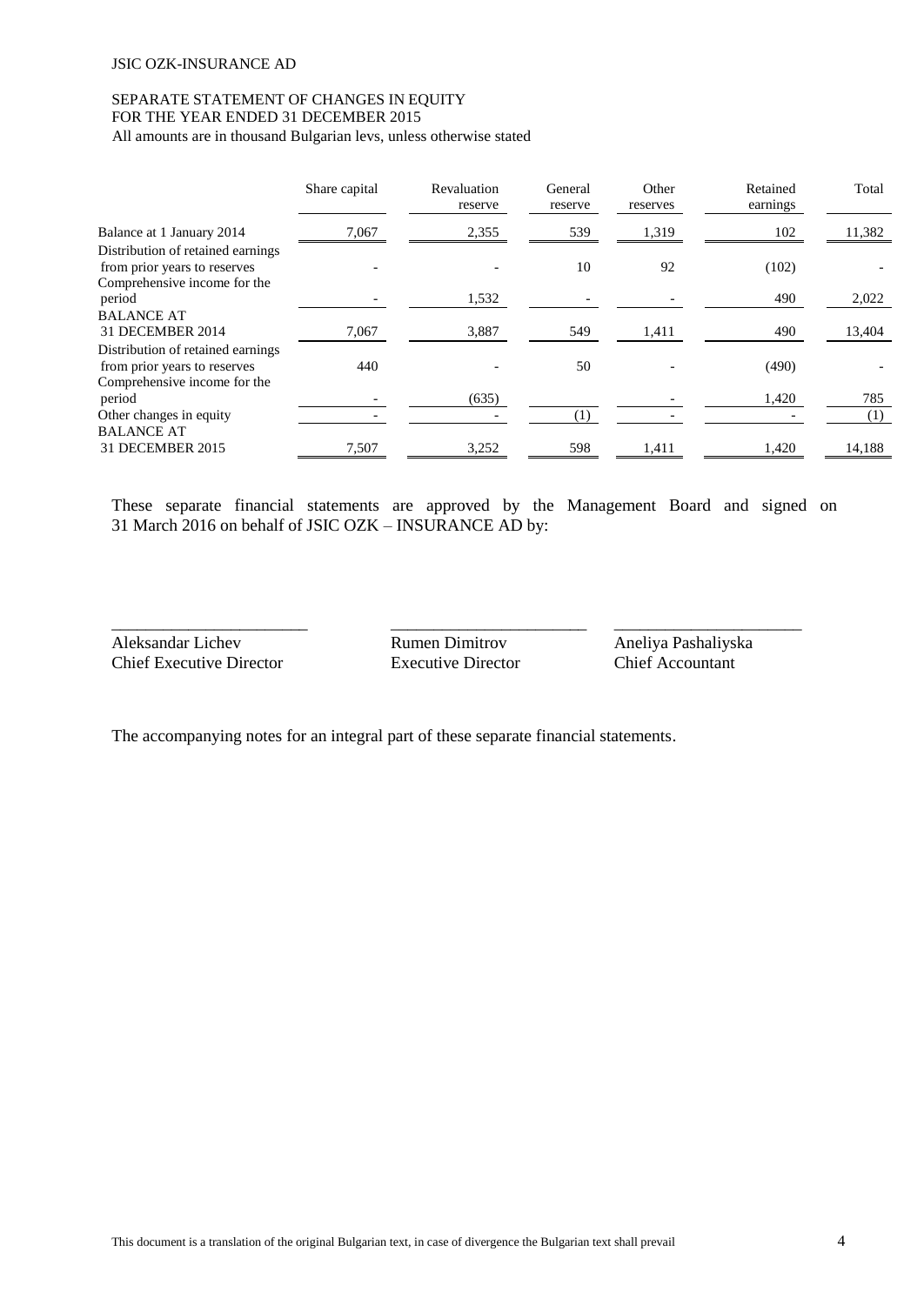#### SEPARATE STATAMENT OF CASH FLOWS FOR THE YEAR ENDED 31 DECEMBER 2015

All amounts are in thousand Bulgarian levs, unless otherwise stated

|                                                | Year ended | Year ended |
|------------------------------------------------|------------|------------|
|                                                | 31.12.2015 | 31.12.2014 |
| CASH FLOWS FROM OPERATING ACTIVITIES           |            |            |
| Premiums received                              | 73,613     | 61,223     |
| Amounts recovered by reinsurers                | 7,686      | 1,039      |
| Subrogation recoveries                         | 347        | 606        |
| Amounts paid to reinsurers                     | (4,205)    | (3,633)    |
| Claims paid                                    | (44,258)   | (29, 298)  |
| Payments to suppliers                          | (9,387)    | (5,845)    |
| Payments to employees                          | (5,657)    | (4,621)    |
| Acquisition costs paid                         | (11,049)   | (9,878)    |
| Amounts paid for guarantee fund                | (2,124)    | (2, 416)   |
| Interest received                              | 85         | 178        |
| Payment of corporate tax                       | (45)       | (6)        |
| Other cash flow for operating activities       | (3,224)    | (1, 834)   |
| NET CASH FLOW RECEIVED FROM OPERATING          |            |            |
| <b>ACTIVITIES</b>                              | 1,782      | 5,515      |
| CASH FLOW FROM INVESTMENT ACTIVITIES           |            |            |
| Sales of government bonds                      | 1,942      |            |
| Received interest from investment securities   | 508        | 417        |
| Received rents                                 | 110        | 37         |
| Purchase of shares                             |            | (1,927)    |
| Purchase of fixed yield securities             | (5,661)    | (475)      |
| Other cash flows used in investment activities | (892)      | (1, 336)   |
| NET CASH FLOWS USED IN INVESTMENT ACTIVITIES   | (3,993)    | (3,284)    |
| CASH FLOWS FROM FINANCING ACTIVITIES           |            |            |
| Other payments for financing activities        | (283)      | (304)      |
| NET CASH FLOWS USED IN FINANCING ACTIVITIES    | (283)      | (304)      |
| Change in cash during the period               | (2, 494)   | 1,927      |
| <b>CASH AT BEGINNING OF PERIOD</b>             | 9,683      | 7,756      |
| CASH AT END OF PERIOD (note 13)                | 7,189      | 9,683      |

These separate financial statements are approved by the Management Board and signed on 31 March 2016 on behalf of JSIC OZK – INSURANCE AD by:

Aleksandar Lichev Rumen Dimitrov Aneliya Pashaliyska Chief Executive Director Executive Director Chief Accountant

\_\_\_\_\_\_\_\_\_\_\_\_\_\_\_\_\_\_\_\_\_\_\_ \_\_\_\_\_\_\_\_\_\_\_\_\_\_\_\_\_\_\_\_\_\_\_ \_\_\_\_\_\_\_\_\_\_\_\_\_\_\_\_\_\_\_\_\_\_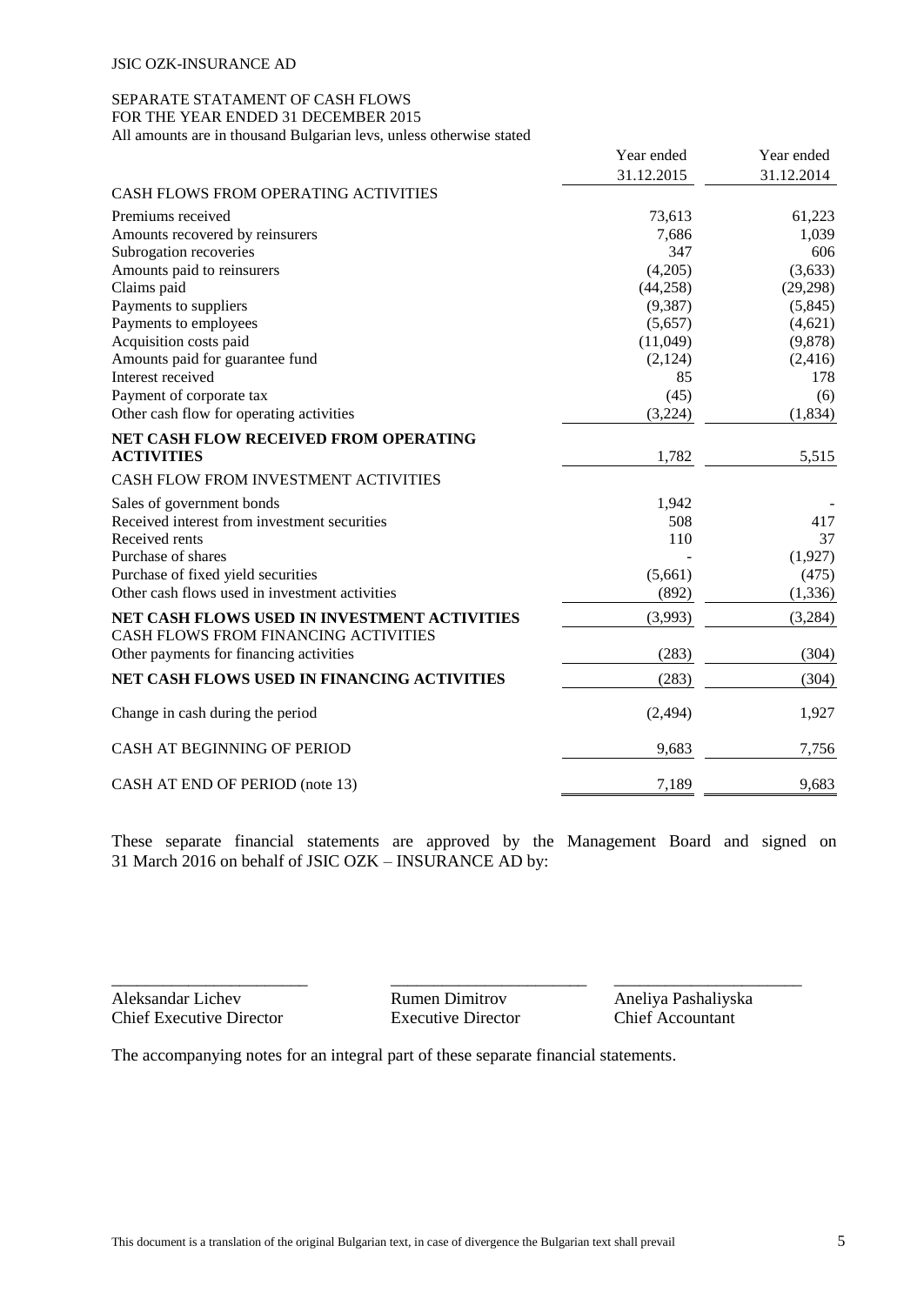# **1. Organization and activity**

JSIC OZK-Insurance AD ("The Company") is a joint-stock company, registered under company file No. 15636/1996 by Sofia City Court. The registered office of the Company is Sofia City, 7 St. Sofia Str., 5 th Floor.

The main business activity of the Company is insurance covering the following types of insurance products: "Accident insurance"; "Disease insurance"; "Insurance of land vehicles excluding rail vehicles"; "Insurance of rail transportation vehicles"; "Insurance for goods in transit"; "Fire and Natural disasters insurance"; "Property damages insurance"; "MTPL (Motor Third Party Liability)"; "General MTPL"; "Insurance of miscellaneous Financial losses"; "Travel Insurance"; "Insurance covering legal fees, as an additional coverage to the insurances of other material interests.

The specific legislature governing the Company`s activity is the Insurance Code. Based on the latter, the Company is regulated by the Financial Supervision Commission (FSC).

# **2. Basis for preparation of the separate financial statements**

# **2.1. Applicable accounting legislation and standards**

# **2.1.1 Common framework for financial reporting**

These separate financial statements have been prepared in accordance with statutory accounting legislation, applicable for insurance companies in Bulgaria. The Company prepares and presents its financial statements in accordance with the International Financial Reporting Standards (IFRS), issued by the International Accounting Standards Board (IASB) and the interpretations, issued by the International Financial Reporting Interpretations Committee (IFRIC), as approved by the European Union (EU) and applicable in the Republic of Bulgaria.

In addition, the Insurance Code requires insurance companies to establish and maintain insurance reserves, complying with the order and methodology, set by the Financial Supervision Commission in its regulation. In accordance with the Insurance Code, these reserves are booked as an expense in the financial statements. In the preparation of the accompanying separate financial statements, the Company has considered the requirements of the Financial Supervision Commission, outlined in ordinance regarding the recognition of income from insurance premiums and the related receivables and impairment loss.

These separate financial statements have been prepared for general purposes under the going concern principle and on accrual basis and provide information for the financial position, financial performance and cash flows of the Company as of and for the year ended 31 December 2015.

# *Initial application of new amendments to existing standards and interpretations effective in the current period*

The following new amendments to the existing standards and new interpretation issued by the International Accounting Standards Board (IASB) and adopted by the EU are effective for the current financial period:

- Amendments to various standards "Improvements to IFRSs (cycle 2011-2013)" resulting from the annual improvement project of IFRS (IFRS 3, IFRS 13 and IAS 40) primarily with a view to removing inconsistencies and clarifying wording - adopted by the EU on December 18, 2014 (amendments are to be applied for annual periods beginning on or after January 1, 2015),
- IFRIC 21 "Levies" adopted by the EU on June 13, 2014 (effective for annual periods beginning on or after June 17, 2014).

The adoption of these amendments to the existing standards and interpretation has not led to any changes in the Company's accounting policy.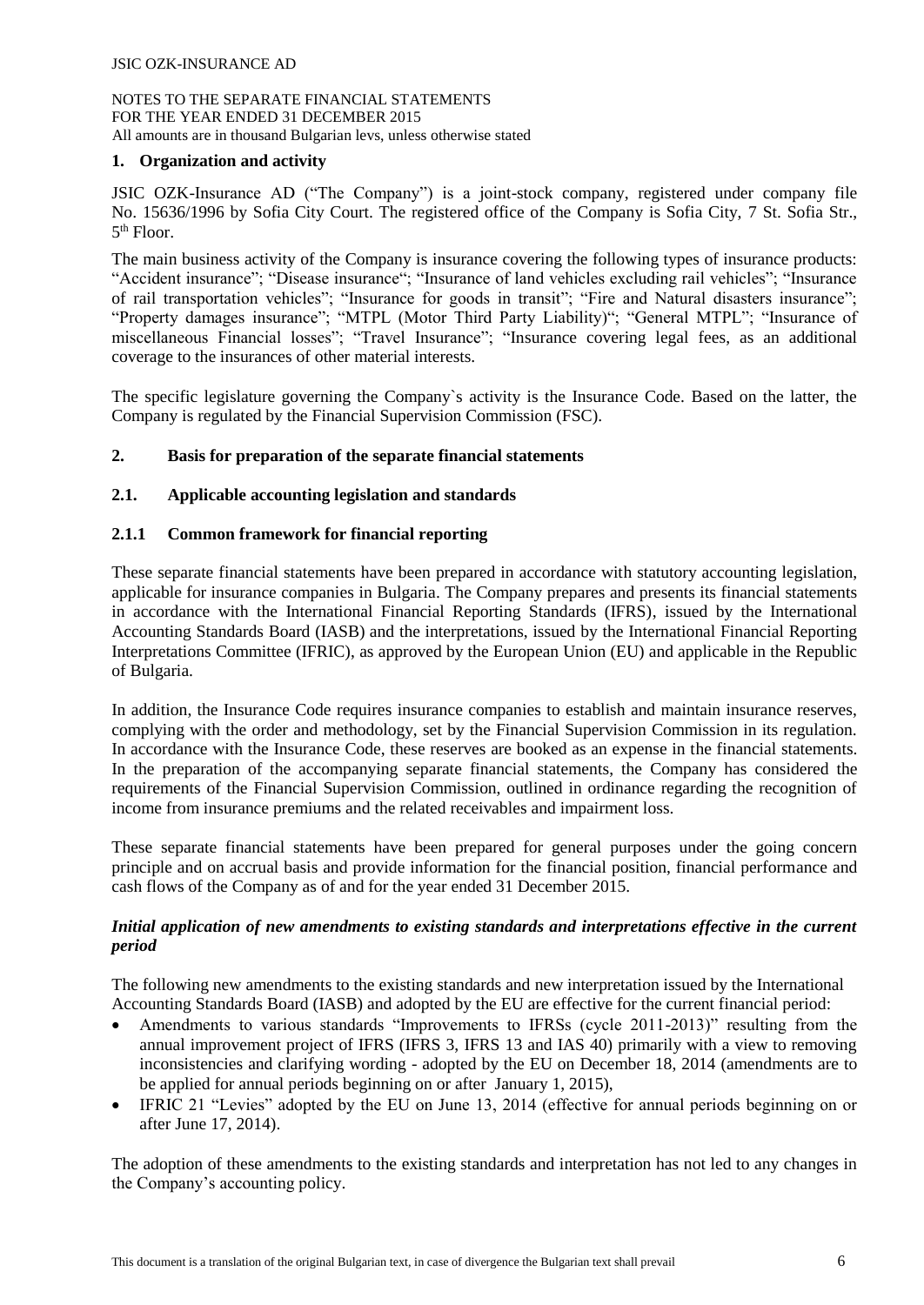NOTES TO THE SEPARATE FINANCIAL STATEMENTS (CONTINUED) FOR THE YEAR ENDED 31 DECEMBER 2015 All amounts are in thousand Bulgarian levs, unless otherwise stated

# **2. Basis for preparation of the separate financial statements (continued)**

### **2.1 Applicable accounting legislation and standards (continued)**

### **2.1.1 Common framework for financial reporting (continued)**

#### **Changes in IFRS (continued)**

### *Amendments to the existing Standards issued by IASB and adopted by the EU but not yet effective*

At the date of authorisation of these financial statements the following amendments to the existing standards issued by IASB and adopted by the EU were in issue but not yet effective:

- Amendments to various standards "Improvements to IFRSs (cycle 2010-2012)" resulting from the annual improvement project of IFRS (IFRS 2, IFRS 3, IFRS 8, IFRS 13, IAS 16, IAS 24 and IAS 38) primarily with a view to removing inconsistencies and clarifying wording - adopted by the EU on December 17, 2014 (amendments are to be applied for annual periods beginning on or after February 1, 2015)
- Amendments to IAS 16 "Property, Plant and Equipment" and IAS 41 "Agriculture" Agriculture: Bearer Plants - adopted by the EU on November 23, 2015 (effective for annual periods beginning on or after January 1, 2016);
- Amendments to IAS 16 "Property, Plant and Equipment" and IAS 38 "Intangible Assets" Clarification of Acceptable Methods of Depreciation and Amortisation - adopted by the EU on December 2, 2015 (effective for annual periods beginning on or after January 1, 2016);
- Amendments to IAS 19 "Employee Benefits" Defined Benefit Plans: Employee Contributions adopted by the EU on December 17, 2014 (effective for annual periods beginning on or after February 1, 2015);
- Amendments to IFRS 11 "Joint Arrangements" Accounting for Acquisitions of Interests in Joint Operations adopted by the EU on November 24, 2015 (effective for annual periods beginning on or after January 1, 2016);
- Amendments to IAS 1 "Presentation of Financial Statements" Disclosure Initiative adopted by the EU on December 18, 2015 (effective for annual periods beginning on or after January 1, 2016),
- Amendments to IAS 27 "Separate Financial Statements" Equity Method in Separate Financial Statements - adopted by the EU on December 18, 2015 (effective for annual periods beginning on or after January 1, 2016),
- Amendments to various standards "Improvements to IFRSs (cycle 2012-2014)" resulting from the annual improvement project of IFRS (IFRS 5, IFRS 7, IAS 19 and IAS 34) primarily with a view to removing inconsistencies and clarifying wording - adopted by the EU on December 15, 2015 (amendments are to be applied for annual periods beginning on or after January 1, 2016)

#### *New Standards and Interpretations issued by IASB but not yet adopted by the EU*

At present, IFRS as adopted by the EU do not significantly differ from regulations adopted by the IASB, except for the following standards, amendments to the existing standards and interpretations, which were not endorsed for use as at the date of publication of separate financial statements:

- IFRS 9 Financial Instruments (effective for annual periods beginning on or after January 1, 2018);
- IFRS 14 "Regulatory Deferral Accounts" (effective for annual periods beginning on or after January 1, 2016) - the European Commission has decided not to launch the endorsement process of this interim standard and to wait for the final standard;
- IFRS 15 "Revenue from Contracts with Customers" and further amendments (effective for annual periods beginning on or after January 1, 2018);
- IFRS 16 "Leases" (effective for annual periods beginning on or after 1 January 2019);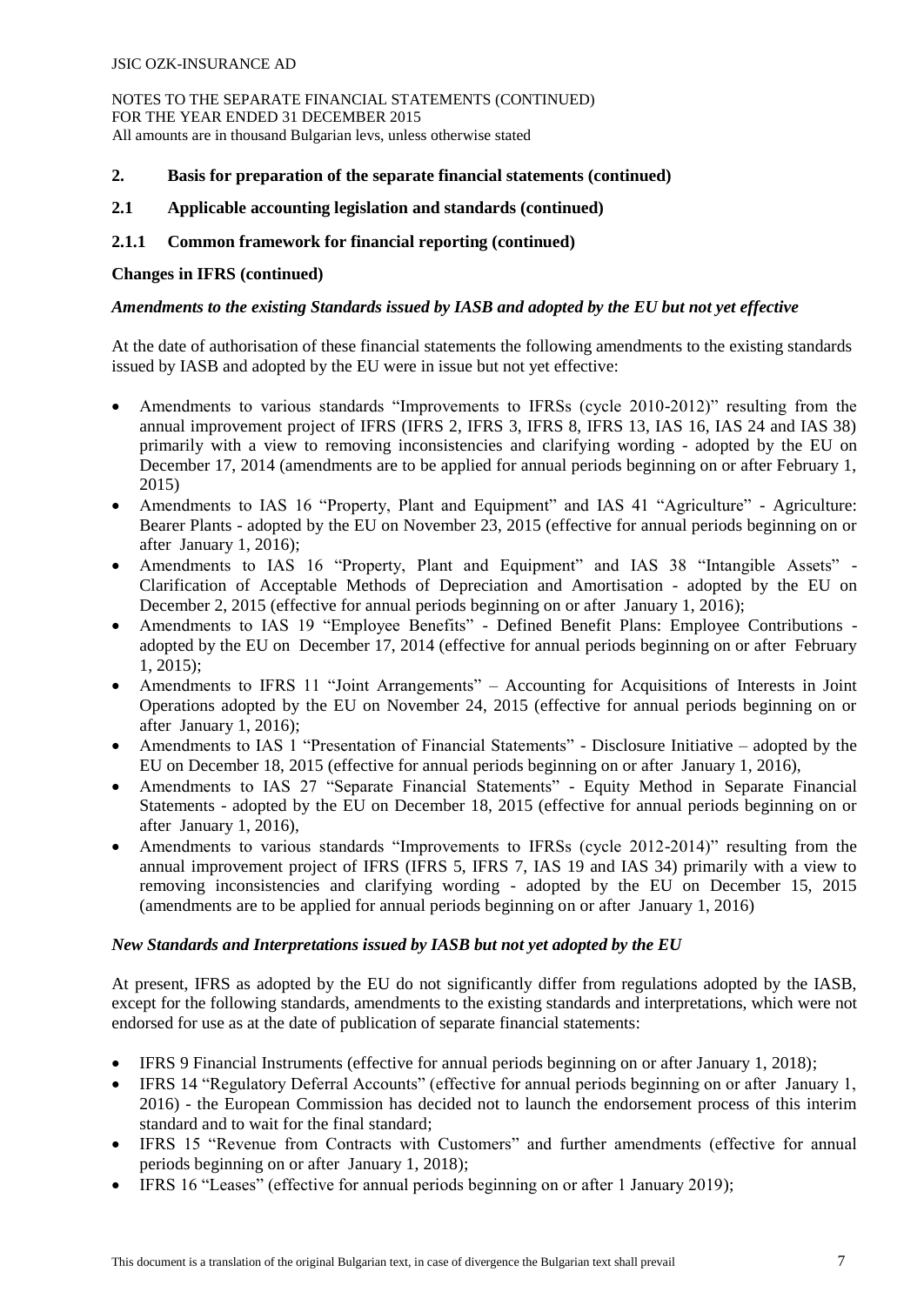NOTES TO THE SEPARATE FINANCIAL STATEMENTS (CONTINUED) FOR THE YEAR ENDED 31 DECEMBER 2015 All amounts are in thousand Bulgarian levs, unless otherwise stated

# **2. Basis for preparation of the separate financial statements (continued)**

# **2.1 Applicable accounting legislation and standards (continued)**

# **2.1.2 Common framework for financial reporting (continued)**

# **Changes in IFRS (continued)**

# *New Standards and Interpretations issued by IASB but not yet adopted by the EU (continued)*

- Amendments to IFRS 10 "Consolidated Financial Statements" and IAS 28 "Investments in Associates and Joint Ventures" - Sale or Contribution of Assets between an Investor and its Associate or Joint Venture (effective for annual periods beginning on or after January 1, 2016);
- Amendments to IFRS 10 "Consolidated Financial Statements", IFRS 12 "Disclosure of Interests in Other Entities" and IAS 28 "Investments in Associates and Joint Ventures" - Investment Entities: Applying the Consolidation Exception (effective for annual periods beginning on or after January 1, 2016);

The Company anticipates that the adoption of these standards, amendments to the existing standards and interpretations will have no material impact on the separate financial statements in the period of initial application.

At the same time, hedge accounting regarding the portfolio of financial assets and liabilities, whose principles have not been adopted by the EU, is still unregulated.

According to the Company's estimates, application of hedge accounting for the portfolio of financial assets or liabilities pursuant to IAS 39: Financial Instruments: Recognition and Measurement, would not significantly impact the separate financial statements, if applied as at the reporting date.

# **2.1.2 Accounting convention**

These separate financial statements are prepared on the basis of historical prices, apart from land and buildings, investment properties, financial assets available for sale (note 3.11 and 3.16) which are prepared on the basis of fair value.

The preparation of these financial statements in accordance with IFRS requires that the Company's management apply certain assumptions and accounting estimates, which reflect on the carrying amounts of the assets, liabilities, and the disclosures regarding the contingent assets and liabilities as well as revenues and expenses as at the end of the current accounting period. All these are made on the basis of best professional judgment by the management as of the date of the financial statements preparation. The actual results could be different from those presented in these separate financial statements.

The accounting assumptions and the approximate accounting estimates, which are critical for the Company, are mostly related to technical reserves, impairment of receivables from uncollected premiums as well as receivables from insurance contracts and the value of financial assets available for sale.

# **2.1.3 Functional and presentation currency**

In accordance with Bulgarian accounting legislation the Company maintains its accounting records and prepares financial statements in Bulgarian levs (BGN), the national currency of the Republic of Bulgaria which is the functional and presentation currency as well. As of 1 January 1999 the Bulgarian lev is fixed to the Euro in the ratio 1.95583 BGN: EUR 1.00.

These separate financial statements have been prepared and presented in BGN thousands.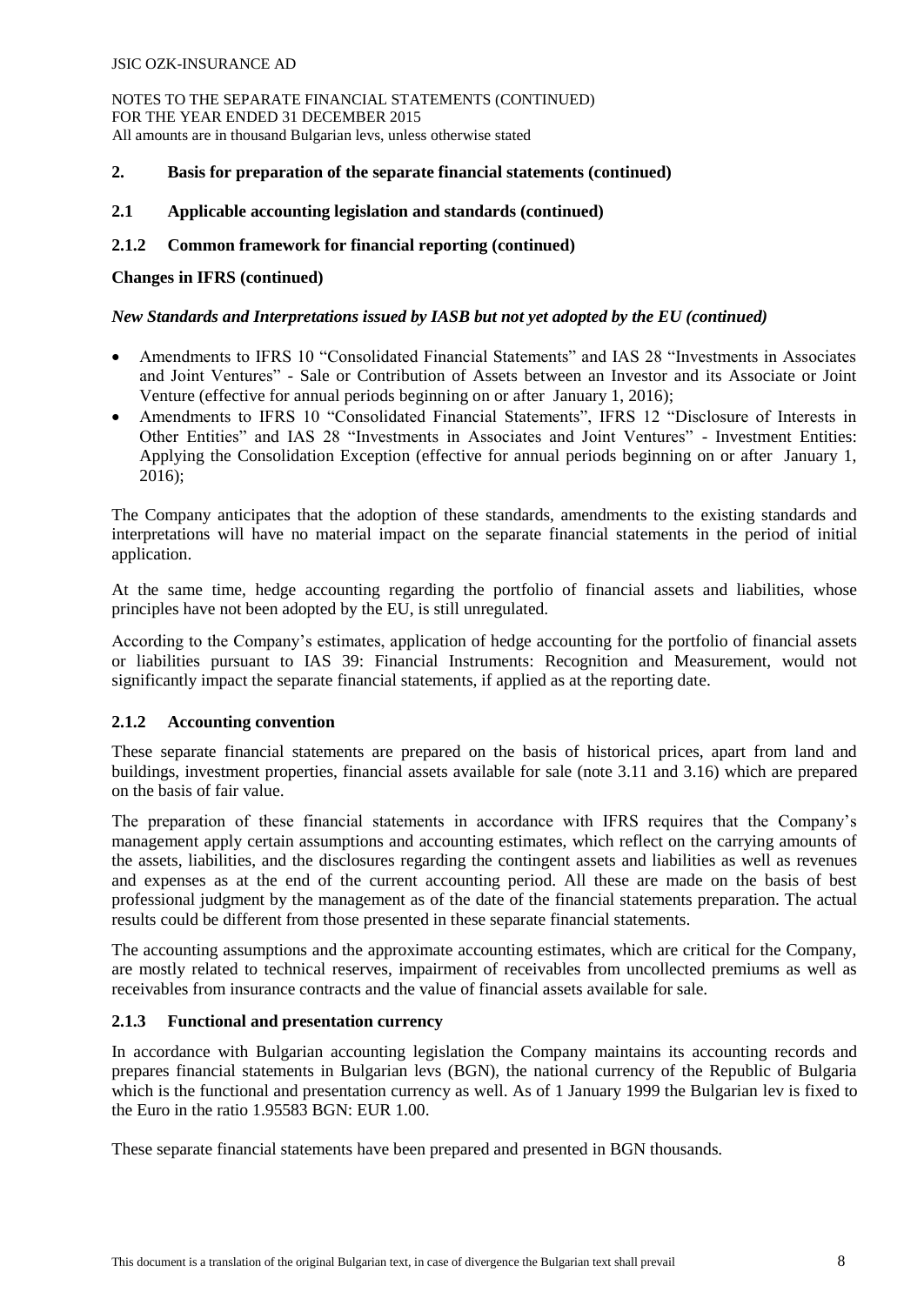# **2. Basis of preparation of the separate financial statements (continued)**

# **2.1.4 Foreign currency transactions**

The foreign currency transactions are reported in their BGN equivalent based on the foreign currency exchange rate as at the date of the transaction and are being revalued monthly whereby the official foreign currency exchange rates quoted by the Bulgarian National Bank (BNB) as at the last working date of the month are applied. The monetary assets and liabilities in foreign currency are revalued in BGN at the closing exchange rate of the BNB at the end of the reporting period.

The exchange rate gains and losses from operations and revaluation of monetary assets and liabilities, denominated in foreign currencies are considered as current income and expenses and are included in the income statement in the period when they arise.

The exchange rates of the main foreign currencies as of 31 December 2015 and 2014 are as follows:

| Currency | 31 December 2015 | 31 December 2014 |
|----------|------------------|------------------|
| EUR      | .95583           | .95583           |
| USD      | .79007           | .60841           |

# **2.2. Insurance contracts (policies)**

The Company enters into contracts under which it assumes insurance risk to compensate the policyholder in the occurrence of an insurance event, which leads to a negative effect on the policyholder.

The insurance contracts are the contracts, which transfer significant insurance risk from the policyholder to the insurer. For the classification of its insurance contracts the Company reviews the terms of the contract and determines whether those terms transfer significant insurance risk.

The Company considers for transfer of significant insurance risk if the occurrence of covered risk is a random event as well as if the probability of its occurrence is significant or if the insurance compensations paid on the occurrence of the covered risk represent significant additional compensation.

The Company classifies its insurance contracts as of the date of the start of the contract and continues to present them as insurance contracts during the period of their existence even in the cases where the insurance risk has been significantly reduced.

# **3. Summary of significant accounting policies**

# **3.1. Premiums earned**

Premiums earned comprise the amount due from the policyholder for the whole period of coverage, which the insurer is entitled to receive under insurance contracts, signed during the reporting period irrespective of whether the period of coverage extends partially or fully to a subsequent reporting period. The premiums earned include earned premiums booked and adjusted with the change in the unearned premium reserve, net of reinsurance.

# **3.2. Claims paid**

Claims paid consist of claims and claims handling expenses paid, less subrogation recoveries and less claims recovered from re-insurers, all adjusted for the change in the outstanding claims reserve, net of reinsurance for the financial year.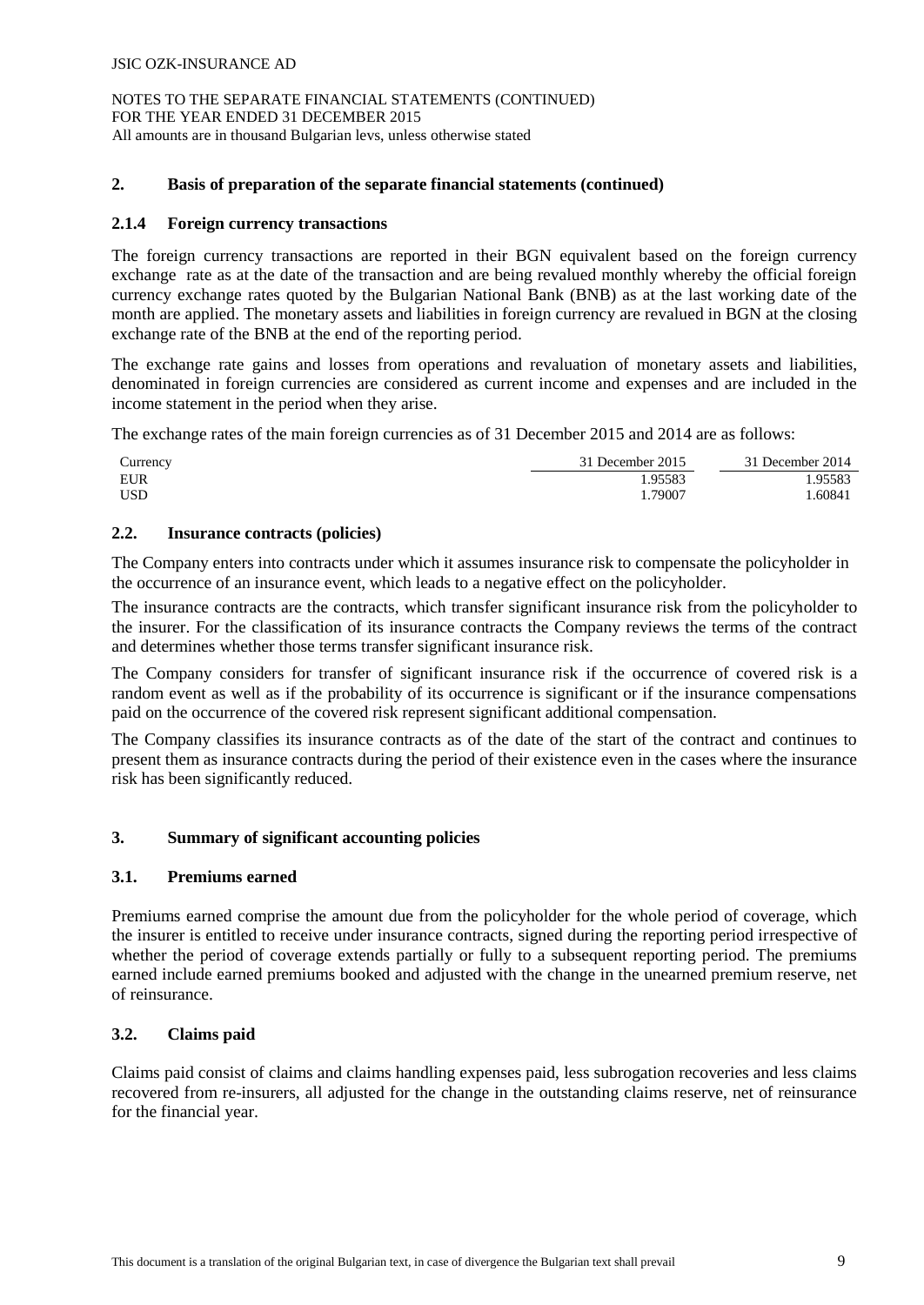NOTES TO THE SEPARATE FINANCIAL STATEMENTS (CONTINUED) FOR THE YEAR ENDED 31 DECEMBER 2015 All amounts are in thousand Bulgarian levs, unless otherwise stated

# **3. Summary of significant accounting policies (continued)**

#### **3.3. Technical reserves**

Technical reserves represent the amount of the assumed liabilities, which are expected to be realized in future according to valid insurance contracts, the expenses related to the execution of these liabilities and the amount of the possible adverse deviation from this expectation.

Technical reserves are calculated in accordance with the Ordinance regulating the order and methodology for formation of insurance reserves, issued by FSC.

The Entity has the following technical reserves:

- $\triangleright$  Unearned premium reserve
- $\triangleright$  Outstanding claims reserve
- $\triangleright$  Equalization reserve
- $\triangleright$  Other technical reserves

### **3.3.1 Unearned premium reserve**

The Company establishes unearned premium reserve aiming to cover the claims and administrative expenses, which are expected to be incurred under the respective insurance contracts after the end of the reporting period. Тhe Unearned premium reserve includes the portion of premium income under the contracts effective at the end of the reporting period, less the provided in the insurance - technical plan acquisition costs, taxes, fees and other charges, related to the period between the end of the reporting period and the date of expiration of the insurance contract or the end of the period covered by the premium.

The base for estimation of the unearned premium reserve corresponds to the base for the recognition of the premium income. When the unearned premium reserve is estimated, the returned and due, but not paid ontime premiums on suspended contracts, as well as the premiums under expired contracts, are deducted from the premium income.

The amount of the unearned premium reserve is calculated by applying the method of the "exact date" based on 365 days in the year.

#### **3.3.2 Reserve for outstanding claims**

Outstanding claims reserve represents the amount provided to cover the estimated ultimate cost of settling claims arising from events, which have occurred by the end of the reporting period including claims incurred but not reported and increased by the expected claims handling expenses.

The reserve for reported, but not settled claims is calculated individually for each claim, based on the general data base, of the reported, but not settled claims. The expected amount of payments is estimated by the Company's employees responsible for damages liquidation in accordance with the "Liquidation Rules" by types of insurances that are adopted by the Company. Claims raised through court proceedings are included in the reserve with the amount of the raised partial or full claims whereby the according interest due is calculated as well. The Entity applies Art. 8, paragraph 3 to paragraph 8 from the Ordinance on the Procedures and Methods of Setting up technical reserves by the Insurers and Reinsurers, and the Health Insurance reserves, issued by the Financial Supervision Commission, promulgated in SG 36/02.05.2006, amended and supplemented in SG 3/ 11.01.2008 and applies a coefficient that adjusts claims raised through court.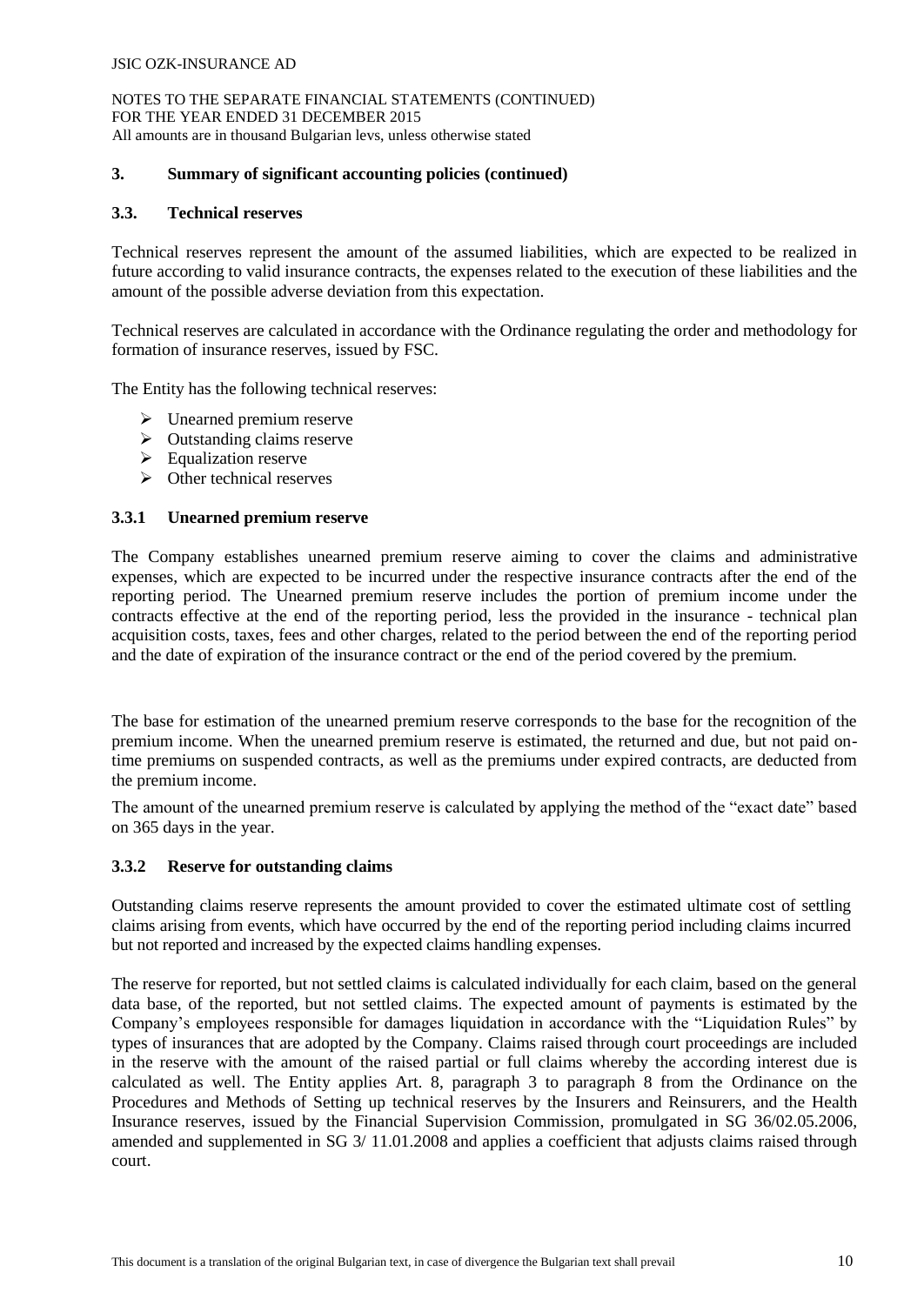NOTES TO THE SEPARATE FINANCIAL STATEMENTS (CONTINUED) FOR THE YEAR ENDED 31 DECEMBER 2015 All amounts are in thousand Bulgarian levs, unless otherwise stated

# **3. Summary of significant accounting policies (continued)**

# **3.3. Technical reserves (continued)**

# **3.3.3. Reserve for incurred, but not reported claims**

The additional reserve for incurred, but not reported claims on direct insurance as of 31 December 2015 is calculated by using statistical methods, according to Art. 9, paragraph 2, item 2 of the Ordinance on the Procedures and Methods of Setting up technical reserves by the Insurers and Reinsurers, and Health Insurance reserves issued by FSC promulgated in SG 36/02.05.2006, amended and supplemented in SG 89/ 12.11.2010, methods of setting up insurance reserves by the insurers. The applied methods for calculation of the reserve for incurred, but not reported claims are approved by the Financial Supervision Commission.

# **3.3.4. Additional reserve for incurred but not reported claims**

The additional reserve for incurred, but not reported claims on direct insurance as of 31 December 2015 is calculated in accordance with Art. 8a of the Ordinance on the Procedures and Methods of Setting up technical reserves by the Insurers and Reinsurers, and Health Insurance reserves issued by FSC promulgated in SG 36/02.05.2006, amended and supplemented in SG 89/ 12.11.2010, methods of setting up insurance reserves by the insurers.

# **3.3.5. Additional unearned premium reserve**

The additional unearned premium reserve relates to the "MTPL" and as of 31.12.2015 it is calculated in accordance with Art. 11a from the Ordinance on the Procedures and Methods of Setting up technical reserves by the Insurers and Reinsurers, and Health Insurance reserves issued by FSC promulgated in SG 36/02.05.2006, amended and supplemented in SG 89/ 12.11.2010, methods of setting up insurance reserves by the insurers.

The change in the technical reserves is accounted for as revenue/expense in the relevant period.

# **3.4. Reinsurance**

The Company cedes insurance premiums to limit its exposure to significant risks. Premiums of passive reinsurance and reinsurers' share in claims are included in the result from insurance operations. Ceded reinsurance premiums are reported at gross values along with the received reinsurance commissions. Under the existing reinsurance contracts, the Company is liable for any amounts not recovered by the reinsurers.

The reinsurance assets constitute outstanding as at the end of the reporting period receivables from reinsurance operations, recognized as an income based on the due throughout the reporting period premiums, claims paid, participation in the result and commissions under the active reinsurance contracts of the Company. The reinsurance assets are measured at their fair value and the valid exchange rate as of the end of the reporting period. The reinsurance asset is written-off when the contractual rights are ceased or have expired, or if the contract is transferred to a third party.

The reinsurance liabilities constitute outstanding payables from reinsurance operations, recognized as an expense based on the due throughout the reporting period premiums, claims paid, participations in the result and commissions under the active reinsurance contracts of the Company. The reinsurance liabilities are measured at their fair value and the valid exchange rate as of the end of the reporting period.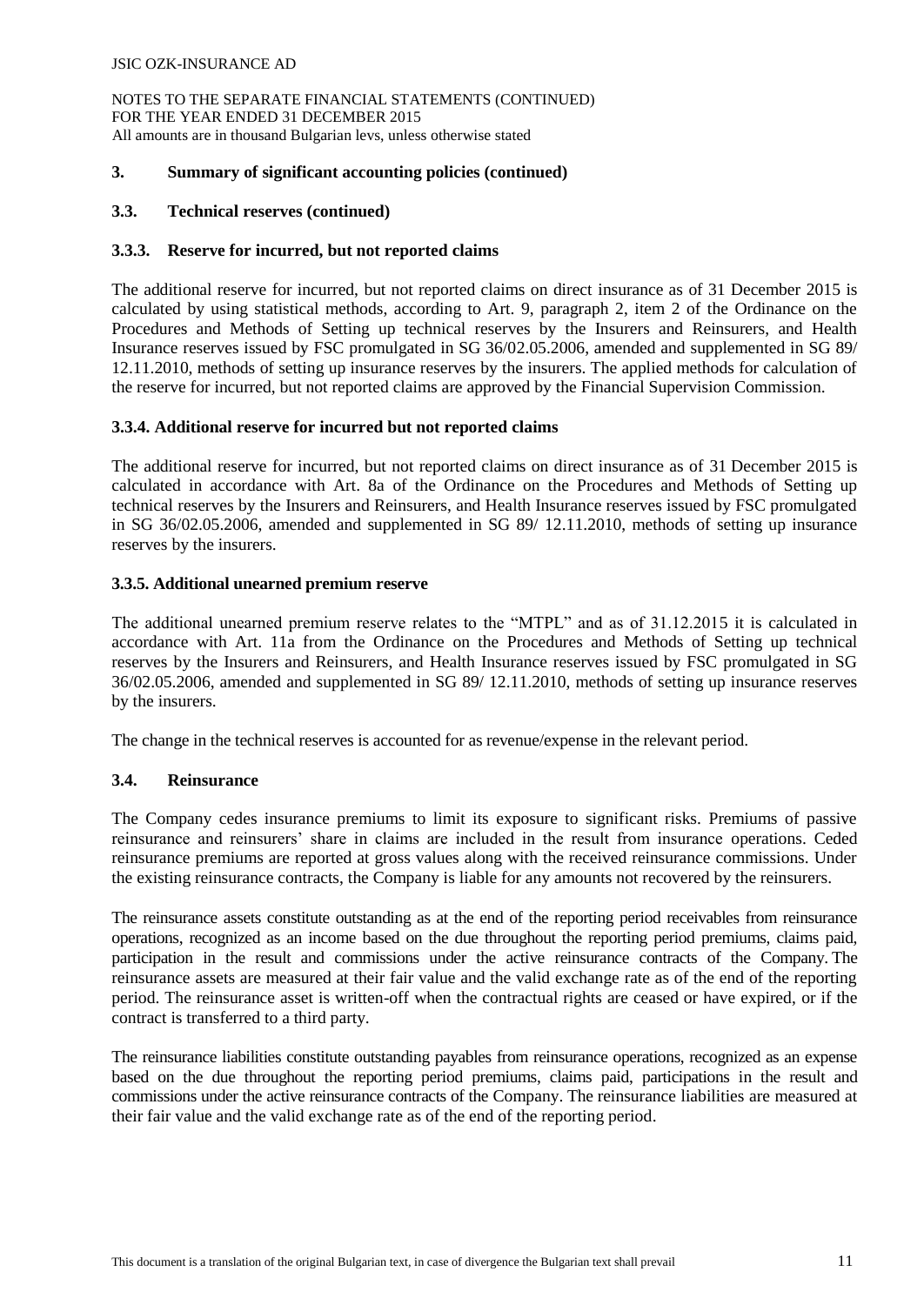NOTES TO THE SEPARATE FINANCIAL STATEMENTS (CONTINUED) FOR THE YEAR ENDED 31 DECEMBER 2015 All amounts are in thousand Bulgarian levs, unless otherwise stated

# **3. Summary of significant accounting policies (continued)**

# **3.4. Reinsurance (continued)**

As of the reporting date a review is made for any indications for impairment during the reporting period. Impairment exists if there is objective evidence for not receiving the due amounts under contracts as well as when the effect on the amounts to be received from the reinsurer can be reliably estimated. Impairment losses are accounted for in the income statement.

Reinsurance program of JSIC "OZK-Insurance" AD for 2015 is renewed on 01.04.2016.

The Company has signed proportional reinsurance contracts for "Property" – Quota-share and Excess-ofloss reinsurance with leading reinsurer Swiss Re, Quota-share reinsurance contract "Cargo and responsibility" of the transporter" with leading reinsurer Munich Re, Quota-share reinsurance contract "Motor Third Party Liability" with Hannover Re.

With the proportional contracts part of the accepted by the Company risk is transferred to the reinsurers, based on the contract requirements. The limits as per the contracts are applicable for every single risk and insured person.

In 2015, in accordance with the portfolio of the Company, additional limits are negotiated in the Property proportional reinsurer contract.

With the non-proportional contracts, with leading reinsurer Swiss Re, the Company reinsures the following excess-loss claims:

- Excess-loss protection on MTPL
- In two section excess-loss protection of the self-retaining on quota contract related with "Property damages" and "Catastrophic risks".

Foreign contracts are traded off through one of the largest reinsurance brokers – Willis Re, JLT Re and Guy Carpenter.

# **3.5. Estimates of the insurance liabilities**

Insurance liabilities are based on the current assumptions or assumptions as of the launch of the contract, representing the best estimates as of the moment, increased by the risk margin and the adverse deviations. Liability adequacy test is applied to all contracts, in order to reflect the best present estimates in respect to the future cash flow generation.

The assumptions related to the future expenses are based on the current expense levels adjusted for the expected inflation-expense corrections, if applicable.

The discount percentages are based on the current industry-related risk levels adjusted for the risk exposure.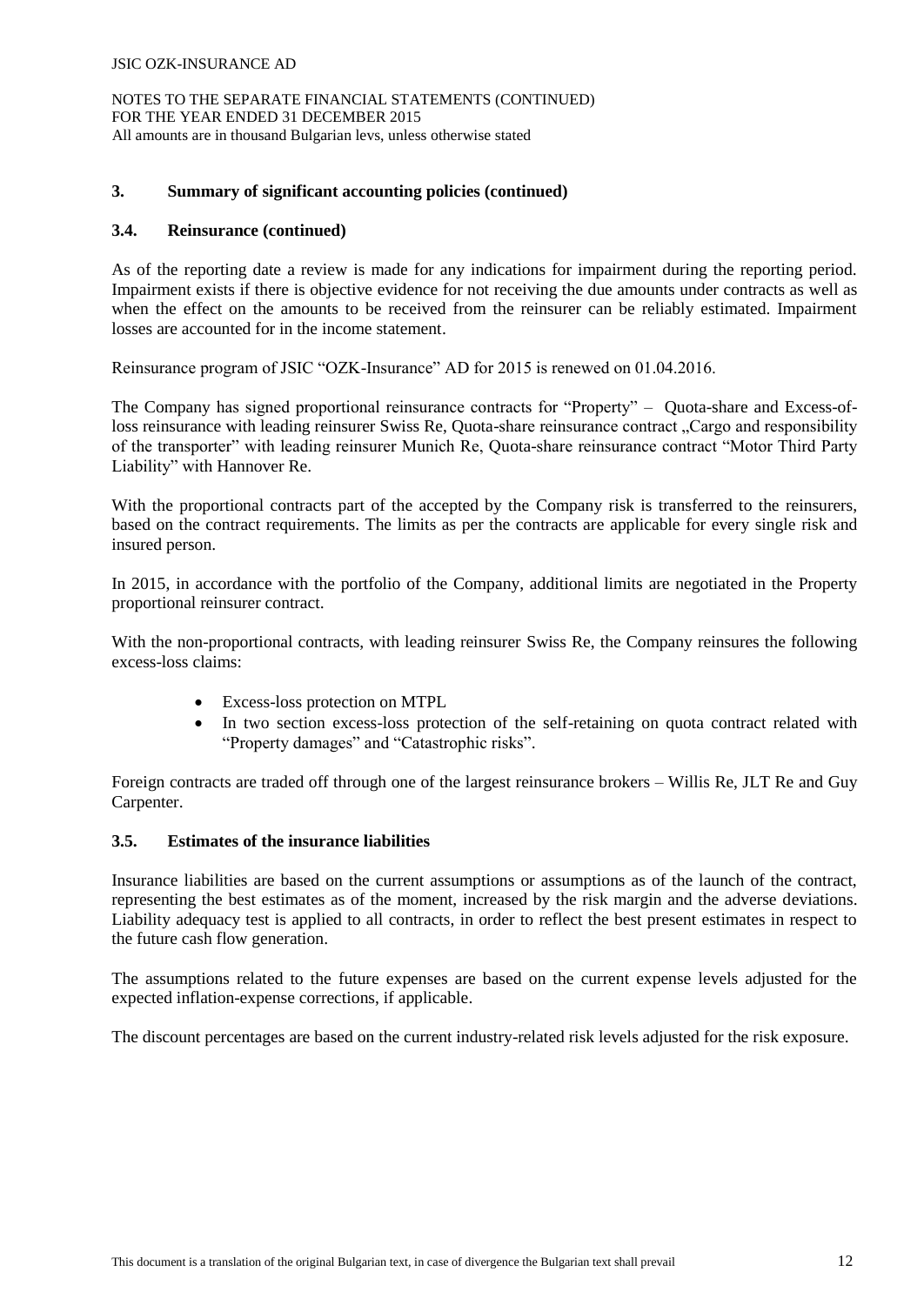# **3. Summary of significant accounting policies (continued)**

# **3.6. Incurred claims, net of reinsurance**

Insurance claims, net of reinsurance (indemnities and insurance amounts) include all payments made during the financial year reduced by the reimbursed amounts by reinsurers and the change in the outstanding claims reserve during the period. The change in the outstanding claims reserve for reported but not settled claims as well as for the incurred but not reported claims is adjusted for the share of the reinsurer. From the moment of registration of the claims until their payment, they are accounted for as outstanding claims reserve. There is an established register for insurance claims, where the date of making the claim and the date of occurrence of the insurance event are recorded.

# **3.7. Commissions for insurance agents**

The Company has signed contracts for insurance brokerage with individuals and legal entities. The remunerations of the insurance agents are accounted for on a monthly basis and based on sales realised. The amount, conditions and the order for payment of the commission remuneration are defined under the contracts for insurance brokerage.

The commission for the reinsurer is set according to the reinsurance contract on the base of a percentage of the ceded premium. For certain types of reinsurance contracts a percentage for participation in the favourable financial result is also added.

# **3.8. Acquisition expenses**

Acquisition expenses include direct commissions for signing or renewing of insurance contracts and indirect expenses, related to advertising, administrative expenses for processing of documents and offers for contracts, their inclusion in the insurance portfolio and the renewal of already signed contracts.

Acquisition expenses are accounted for as an expense in the reporting period in which they are incurred.

# **3.9. Administrative expenses**

The administrative expenses include the Company's management expenses, depreciation expenses and other expenses for encashment and servicing the insurance portfolio.

# **3.10. Payroll**

# **3.10.1. Paid annual leave and retirement**

The Company recognizes as an expense in the income statement, as well as a liability in the statement of financial position the undiscounted amount of the estimated expenses for annual paid leave expected to be paid to employees in exchange for the service rendered by the employee during the reporting period.

# **3.10.2. Other long-term employee benefits**

The Company owes to its employees retirement benefits under article 222, paragraph 3 of the Labor Code (LC). According to the provisions of LC, at the event of termination of the labour contract of an employee qualifying for pension, the Company is to pay to the employee a compensation of two gross salaries, if the employee has length of service more than two years or six gross salaries if he/she has accumulated length of service more than ten years within the Company.

The present value of the future liabilities of the Company for retirement benefits is recognized in the financial statements.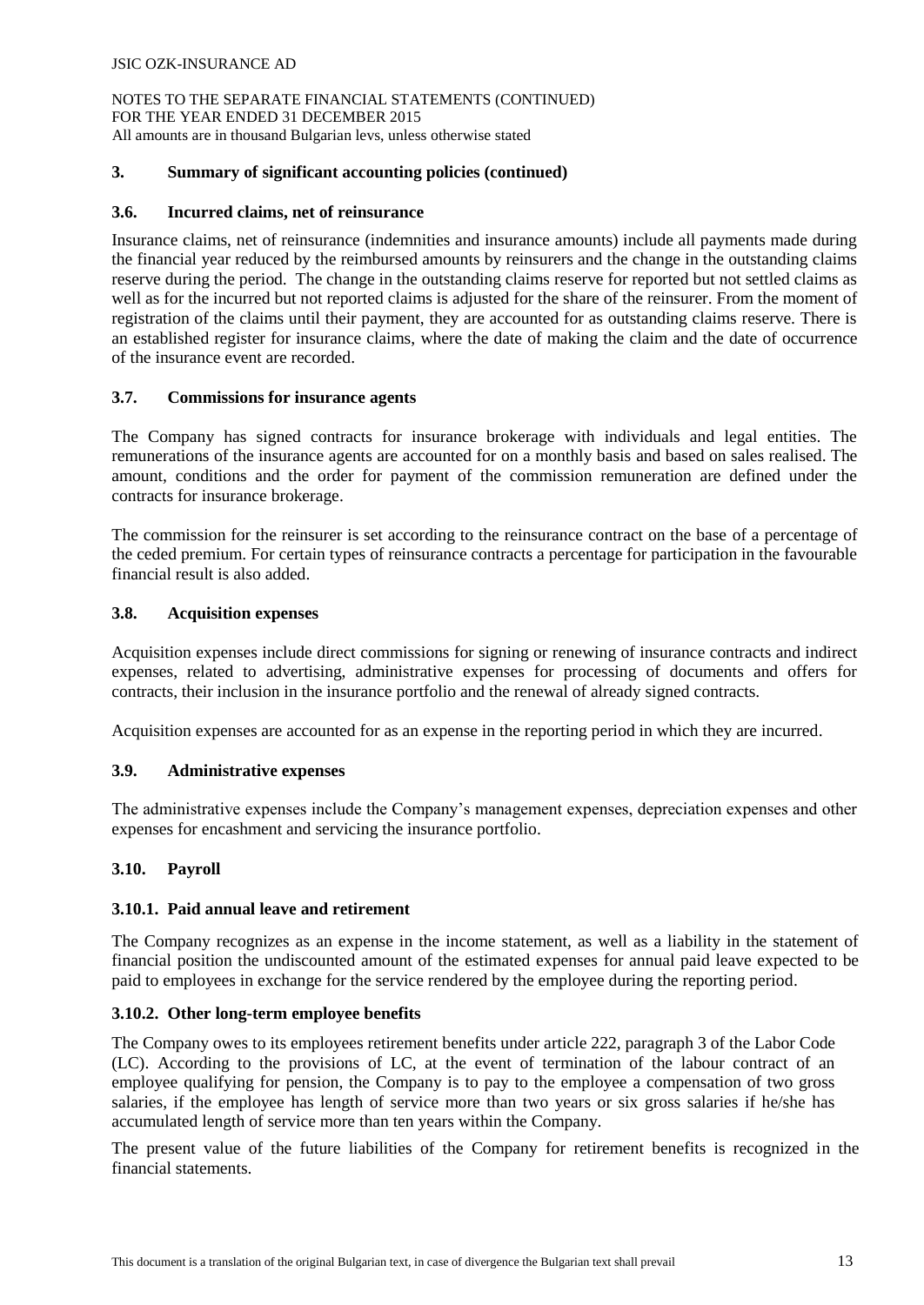### **3. Summary of significant accounting policies (continued)**

### **3.10.3. Defined benefits plans**

Under the Bulgarian legislature JSIC OZK-Insurance AD is obliged to make payments to health and social security funds. This obligation is related to employees on labour contracts and is in the form of payments due from the employer for an amount defined as a percentage of the employee's gross salary. Further, the Company is entitled to make payments on behalf of its employees for the amount of the statutory defined percentages of the gross salary into social security funds. The Government of Republic of Bulgaria is responsible for providing the pensions under the defined benefits plans. The expenses of the Company arising from the payments under the defined benefits plans are accounted for in the income statement when incurred.

#### **3.11. Non-current assets**

#### **Intangible assets**

Intangible assets are initially valued at the cost of acquisition. After initial recognition, intangible assets are valued at cost, less the accumulated amortization and the impairment losses, if any.

Intangible assets are amortized over the term of their useful life and are tested for impairment when impairment indications exist. The useful life of the intangible assets and the applied amortization methods are reviewed at each financial year end. The changes in the expected useful life or the pattern of consumption of the future economic benefits which are to be derived from the intangible asset are accounted for through a change in the amortization period and method and are treated as a change in the approximate accounting estimates.

Profit or loss, resulting from write-offs of intangible assets, being the difference between the net proceeds from sale, if any, and the carrying amount of the asset are included in the income statement, when the asset is written-off.

# **Property, plant and equipment**

Items of property, plant and equipment are recognized when the economic benefits arising from their usage for a period over one year are expected to be received and their value can be estimated reliably.

Property, plant and equipment are initially recognized in the statement of financial position at acquisition cost. The subsequent accounting of the property plant and equipment, excluding the groups of the lands and buildings is made at historical cost less the accumulated depreciation and the impairment loss, if any. Land and buildings are accounted for at fair value, less accumulated depreciation. As of 31 December 2015, their fair value is determined by licensed valuators. Due to the inherent uncertainty of the valuation, especially in the current market circumstances, where the real estate market has considerably declined and deals are difficult to execute, it is possible that the disclosed fair value differs from the values, that would have been used in the existence of active real estate market and these differences might be significant. Therefore, uncertainty exists as to the market prices of similar real estates and the fair value of the real estates, used by the Company, might differ from the value, determined by the independent licensed valuator.

#### **Subsequent expenses**

Subsequent expenses related to the maintenance of property, plant and equipment are capitalized, only when the future economic benefits from the asset have increased. All other expenses are recognized as an expense in the income statement at the time when incurred.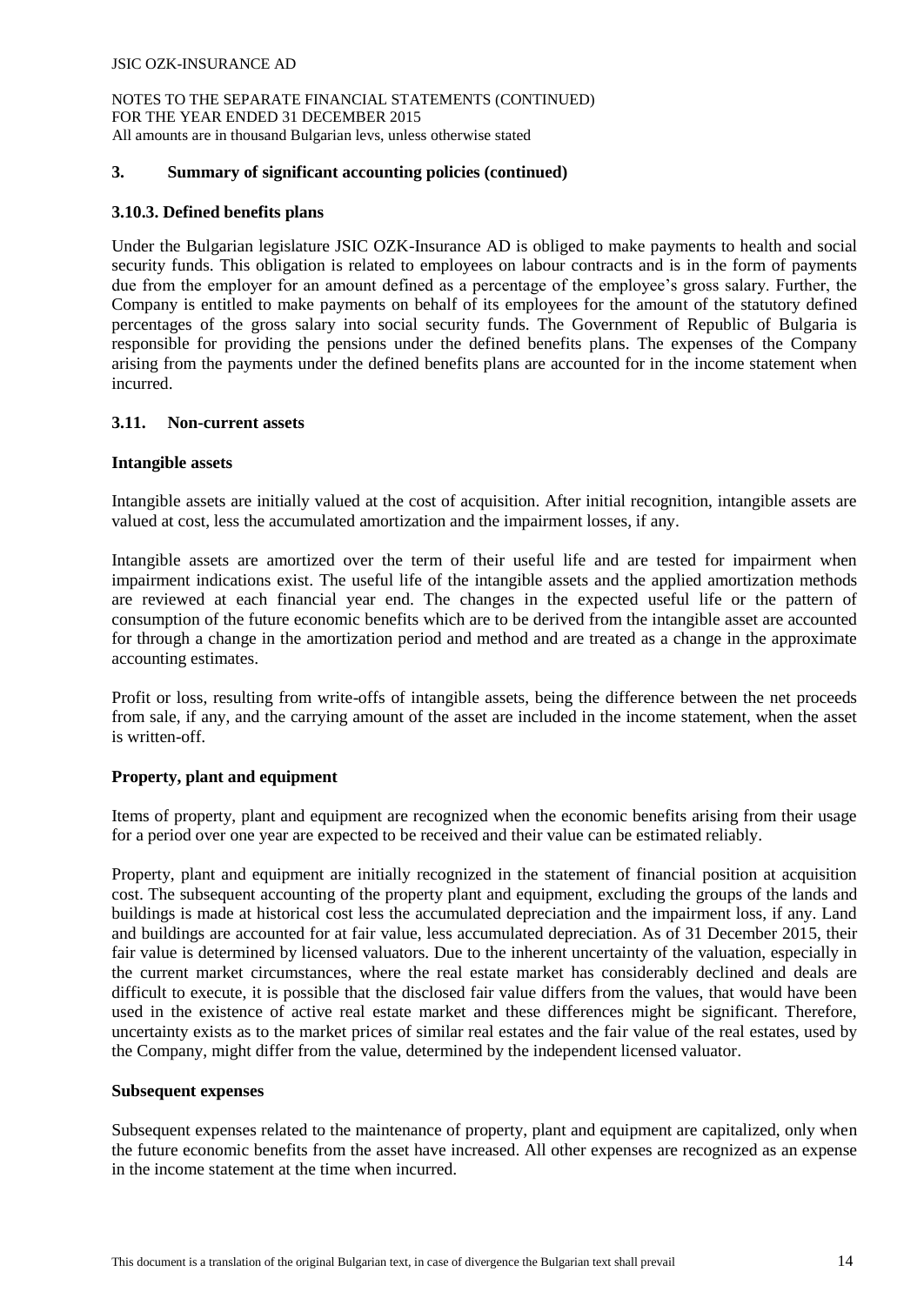# **3. Summary of significant accounting policies (continued)**

# **3.11. Non-current assets (continued)**

# **Depreciation and amortization**

Depreciation/amortization is accounted for based on the straight-line depreciation method using predetermined rates for writing off the value of the non-current assets over their expected useful life. No depreciation is charged on the lands and assets are under construction.

Annual depreciation/amortization rates and the useful life in years 2015 and 2014 of the main groups of noncurrent assets are as follows:

|                       | Depreciation/<br>amortization rate per<br>annum $%$ | Useful life in years |
|-----------------------|-----------------------------------------------------|----------------------|
| <b>Buildings</b>      | 1.25                                                | 80                   |
| Computer equipment    | 12.25                                               | 8                    |
| Office equipment      | 7.5                                                 | 13                   |
| Vehicles              | 12.25                                               | 8                    |
| Fixtures and fittings | 7.5                                                 | 13                   |
| Software products     | $10 - 12.5$                                         | $10 - 8$             |

# **3.12. Inventories**

Inventories are valued at the lower of their acquisition cost and net realizable value. The acquisition cost of materials is formed by the purchase price and other costs incurred in bringing the materials to condition ready for use.

# **3.13. Receivables from insurance operations**

Receivables from insurance operations are initially recognized as of the date of maturity, and are measured at fair value increased by additional expenses. The value of the receivables is reviewed for impairment in the occurrence of events or conditions, which are indicative of the receivable being non-collectable. The impairment loss is accounted for in the income statement.

The insurance receivables are written-off at the presence of criteria for financial assets write-offs. The receivables, with accumulated outstanding payments, are impaired in the following way: from 90 to 180 days – 25%, from 181 to 365 days – 75%, over 365 days and after contract expiry or after early termination of the insurance contract - 100%.

# **3.14. Cash and cash equivalents**

For the purposes of the statement of cash flows presentation, cash and cash equivalents include cash at current and deposit bank accounts in BGN and foreign currency.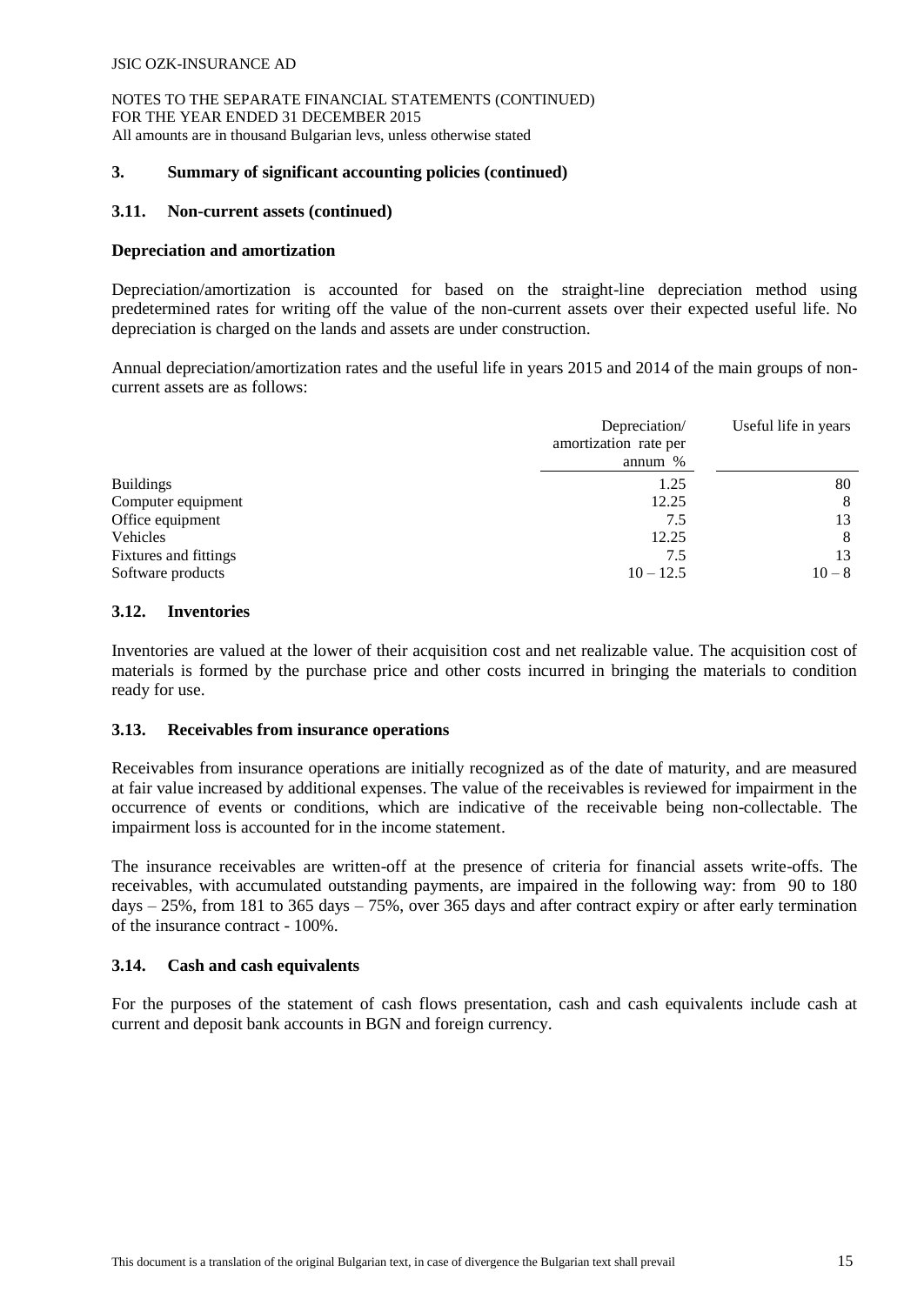NOTES TO THE SEPARATE FINANCIAL STATEMENTS (CONTINUED) FOR THE YEAR ENDED 31 DECEMBER 2015 All amounts are in thousand Bulgarian levs, unless otherwise stated

# **3. Summary of significant accounting policies (continued)**

# **3.15. Taxation**

Taxes due for 2015 and 2014 are calculated in accordance with the Bulgarian tax legislation.

The Law on the Insurance Premium Tax is effective as of January 1, 2011, which was promulgated in the State Gazette, No. 86 dated November 2, 2010. This law introduces a tax on the insurance premiums for taxable insurance contracts under which the risks are assumed by the insurers. The tax rate for the tax on the insurance premiums is 2 %

Insurance companies are liable for corporate income tax on the taxable profit for the reporting period whereby the financial result is adjusted in accordance with the Bulgarian Tax Legislation. The corporate tax for 2015 and 2014 is 10%

Deferred taxes are calculated for all temporary differences between the carrying amount of assets and liabilities as of the date of the financial statements and the corresponding tax basis by using the liability method. Deferred taxes are calculated at tax rates, at which those taxes are expected to be realized in future reporting periods.

Deferred tax assets are recognized to the extent that it is probable that future taxable profit will be available, against which the deductible temporary differences can be utilized.

Current and deferred taxes are recognized as income or expense and are included in the income statement for the current period except when the tax arises from transactions or events that are recognized in the same or prior period directly in the statement of changes in equity.

# **3.16. Investment properties**

Investment properties consist of land and buildings, held to earn rentals or for capital appreciation.

The investment properties are initially recognized at acquisition cost. The acquisition expenses are added to the initial valuation. Subsequent to initial recognition the Company recognizes the investment properties at fair value, which is determined by independent valuators every year if after the last valuation a change of more than 10/100 points takes place in the REMI index of the National Association "Nedvijimi Imoti", member of FIABCI (International Real Estate Federation) which indicates the changes in the real estate prices.

Fair value reflects the actual circumstances of the investment property and the market state as of the end of the reporting period and not as of past or future date.

Transfers to, or from investment properties should only be made when there is a change in use. If an owneroccupation property, recognized under IAS 16 Property, plant and equipment is transferred to an investment property, carried at fair value, the Company applies IAS 16 up to the date of change in use. Any difference between the carrying amount of the property at the transfer date and its fair value is accounted for as a revaluation in accordance with IAS 16. When the carrying amount of an asset increases as a result of revaluation, such increase is credited to equity. When the carrying amount of an asset decreases as a result of revaluation, such decrease is recognized in the income statement. Reductions from revaluation are recognized directly in equity in the revaluation reserve to the extent that they do not exceed the amount of the revaluation reserve for the specified asset. After the date of the transfer of the assets into investment properties, subsequent profits or losses resulting from the changes in their fair values are included in the net profit for the period in which they occur.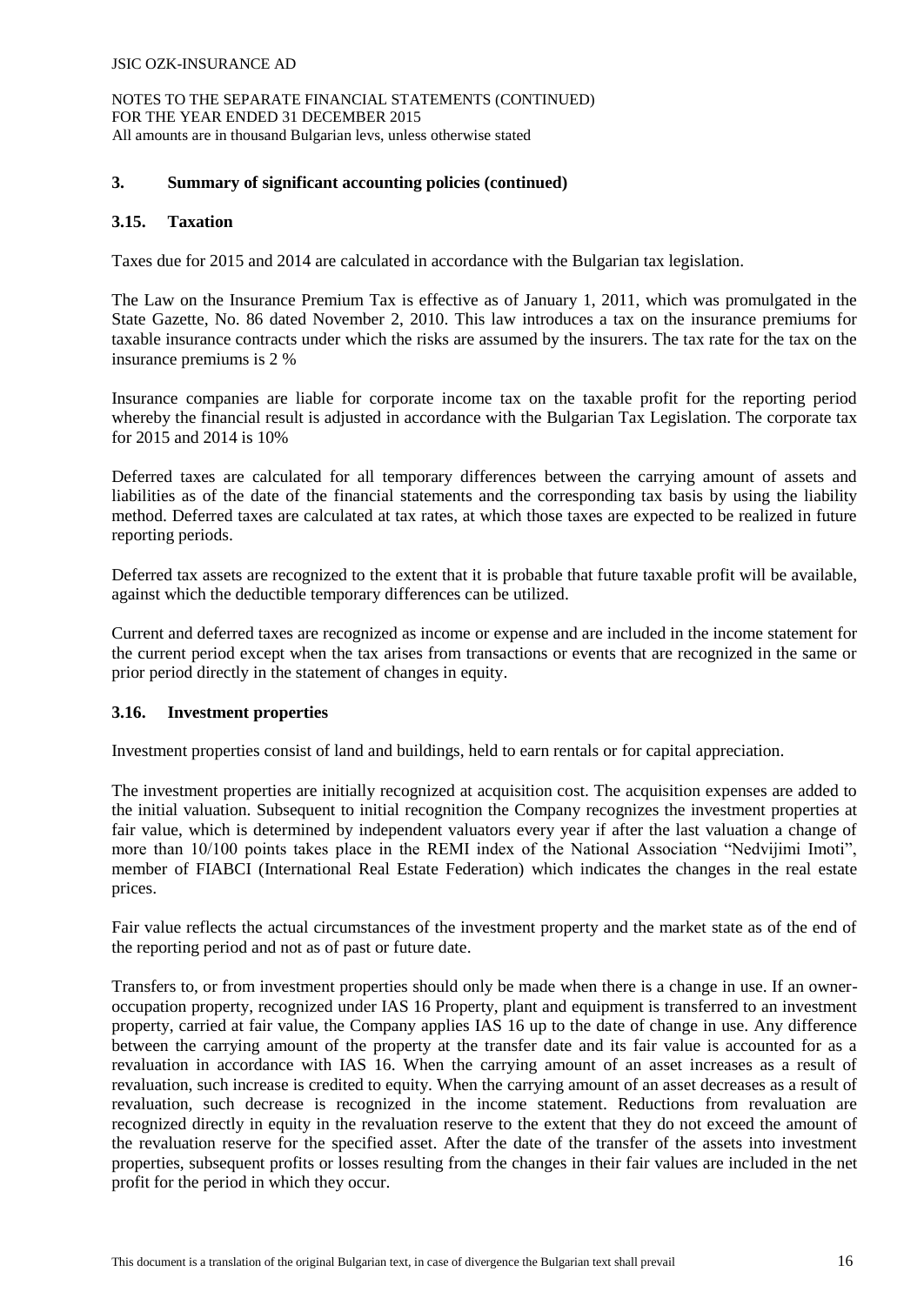### **3. Summary of significant accounting policies (continued)**

#### **3.16. Investment properties (continued)**

As of 31 December 2015 investment properties owned by the Company, are revalued up to their fair value determined by licensed valuators. As a result of the revaluation, the carrying amount of some properties has been changed.

## **3.17. Financial instruments**

Financial assets and liabilities are recognized in the Company's statement of financial position in case the Company becomes a party under the contractual terms of the respective instrument.

The effective interest method is the method of calculation of the amortized value of a financial asset/liability and the distribution of interest income/expense for the respective period. The effective interest rate is the rate that discounts the estimated cash receipts/payments to the net carrying amount of the financial asset/liability on the basis of their estimated useful life or a shorter-period, if more appropriate.

*Financial assets available for sale* are those financial assets that are not classified as held for trading, held to maturity or loans and receivables. Those assets are initially recognized at fair value. Subsequent to initial recognition financial assets available for sale are valued at fair value on the basis of quoted bid prices. In case market quotes are not available, fair value is assessed using appropriate valuation models, which reflect the specific circumstances of the issuer of the financial instrument. Gains and losses arising on revaluation of the cost of acquisition and the redemption price are recognized as interest and reported on accrual basis in the income statement for the residual term to maturity. This inclusion in the result is performed on the basis of the effective interest rate with the effective rate of return at acquisition as a starting point. Gains and losses arising on revaluation of the fair value and the amortized cost are reported as adjustment to the fair value and are recognized in equity, revaluation reserve is allocated and the foreign exchange rate differences from changes in their amortized cost are recognized in the income statement, according to IAS 39 - Financial Instruments: Recognition and measurement.

Financial assets available for sale that do not have quoted market prices on an active market, and for which other methods of reasonably estimating fair value are not appropriate, are measured at amortized cost if they have a fixed maturity, or at cost, if they have no fixed maturity.

*Financial assets at fair value through profit or loss* are these, which the Company has classified as financial assets held for trading. These are financial assets that are held for obtaining profit from short-term price fluctuations. Тhose assets are initially measured at fair value. Subsequent to initial recognition financial assets held for trading are monthly measured at fair value on the basis of quoted bid prices. In case market quotes are not available, fair value is assessed using appropriate valuation models, which reflect the specific circumstances of the issuer of the financial instrument. Gains and losses on revaluation of financial assets to their fair value are recognized in the income statement.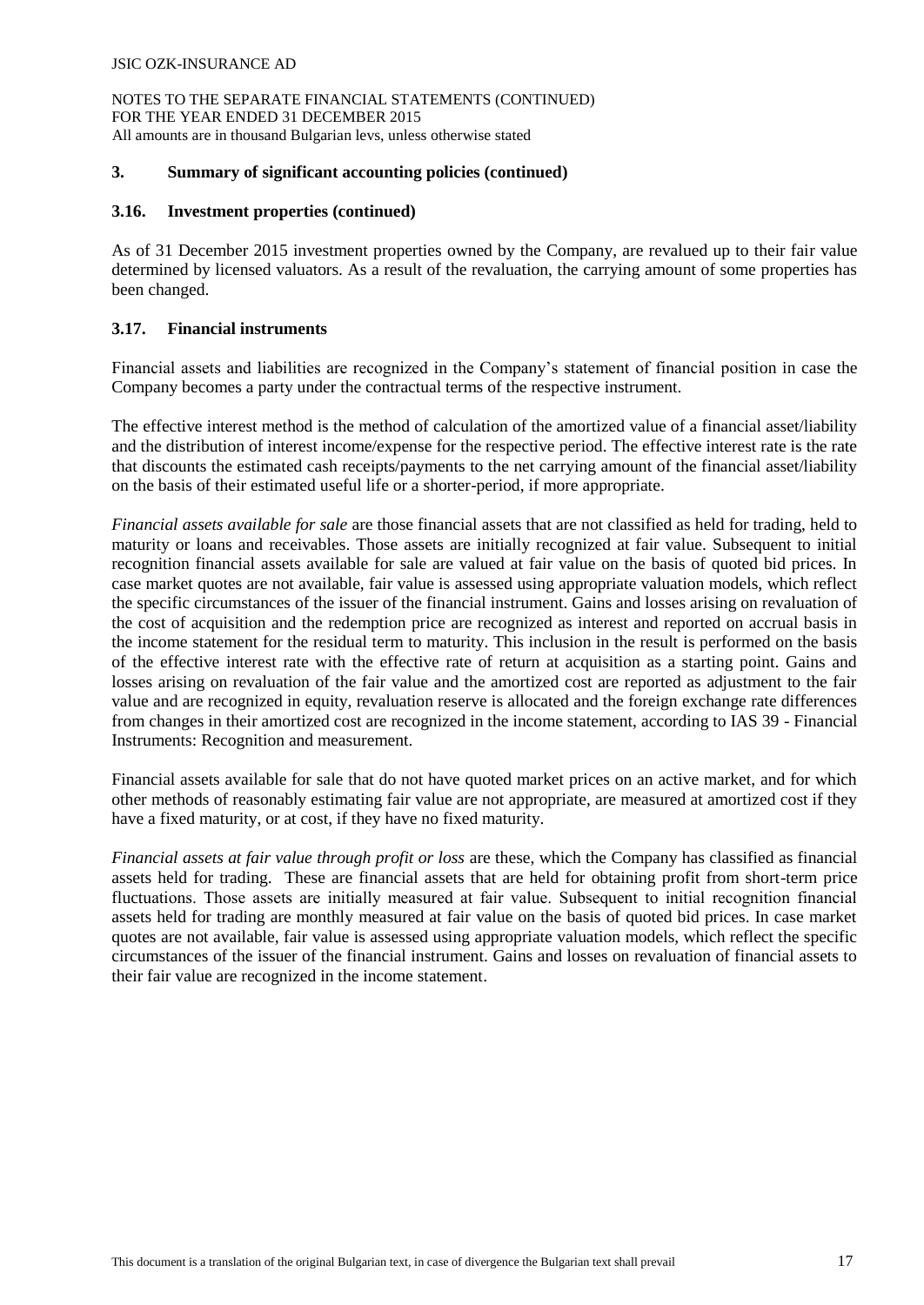# **3. Summary of significant accounting policies (continued)**

# **3.17. Financial instruments (continued)**

### *Investments in subsidiaries*

A subsidiary is an entity over which the Company directly or indirectly has control. Control is the power to govern the financial and operating policies of an enterprise so as to obtain benefits from its activities..

It is assumed that control exists, when the Parent company owns directly or indirectly through its subsidiaries, more than half of the voting rights in a given enterprise, with the exception of cases where there are extraordinary circumstances and when it is not possible to show clearly, that such ownership indicates the existence of control. Control exists when the Parent company owns half or less than half of the voting rights in an enterprise and when it:

a) owns more than half of the voting rights by virtue of an agreement with other investors;

b) has the power to govern the financial and operating policy of the enterprise by virtue of articles of association or agreement;

c) has the power to appoint or dismiss the majority of the members of the Board of Directors or another equivalent managing body and control over the enterprise is through this board or body; or

d) has the power to exercise the majority of the votes at meetings of the Board of Directors or another equivalent managing body and control over the enterprise is through this board or body.

In the separate financial statements of the Company the shares in its subsidiary are initially recognized at cost. Subsequently, the Company performs periodic reviews for impairment. If impairment exists, it is recognized in the statement of comprehensive income as impairment loss of investments in subsidiaries.

*Loans and receivables* are non-derivative financial assets with fixed or determinable payments that are not quoted in an active market. They are deposits in financial institutions and loans. At their initial recognition they are stated at fair value, to which are added the expenses, related to their acquisition. Subsequently, loans and receivables are measured at amortized cost, using the effective interest method. Assets that do not have fixed maturity are measured at cost. At each reporting date, the Company reviews the existence of objective evidence for impairment. The Company charges impairment losses on loans and receivables when their recoverable amount is lower than their carrying amount. The amount of impairment is recongnized in the income statement. An impairment loss recognized in prior periods for an asset shall be reversed only if there has been a change in the estimates used to determine the asset's recoverable amount since the last impairment loss was recognized. The increased carrying amount of the asset due to the reversal of the impairment loss should not be more than what the depreciated historical cost would have been if no impairment loss had been previously recognized for the asset.

Purchases and sales of financial instruments are reported on a settlement date basis in the separate statement of financial position.

# **3.18. Fair value of financial assets and liabilities**

IFRS 7 Financial Instruments: Disclosure requires disclosure in the notes to the financial statements of information about the fair value of financial assets and liabilities. Fair value for this purpose is defined as the amount, for which an asset can be exchanged, or a liability settled, between knowledgeable, willing parties in an arm's length transaction.

The policy of the Company is to disclose the fair value of financial assets and liabilities, for which reliable market information about their fair value is readily available.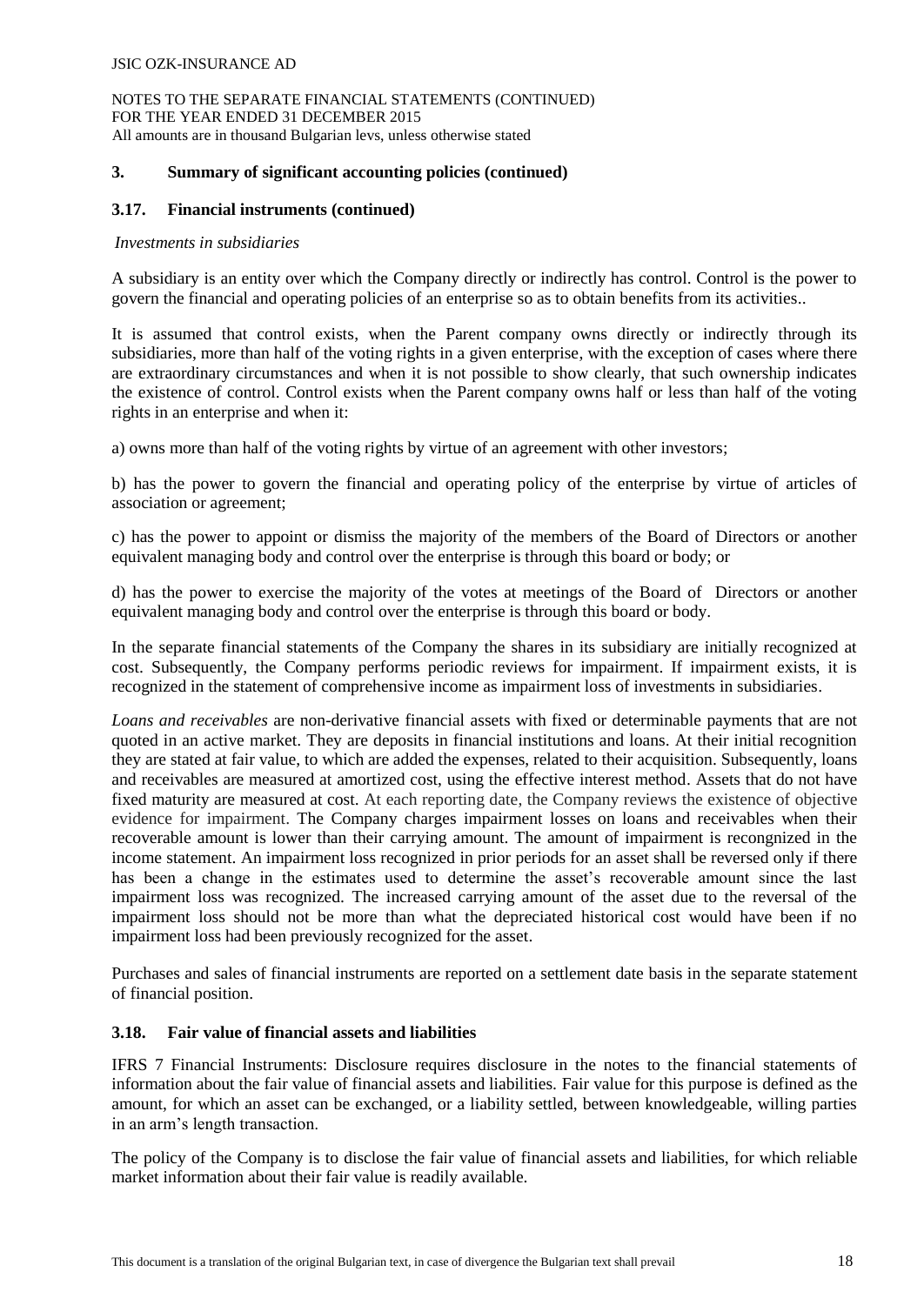# **3. Summary of significant accounting policies (continued))**

# **3.19. Leases**

A lease is classified as a financial lease if it transfers to the lessee substantially all the risks and rewards incident to ownership of the assets. All other leases are classified as operating leases.

The assets acquired through financial lease are recognized at the lower of fair value as of the date of acquisition or the present value of the minimal lease payments. The initial direct expenses, incurred by the lessee are included in value of the asset. The existing liability to the lessor is recognized in the statement of financial position of the Company as a liability under lease agreements.

Lease payments are allocated between interest and principal payments so as to produce a constant rate of interest on the remaining balance of the lease liability.

# **3.20. Finance income and costs**

Interests on deposits and financial instruments are accrued on an on-going basis and proportionally to the time basis, which relates to the effective income from the financial asset. Interest on financial instruments, classified as "available for sale" is accounted for and recognized in the income statement by applying the effective interest method.

# **3.21. Claims covered by reinsurers**

The claims (indemnities) covered by reinsurers under reinsurance contracts are recognized as an income in the income statement at the time of settling the claim.

# **3.22. Guarantee Fund**

The payments to guarantee funds are payments made to specialized, state-controlled funds for obligatory insurance. All insurers offering the obligatory Motor Third Party Liability (MTPL) insurance and/or Motor passenger personal accident insurance in Republic of Bulgaria make payments to Guarantee Fund under article 287 of Insurance Code and payments to the Indemnity Fund under article 311, paragraph 1 of the Law for the Amendment of the Insurance Code. Financial Supervision Commission following the guidance of the Council of the Guarantee Fund annually sets the amount of the payments and when they are due. This decision is published in the State Gazette. From the Guarantee Fund payments for indemnities are made when in an occasion of road accident the liable driver does not have the mandatory MTPL. The collected amounts under policies for guarantee and security fund are recognized as premium revenue and are expensed in the separate income statement.

# **3.23. Rental income**

The rental income from the investment properties is recognized in the income statement on a straight-line basis for the term of the rent agreement.

# **3.24. Ceded premiums**

Premiums ceded to reinsurer under the reinsurance contracts signed are recognized as an expense in the separate income statement.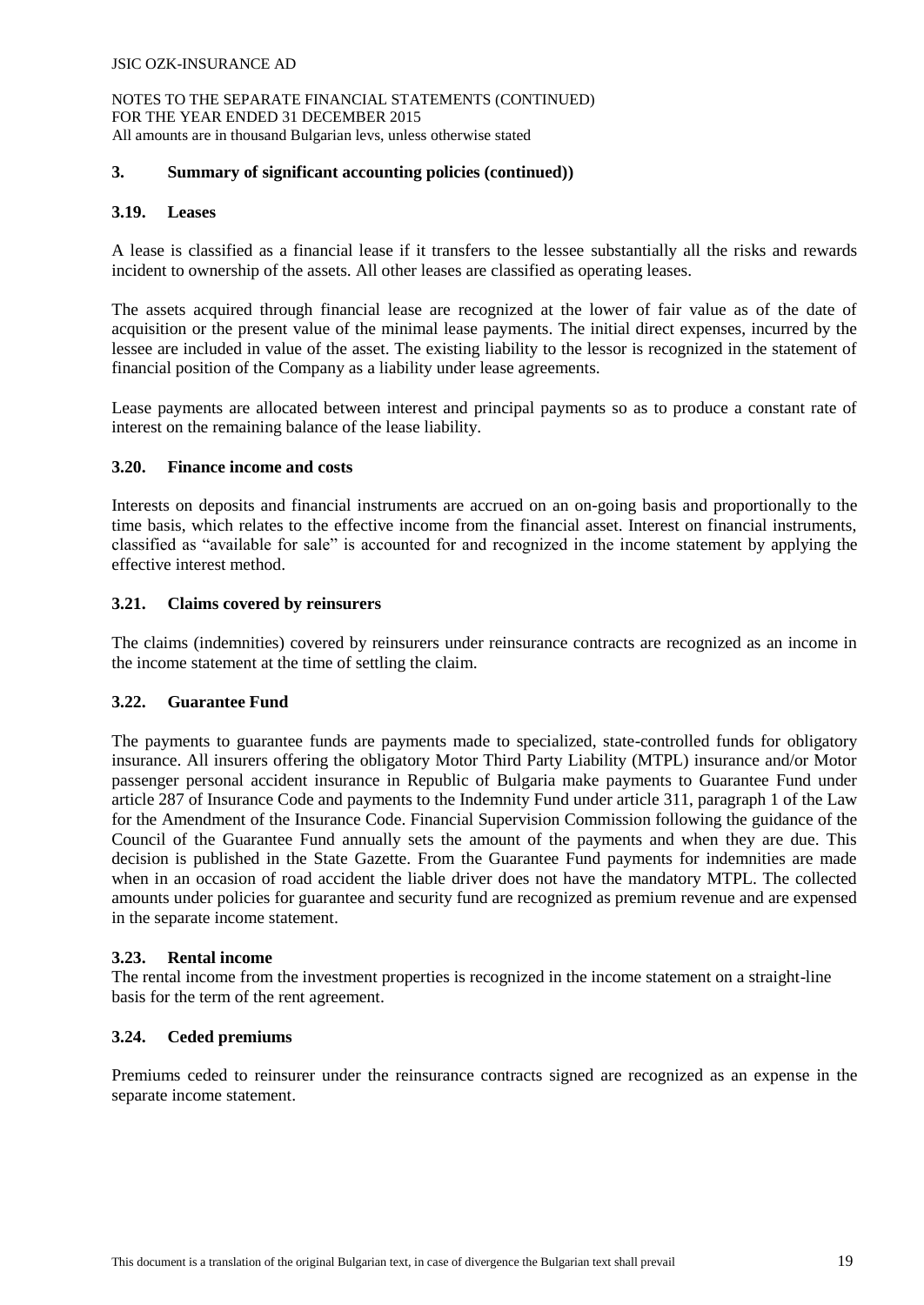### **3. Summary of significant accounting policies (continued)**

### **3.25. Claims incurred, net of reinsurance**

Insurance claims, net of reinsurance (indemnities and insurance amounts) include all payments during the financial year decreased with the reimbursed amounts by reinsurers and the change in the outstanding claims reserve during the period. The change in the outstanding claims reserve is corrected for the part due from the reinsurer. In the period between the registration of the claims and their payment, they are accounted for as an outstanding claims reserve. The claims are included in a register with the date of bringing the claim and the date of the occurrence of the insurance event.

# **3.26. Errors from prior reporting periods**

Prior period errors are omissions from and misstatements in the Company's financial statements in prior periods resulting from the failure to use, or the misuse of reliable information. This is information, which was available at the date the separate financial statements are authorized for issue or information that could reasonably be expected to have been obtained and taken into account at the time of preparation and presentation of these financial statements. Prior period errors may occur at recognition, measurement, presentation or disclosure of items of the financial statements. They are corrected retrospectively as comparative data or the opening balances of assets, liabilities and equity are restated (if they occurred in prior periods for which no data in the financial statements is presented). Correction is recognized in the first set of financial statements authorized for issue after their discovery.

#### **4. Investment property**

|                                | As of<br>31.12.2015 | As of<br>31.12.2014 |
|--------------------------------|---------------------|---------------------|
| Balance at 1 January           | 3,892               | 2,483               |
| New acquisitions in period     | 1,759               | 464                 |
| Reclassified from own property |                     | 875                 |
| Reevaluation                   | 407                 | 70                  |
| Balance at 31 December         | 6,058               | 3.892               |

As an investment property are classified offices spaces owned by the Company in administrative buildings. Investment properties are rented out to legal entities.

The Company has recorded rental income from investment property at the amount of BGN 75 thousand for 2015 and BGN 28 thousand for 2014.

### **5. Financial assets available for sale**

| As of<br>31.12.2015 | As of<br>31.12.2014 |
|---------------------|---------------------|
| 13,862              | 12,215              |
| 1.492               |                     |
|                     | 233                 |
| 7.596               | 6.178               |
| 22,950              | 18,626              |
|                     |                     |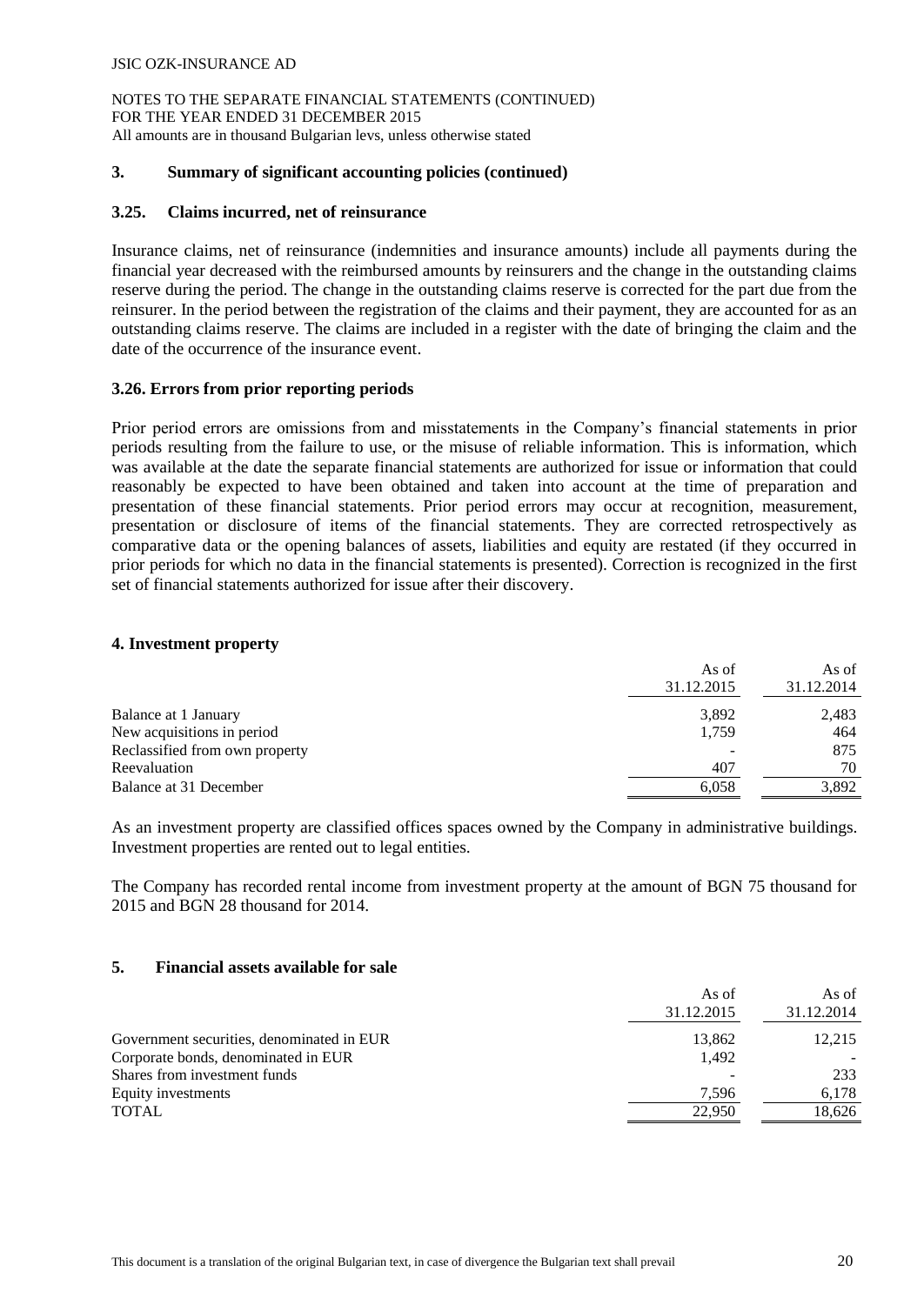# **6. Property, plant and equipment**

|                                                                                                 | Land and<br>buildings | Comput<br>er<br>quipment | Motor vehicles | Fixtur<br>es and<br>fitting<br>S | Other           | Acquisiti<br>on cost<br>for fixed<br>assets | Total    |
|-------------------------------------------------------------------------------------------------|-----------------------|--------------------------|----------------|----------------------------------|-----------------|---------------------------------------------|----------|
| Cost                                                                                            |                       |                          |                |                                  |                 |                                             |          |
| Balance at 1 January 2014                                                                       | 3,226                 | 490                      | 2,352          | 482                              | $6\,$           |                                             | 6,556    |
| Acquisitions                                                                                    |                       | 110                      | 665            | 140                              | 83              | 46                                          | 1,044    |
| Reclassified                                                                                    |                       |                          |                |                                  | 22              |                                             | 22       |
| Disposals                                                                                       |                       | (6)                      | (149)          | (3)                              |                 |                                             | (158)    |
| Reclassified to investment                                                                      |                       |                          |                |                                  |                 |                                             |          |
| properties                                                                                      | (875)                 |                          |                |                                  |                 |                                             | (875)    |
| Balance as of 31 December<br>2014                                                               | 2,351                 | 594                      | 2,868          | 619                              | 111             | 46                                          | 6,589    |
| Acquisitions                                                                                    | 32                    | 142                      | 417            | 174                              | $\overline{95}$ | 480                                         | 1340     |
| Reclassified                                                                                    | 389                   |                          |                |                                  |                 |                                             | 389      |
| Disposals                                                                                       |                       | (15)                     | (24)           | (4)                              |                 | (66)                                        | (109)    |
| Balance as of 31 December                                                                       |                       |                          |                |                                  |                 |                                             |          |
| 2015                                                                                            | 2,772                 | 721                      | 3,261          | 789                              | 206             | 460                                         | 8,209    |
| Accumulated depreciation                                                                        |                       |                          |                |                                  |                 |                                             |          |
| Balance at 1 January 2014                                                                       | (81)                  | (212)                    | (778)          | (179)                            |                 |                                             | (1,250)  |
| Charges for the period                                                                          | (38)                  | (65)                     | (305)          | (33)                             | (4)             |                                             | (445)    |
| Written off depreciation from                                                                   |                       |                          |                |                                  |                 |                                             |          |
| disposals                                                                                       |                       | 6                        | 62             | 3                                |                 |                                             | 71       |
| Written off depreciation from<br>reclassified assets                                            |                       |                          |                |                                  | (5)             |                                             | (5)      |
| Written off depreciation from<br>transferred to investment                                      |                       |                          |                |                                  |                 |                                             |          |
| properties                                                                                      | 31                    |                          |                |                                  |                 |                                             | 31       |
| Balance at 31 December 2014                                                                     | (88)                  | (271)                    | (1,021)        | (209)                            | (9)             |                                             | (1, 598) |
| Charges for the period<br>Written off depreciation from                                         | (30)                  | (80)                     | (372)          | (47)                             | (36)            |                                             | (565)    |
| disposals                                                                                       |                       | 14                       | 20             | $\overline{\mathcal{A}}$         |                 |                                             | 38       |
| Written off depreciation from                                                                   |                       |                          |                |                                  |                 |                                             |          |
| reclassified assets<br>Written off depreciation from<br>transferred to investment<br>properties | 118                   |                          |                |                                  |                 |                                             | 118      |
| Balance at 31 December 2015                                                                     |                       | (337)                    | (1,373)        | (252)                            | (45)            |                                             | (2,007)  |
| NET BOOK VALUE                                                                                  |                       |                          |                |                                  |                 |                                             |          |
| As of 31 December 2014                                                                          | 2,263                 | 323                      | 1,847          | 410                              | 102             | 46                                          | 4,991    |
| As of 31 December 2015                                                                          | 2,772                 | 384                      | 1,888          | 537                              | 161             | 460                                         | 6,202    |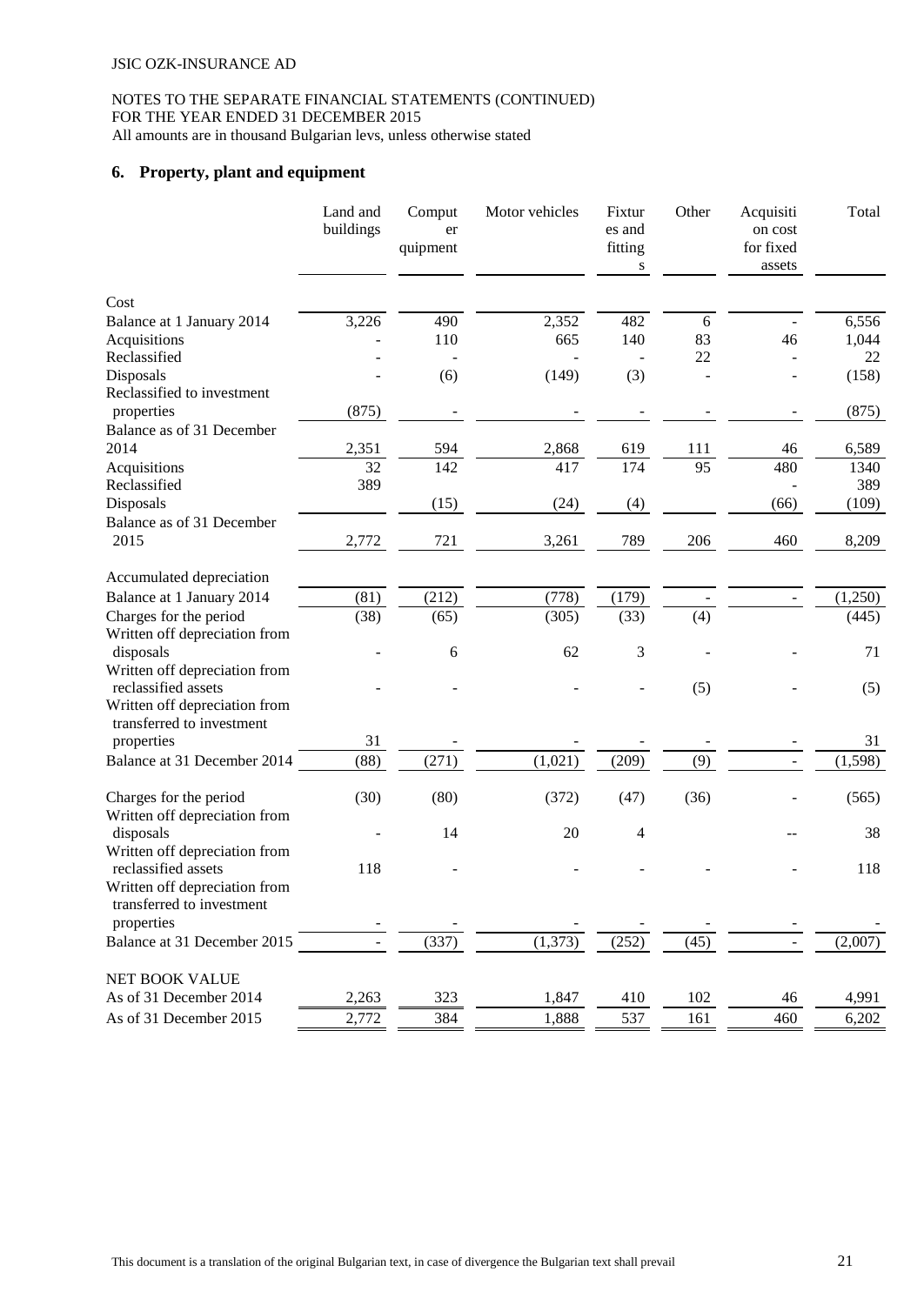#### NOTES TO THE SEPARATE FINANCIAL STATEMENTS (CONTINUED) FOR THE YEAR ENDED 31 DECEMBER 2015 All amounts are in thousand Bulgarian levs, unless otherwise stated

# **7. Intangible assets**

|                                         | Insurance license | Software | Other | Total   |
|-----------------------------------------|-------------------|----------|-------|---------|
| Cost                                    |                   |          |       |         |
| Balance as of 1 January 2014            | 128               | 1,505    | 22    | 1,655   |
| Acquisitions                            |                   | 296      |       | 296     |
| Disposals                               |                   |          | (22)  | (22)    |
| Balance as of 31 December 2014          | 128               | 1801     |       | 1929    |
| Acquisitions                            |                   | 23       |       | 23      |
| Reclassified                            |                   |          |       |         |
| Balance as of 31 December 2015          | 128               | 1824     |       | 1952    |
| Accumulated depreciation                |                   |          |       |         |
| Balance as of 1 January 2014            | (119)             | (719)    | (5)   | (843)   |
| Charges for the period                  |                   | (160)    |       | (160)   |
| Written off depreciation from disposals |                   |          | 5     | 5       |
| Balance as of 31 December 2014          | (119)             | (879)    |       | (998)   |
| Charges for the period                  |                   | (180)    |       | (180)   |
| Written-off depreciation from disposals |                   |          |       |         |
| Balance at 31 December 2015             | (119)             | (1,059)  |       | (1,178) |
| <b>NET BOOK VALUE</b>                   |                   |          |       |         |
| As of 31 December 2014                  | Q                 | 922      |       | 931     |
| As of 31 December 2015                  | 9                 | 765      |       | 774     |

# **8. Investment in subsidiaries**

In 2013 the Company acquires control over the subsidiary OZOK - INS AD.

As of December 31, 2014 the Company's share in the subsidiary is 57.35% with carrying amount of BGN 4,348.

As of December 31, 2015 the Company holds 57.35% of the share capital of the subsidiary and the carrying amount of the investment in subsidiary is BGN 2,735 thousand.

In 2015 the investment in subsidiaries is impaired. Depreciation, amounting to BGN 1,613 thousand, was booked as loss.

Investments in subsidiaries are stated at cost (acquisition cost) less impairment in these separate financial statements.

The summarized financial information of the subsidiary as of 31 December 2015 and 2014 is as follows:

|                                           | As of      | As of      |
|-------------------------------------------|------------|------------|
| <b>OZOK-INS AD</b>                        | 31.12.2015 | 31.12.2014 |
| Total assets                              | 9.785      | 7,943      |
| Total liabilities                         | (2,496)    | (604)      |
| Net assets                                | 7.289      | 7.339      |
| Share in the net assets of the subsidiary | 57.35%     | 57.35%     |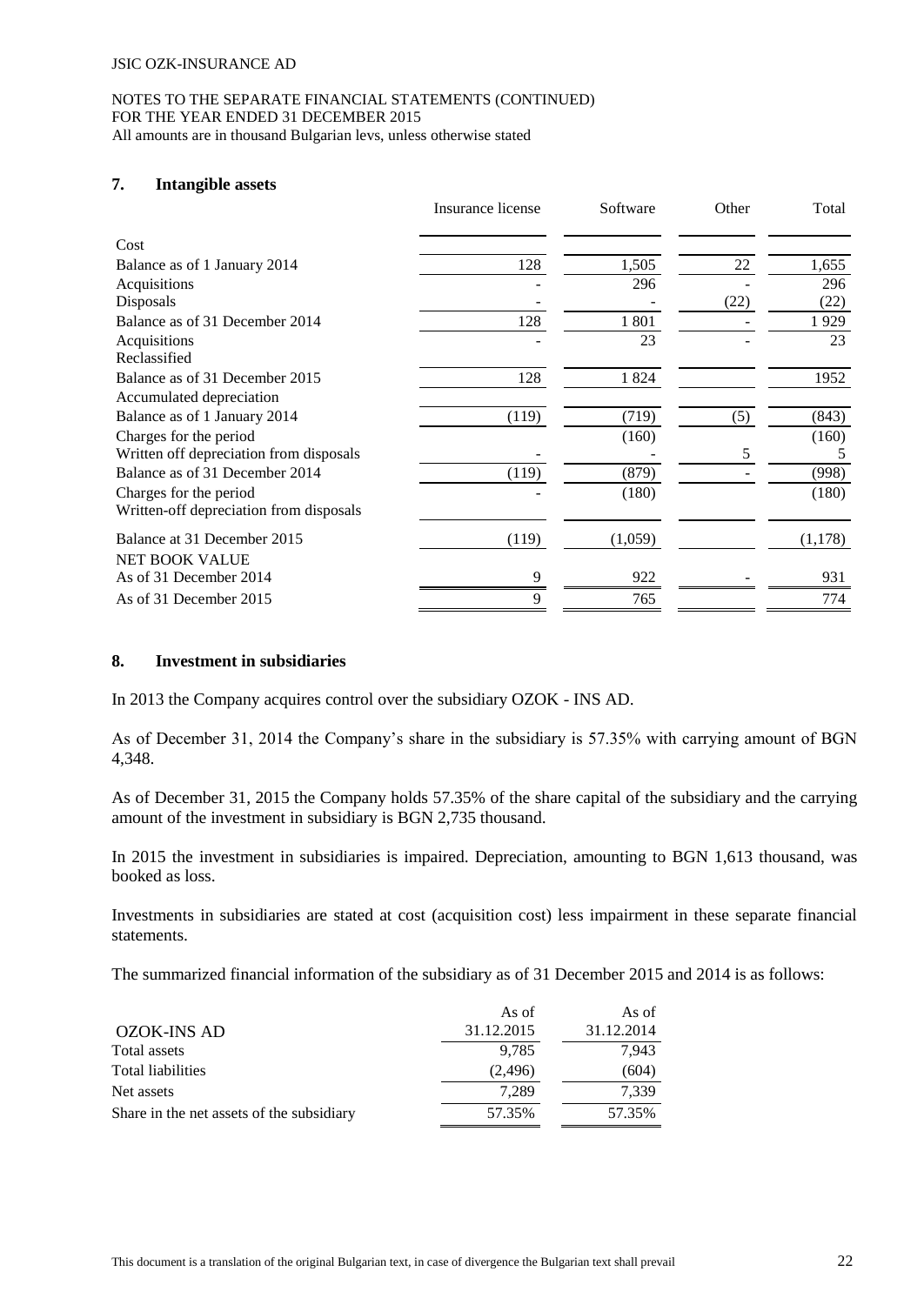# **9. Taxation**

The tax expense is presented as follows:

|                                                                       | Year ended<br>31.12.2015 | Year ended<br>31.12.2014 |
|-----------------------------------------------------------------------|--------------------------|--------------------------|
| Current tax expense                                                   | 87                       |                          |
| Deferred tax expenses from temporary differences, utilized during the |                          |                          |
| period                                                                | 25                       |                          |
| <b>TOTAL TAX EXPENSE</b>                                              | 112                      | 60                       |

Current tax expense represents the amount of tax calculated under the Bulgarian legislation based on tax rate of 10% for 2015 and 2014.

Deferred tax assets and liabilities are as follows:

|                                | As of      | As of      |
|--------------------------------|------------|------------|
|                                | 31.12.2015 | 31.12.2014 |
| Deferred tax assets            |            |            |
| Retirement benefits            | 4          | 4          |
| Unused paid leave              |            | 9          |
| Investment property            | 10         | 10         |
| Property, plant and equipment  | 51         |            |
| TOTAL DEFERRED TAX ASSETS      | 70         | 23         |
| Deferred tax liabilities       |            |            |
| Property, plant and equipment  | (314)      | (207)      |
| Investment properties          | (114)      | (149)      |
| TOTAL DEFERRED TAX LIABILITIES | (428)      | (356)      |
| DEFERRED TAX LIABILITIES, NET  | (358)      | (333)      |

The relationship between tax expense and accounting profit is as follows:

|                                                   | Year ended | Year ended |
|---------------------------------------------------|------------|------------|
|                                                   | 31.12.2015 | 31.12.2014 |
| Profit before taxation                            | 1.532      | 550        |
| Income tax, calculated at the applicable tax rate |            |            |
| $(10\% \text{ for } 2015 \text{ and } 2014)$      | 153        | 55         |
| Unrecognized tax expense                          | 157        |            |
| TOTAL TAX EXPENSE                                 | 310        | 60         |
| Effective tax rate                                | 20.23      | 10.9%      |

# **10. Prepaid expenses**

|                                           | As of<br>31.12.2015 | As of<br>31.12.2014 |
|-------------------------------------------|---------------------|---------------------|
| Software maintenance subscription expense | 16                  | 25                  |
| Advertising expense                       | 122                 | 116                 |
| Property insurance                        |                     |                     |
| Personnel insurances                      | 21                  |                     |
| Office rent                               | 50                  | 27                  |
| <b>TOTAL</b>                              | 209                 | 79                  |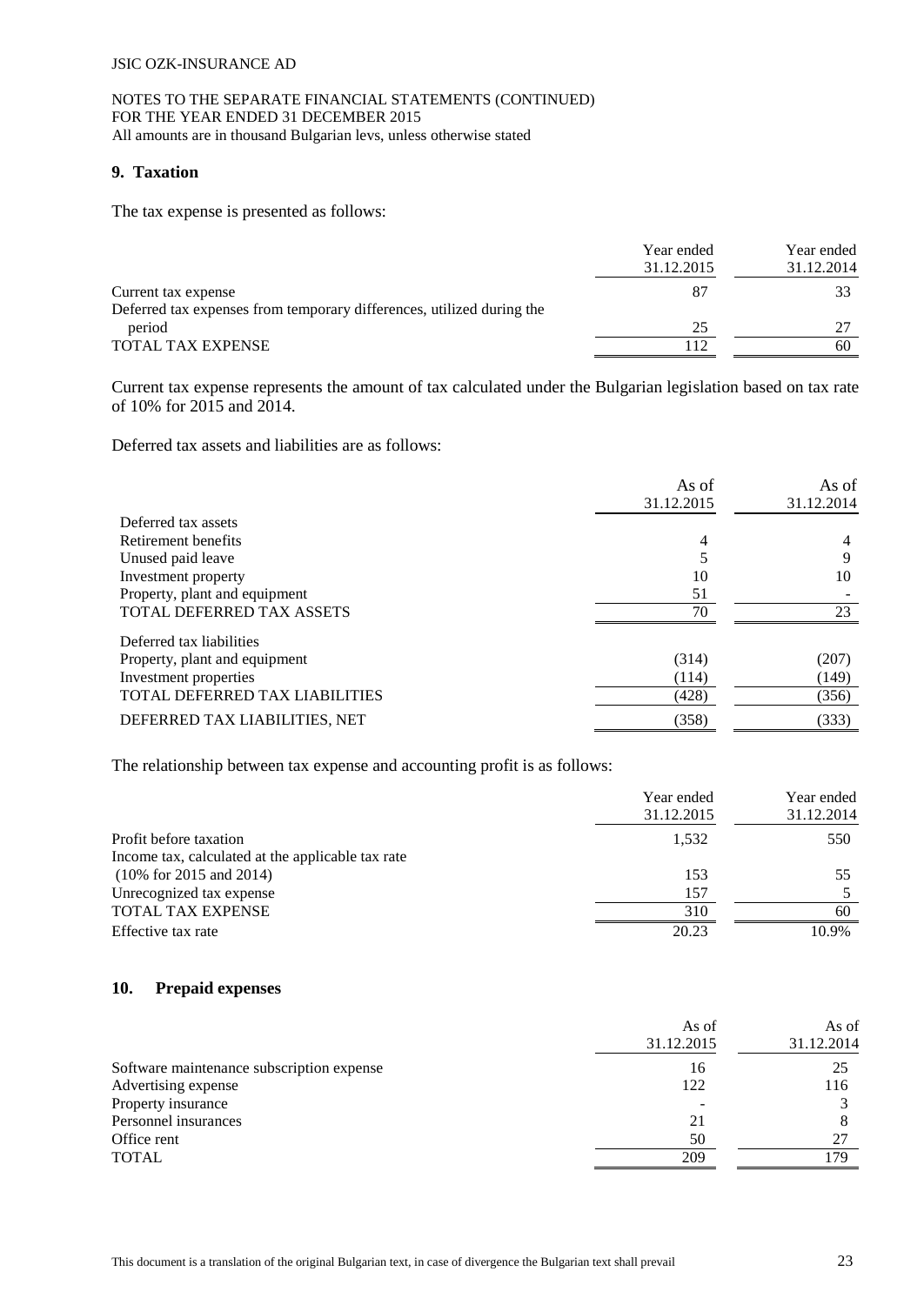#### NOTES TO THE SEPARATE FINANCIAL STATEMENTS (CONTINUED) FOR THE YEAR ENDED 31 DECEMBER 2015 All amounts are in thousand Bulgarian levs, unless otherwise stated

#### **11. Receivables from insurance transactions**

|                                               | As of      | As of      |
|-----------------------------------------------|------------|------------|
|                                               | 31.12.2015 | 31.12.2014 |
| Receivables from direct clients               | 26,323     | 28,090     |
| Impairment on uncollected premiums receivable | (7,171)    | (3,722)    |
| Receivables from reinsurance transactions     | 12,251     | 5,279      |
| Receivables from agents                       | 1,015      | 1,084      |
| Receivables from subrogation recoveries       | 248        | 99         |
| Prepaid minimal deposit premium to reinsurer  | 381        | 412        |
| <b>TOTAL</b>                                  | 33,047     | 31.242     |

The Company accounts for the income from insurance premiums on accrual basis, as it recognizes them based on the amounts due for the whole period of coverage under the signed during the reporting period insurance contracts. Latter are recognized in the statement of financial position as receivables. After contract expiry, the premiums due but not collected during the reporting period are recognized as an impairment of receivables on uncollected premiums.

#### **12. Other receivables**

|                               | As of      | As of      |
|-------------------------------|------------|------------|
|                               | 31.12.2015 | 31.12.2014 |
| Receivables on guarantees     | 330        | 296        |
| Interest receivables          | 393        | 347        |
| Receivables on legal disputes | 411        | 31         |
| Advances to suppliers         | 1,049      | 293        |
| From loss and deficit         | 31         | 31         |
| From co-insurance contracts   | 81         | 81         |
| Other                         | 72         | 194        |
| <b>TOTAL</b>                  | 2,367      | 1.273      |

#### **13. Cash**

| 31.12.2015<br>6,007<br>Deposits in banks<br>Current bank accounts in BGN<br>943 |            |
|---------------------------------------------------------------------------------|------------|
|                                                                                 | 31.12.2014 |
|                                                                                 | 8,795      |
|                                                                                 | 685        |
| Current bank accounts in foreign currency                                       | 68         |
| Cash on hand<br>245                                                             | 294        |
| <b>TOTAL</b><br>7,198                                                           | 9,842      |
| Restricted cash<br>(9)                                                          | (159)      |
| 7,189<br>Included in the statement of Cash Flow                                 | 9,683      |

As of 31.12.2015 there is restricted cash of BGN 9 thousand in a Bulgarian bank, related to legal cases.

# **14. Inventories**

Inventories as of 31 December 2015 represent forms for insurance policies in stock, office supplies, and stickers at the total amount of BGN 359 thousand (31 December 2014: BGN 412 thousand).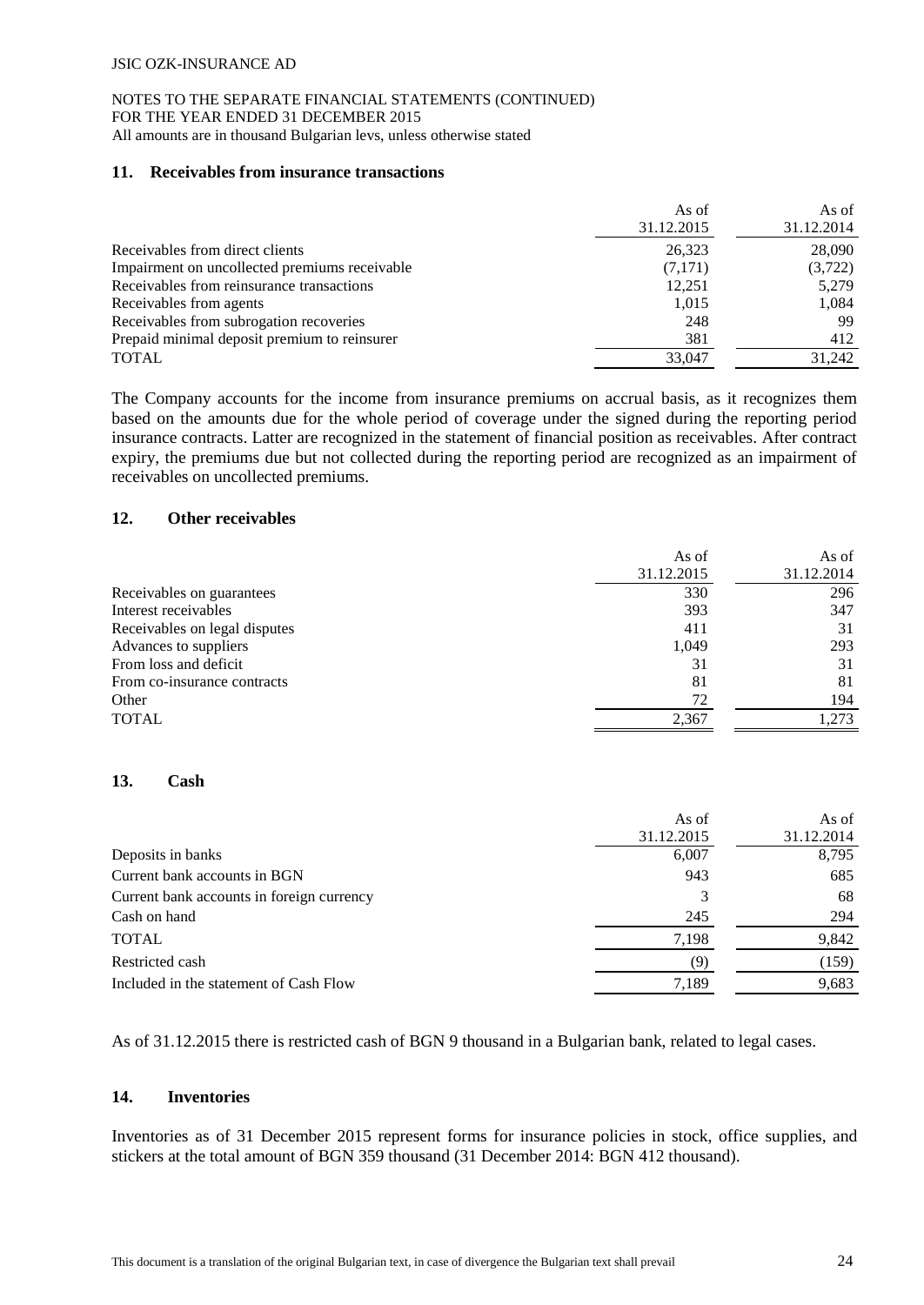#### NOTES TO THE SEPARATE FINANCIAL STATEMENTS (CONTINUED) FOR THE YEAR ENDED 31 DECEMBER 2015 All amounts are in thousand Bulgarian levs, unless otherwise stated

#### **15. Share capital**

As of 31 December 2015 the share capital is at the total amount of BGN 7,067 thousand distributed into 7,507,329 ordinary shares with a nominal value BGN 1.00 each. The owners of these shares have rights to receive dividend and one voting right per share at the Shareholders' General meeting. Registered capital is fully paid in.

| Major Shareholders             | 2015      |        | 2014      |        |
|--------------------------------|-----------|--------|-----------|--------|
|                                | Capital   | %      | Capital   | %      |
| El-Em Impex EOOD               | 4,934,403 | 65.73  | 4,644,772 | 65.73  |
| Toplofikacia-Sofia AD          | 700,018   | 9.32   | 658,930   | 9.32   |
| Municipal Bank AD              | 360,175   | 4.80   | 339,034   | 4.80   |
| Toplofikacia-Burgas EAD        | 266,529   | 3.55   | 250,885   | 3.55   |
| Toplofikacia-Pleven EAD        | 266,529   | 3.55   | 250,885   | 3.55   |
| Mina Stanyanci AD              | 266,529   | 3.55   | 250,885   | 3.55   |
| Coinvest EOOD                  | 338,744   | 4.51   | 318,861   | 4.51   |
| <b>Alexander Petrov Lichev</b> | 374,402   | 4.99   | 352,426   | 4.99   |
|                                | 7.507.329 | 100.00 | 7,066,678 | 100.00 |

### **16. Reserves**

|                                                      | As of      | As of      |
|------------------------------------------------------|------------|------------|
|                                                      | 31.12.2015 | 31.12.2014 |
| Legal reserves – Reserve fund – under Commercial law | 598        | 549        |
| Other reserves                                       | 1.411      | 1.411      |
| <b>Revaluation reserves</b>                          | 3.252      | 3,887      |
| <b>TOTAL</b>                                         | 5,261      | 5.847      |

The revaluation reserve contains changes in the fair values of the buildings owned by the Company as well as revaluation reserves of available for sale financial assets.

In Other reserves is recorded the distributable part of the profit for the period 2010-2013.

# **17. Technical reserves**

Technical reserves, gross are as follows:

|                                                | Unearned<br>premium<br>reserve | Outstanding<br>claims reserve | Other<br>technical<br>reserves | Total reserves   |
|------------------------------------------------|--------------------------------|-------------------------------|--------------------------------|------------------|
| Balance as of 1 January 2014<br>Change in 2014 | 20.599<br>5,396                | 19.271<br>15,253              | 3.436<br>(748)                 | 43,306<br>19,901 |
| Balance as of 31 December 2014                 | 25,995                         | 34.524                        | 2.688                          | 63,207           |
| Change in 2015                                 | 3,312                          | 22.996                        | 5.723                          | 32,031           |
| Balance as of 31 December 2015                 | 29.307                         | 57,520                        | 8.411                          | 95,238           |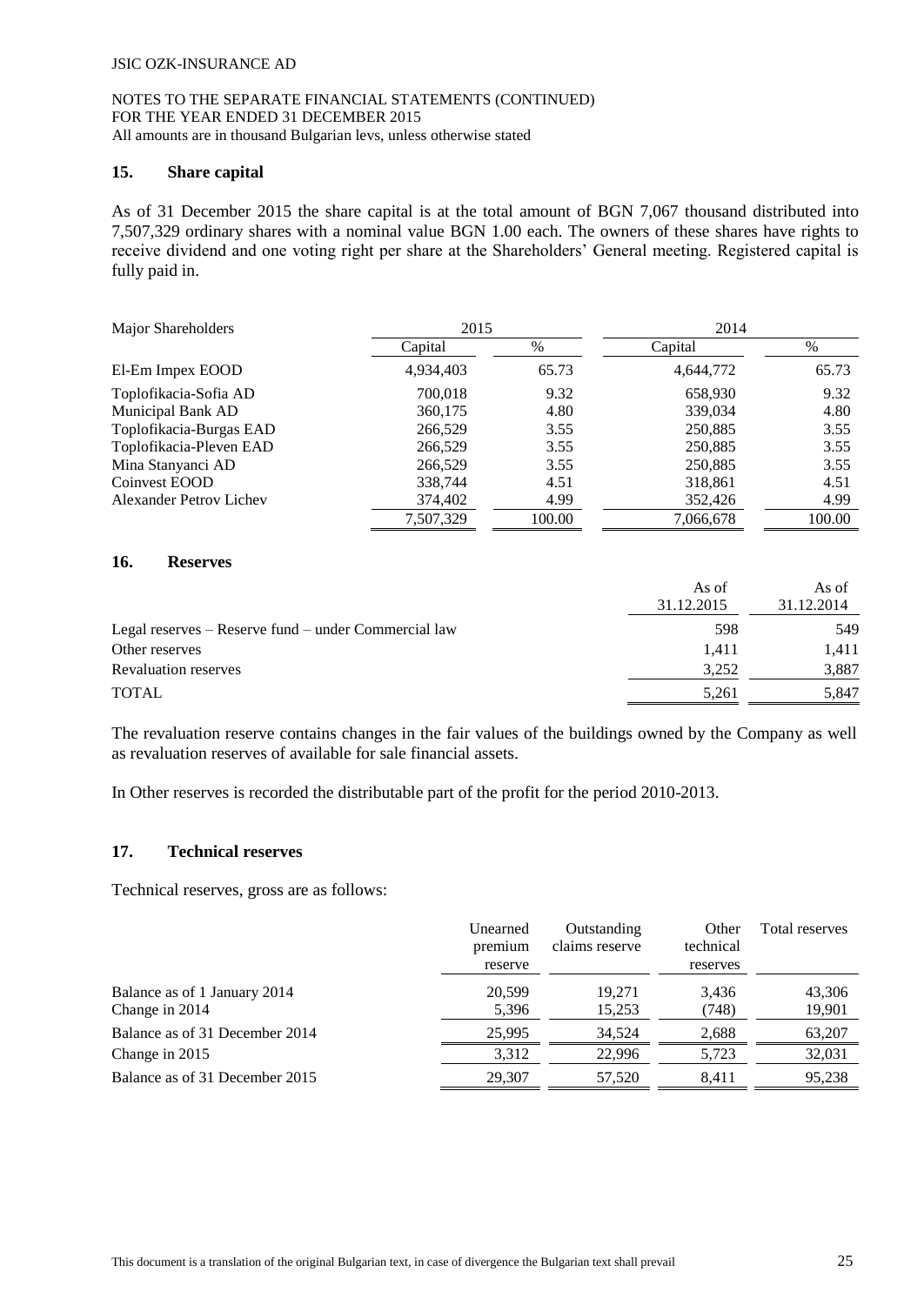### **17. Technical reserves (continued)**

The share of the reinsurers in technical reserves is as follows:

|                                | Unearned<br>premium reserve | Outstanding claims<br>reserve | Other<br>technical<br>reserves | Total  |
|--------------------------------|-----------------------------|-------------------------------|--------------------------------|--------|
| Balance as of 1 January 2014   | 1,572                       | 1,822                         |                                | 3,394  |
| Change in 2014                 | 238                         | 7,807                         |                                | 8,045  |
| Balance as of 31 December 2014 | 1,810                       | 9,629                         |                                | 11,439 |
| Change in 2015                 | 12.124                      | 20,377                        | 4,337                          | 36,838 |
| Balance as of 31 December 2015 | 13.934                      | 30,006                        | 4,337                          | 48,277 |

Technical reserves by types of insurance policies as of 31 December 2015 are as follows:

| Insurance Type                             | Unearned | Outstanding | Other     | Total reserves |
|--------------------------------------------|----------|-------------|-----------|----------------|
|                                            | premium  | claims      | technical | - general      |
|                                            | reserve  | reserve     | reserves  | insurance      |
| Accident in public transportation vehicles | 62       | 3           |           | 65             |
| Accident                                   | 190      | 120         |           | 310            |
| Illness                                    | 37       | 4           |           | 41             |
| Road motor vehicles                        | 2,205    | 1,797       | 617       | 4,619          |
| Cargo                                      | 12       | 2           |           | 14             |
| Fire and natural disasters                 | 1,341    | 200         | 253       | 1,794          |
| Property                                   | 274      | 125         |           | 399            |
| <b>MTPL</b>                                | 24,085   | 54,624      | 6,447     | 85,156         |
| <b>General MTPL</b>                        | 748      | 623         | 1,094     | 2,465          |
| Other financial loss                       | 334      | 16          |           | 350            |
| Travel insurance                           | 19       | 6           |           | 25             |
| Gross amount                               | 29,307   | 57,520      | 8,411     | 95,238         |
| Reinsurers' share                          | (13,935) | (30,006)    | (4,337)   | (48,278)       |
| Reserve, net of reinsurance                | 15,372   | 27,514      | 4,074     | 46,960         |

Technical reserves by types of insurance policies as of December 31, 2014 are as follows:

| Insurance Type                             | Unearned | Outstanding | Other     | Total reserves |
|--------------------------------------------|----------|-------------|-----------|----------------|
|                                            | premium  | claims      | technical | - general      |
|                                            | reserve  | reserve     | reserves  | insurance      |
| Accident in public transportation vehicles | 60       | 21          |           | 81             |
| Accident                                   | 138      | 577         | 4         | 719            |
| <b>Illness</b>                             | 42       | 44          |           | 86             |
| Road motor vehicles                        | 1,746    | 3,052       | 302       | 5,100          |
| Cargo                                      | 4        |             |           |                |
| Fire and natural disasters                 | 905      | 298         |           | 1203           |
| Property                                   | 179      | 61          |           | 241            |
| <b>MTPL</b>                                | 22,031   | 29,903      | 2,360     | 54,294         |
| General MTPL                               | 661      | 543         | 19        | 1,223          |
| Other financial loss                       | 215      | 9           |           | 224            |
| Travel insurance                           | 14       | 15          | 2         | 31             |
| Gross amount                               | 25,995   | 34,524      | 2,688     | 63,207         |
| Reinsurers' share                          | (1,810)  | (9,629)     |           | (11, 439)      |
| Reserve, net of reinsurance                | 24,185   | 24,895      | 2,688     | 51,768         |

The reserves are not discounted, because of the fact that they are due in one year period from the reporting date and the discount effect will not be material.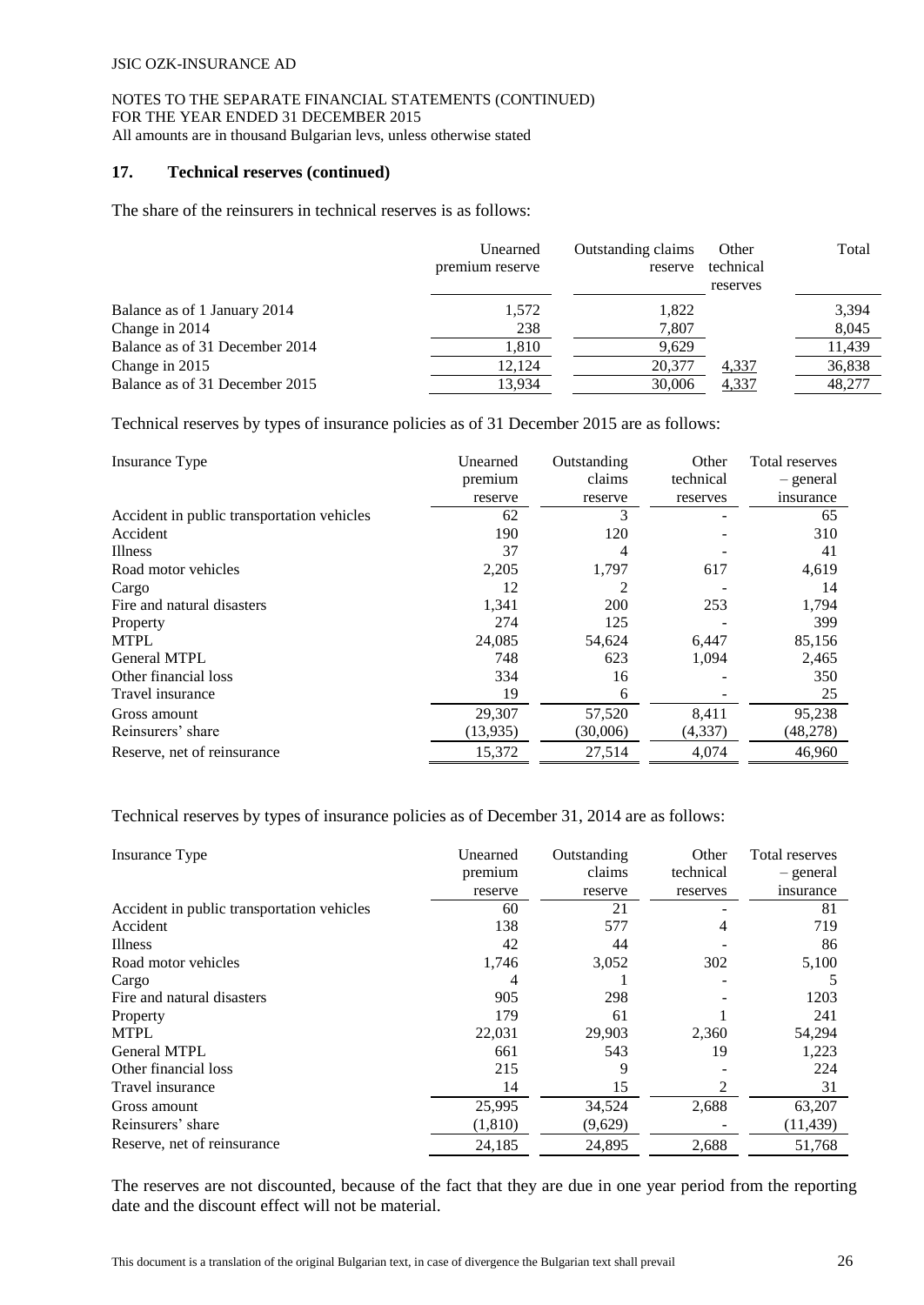# **18. Insurance liabilities**

|                                       | As of      | As of      |
|---------------------------------------|------------|------------|
|                                       | 31.12.2015 | 31.12.2014 |
| Liabilities on reinsurance operations | 14.945     | 5,508      |
| Liabilities to intermediaries         | 3.263      | 3.377      |
| <b>TOTAL</b>                          | 18.208     | 8,885      |
|                                       |            |            |

# **19. Other liabilities**

|                                                  | As of      | As of      |
|--------------------------------------------------|------------|------------|
|                                                  | 31.12.2015 | 31.12.2014 |
| Paid leave liabilities                           | 78         | 83         |
| Payables to employees                            |            |            |
| Social security payables                         | 79         | 67         |
| Tax payables-individuals' income                 | 80         | 64         |
| Health benefits payable                          | 29         | 25         |
| Budget payables                                  | 570        | 331        |
| Suppliers                                        | 262        | 162        |
| Payables to Guarantee fund                       | 635        | 709        |
| Payables to NBBMI                                |            | 83         |
| Dividends payable                                | 57         | 57         |
| Current portion of the financial lease liability | 132        | 197        |
| Liabilities on co-insurance operations           |            | 4          |
| Other                                            | 51         | 75         |
| <b>TOTAL</b>                                     | 1,980      | 1,857      |

Lease liabilities as of 31 December 2015 and 2014 are as follows:

|                                                                 | Total value of the minimum<br>lease payments |            | Present value of the minimum<br>lease payments |            |
|-----------------------------------------------------------------|----------------------------------------------|------------|------------------------------------------------|------------|
|                                                                 | 31.12.2015                                   | 31.12.2014 | 31.12.2015                                     | 31.12.2014 |
| Not later than 1 year                                           | 138                                          | 212        | 132                                            | 197        |
| Later than 1 year and not later than 5 years                    | 35                                           | 173        | 34                                             | 167        |
| Total                                                           | 173                                          | 385        | 166                                            | 364        |
| Reduced with future financial expenses                          | (7)                                          | (21)       |                                                |            |
| Present value of the minimum lease<br>payments                  | 166                                          | 364        | 166                                            | 364        |
| Current portion of the liabilities under lease<br>contracts     |                                              |            | 132                                            | 197        |
| Non-current portion of the liabilities under<br>lease contracts |                                              |            | 34                                             | 167        |

The agreements are for finance lease of vehicles.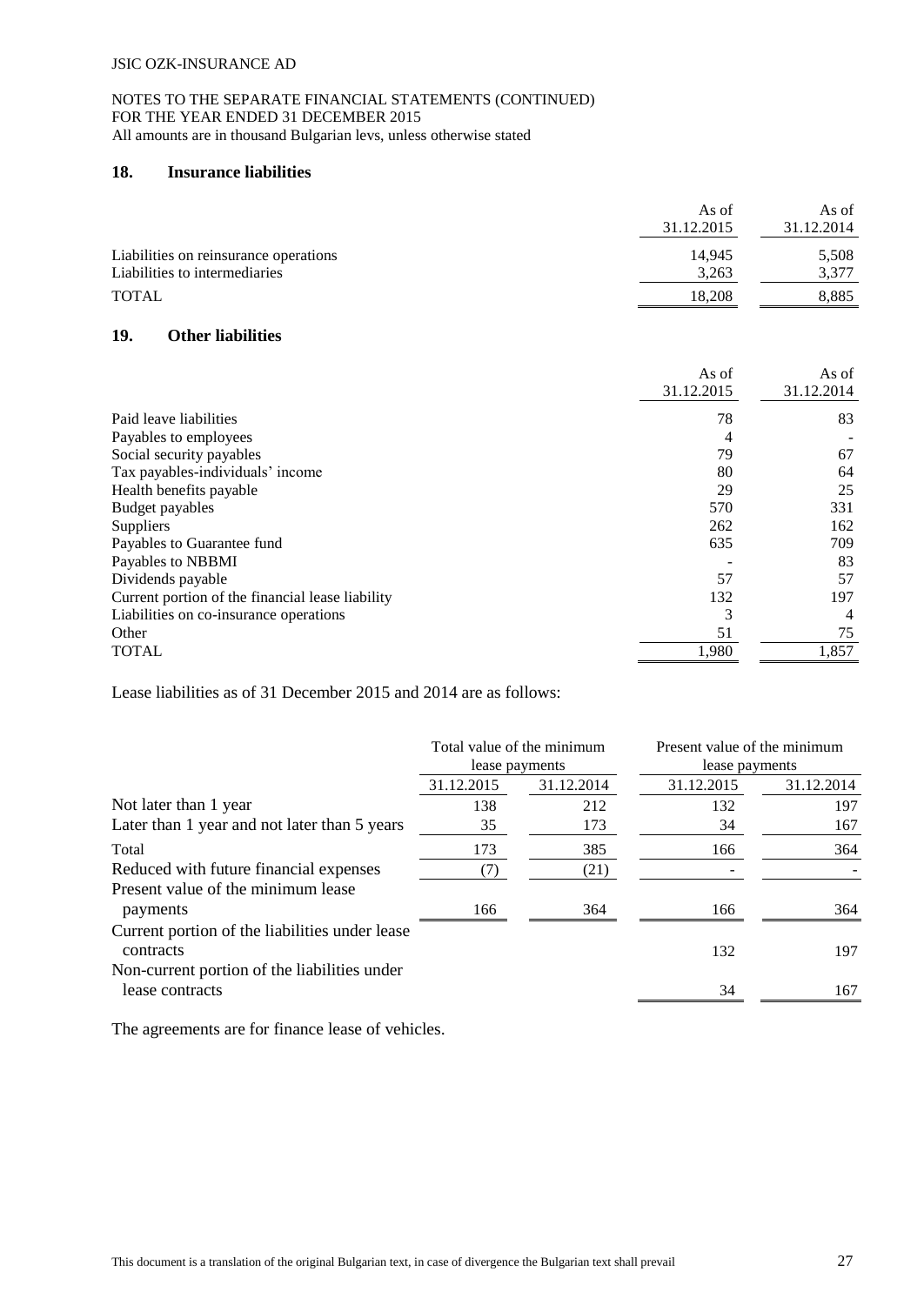# **20. Written premium**

|                                   | Year ended | Year ended |
|-----------------------------------|------------|------------|
|                                   | 31.12.2015 | 31.12.2014 |
| Accident in public transportation | 277        | 279        |
| Accident                          | 1,161      | 997        |
| <b>Illness</b>                    | 175        | 238        |
| Road motor vehicles               | 6,559      | 5,824      |
| Cargo                             | 157        | 84         |
| Fire and natural disasters        | 4,351      | 3,492      |
| Property                          | 960        | 780        |
| <b>MTPL</b>                       | 60,556     | 55,430     |
| <b>General MTPL</b>               | 2,754      | 2,558      |
| Various financial losses          | 634        | 527        |
| Travel insurance                  | 180        | 154        |
| <b>TOTAL PREMIUMS WRITTEN</b>     | 77.764     | 70,363     |

#### **Premiums ceded to reinsurers**

|                                   | Year ended | Year ended |
|-----------------------------------|------------|------------|
|                                   | 31.12.2015 | 31.12.2014 |
| Fire and natural disasters        | (2,702)    | (2,050)    |
| Property                          | (391)      | (352)      |
| MTPL                              | (13, 461)  | (3,318)    |
| Cargo                             | (115)      | (76)       |
| General Cargo                     | (874)      | (755)      |
| TOTAL PREMIUMS CEDE TO REINSURERS | (17, 543)  | (6, 551)   |

# **21. Claims paid**

|                            | Year ended | Year ended |
|----------------------------|------------|------------|
|                            | 31.12.2015 | 31.12.2014 |
| Accident                   | (1,598)    | (2,088)    |
| Illness                    | (124)      | (144)      |
| Road motor vehicles        | (7,635)    | (7,507)    |
| Fire and natural disasters | (1,984)    | (2,257)    |
| Property                   | (294)      | (210)      |
| <b>MTPL</b>                | (31,623)   | (16,880)   |
| General MTPL               | (304)      | (178)      |
| Cargo                      | (469)      | (1)        |
| Various financial losses   | (151)      |            |
| Travel insurance           | (76)       | (33)       |
| <b>TOTAL CLAIMS PAID</b>   | (44,258)   | (29, 298)  |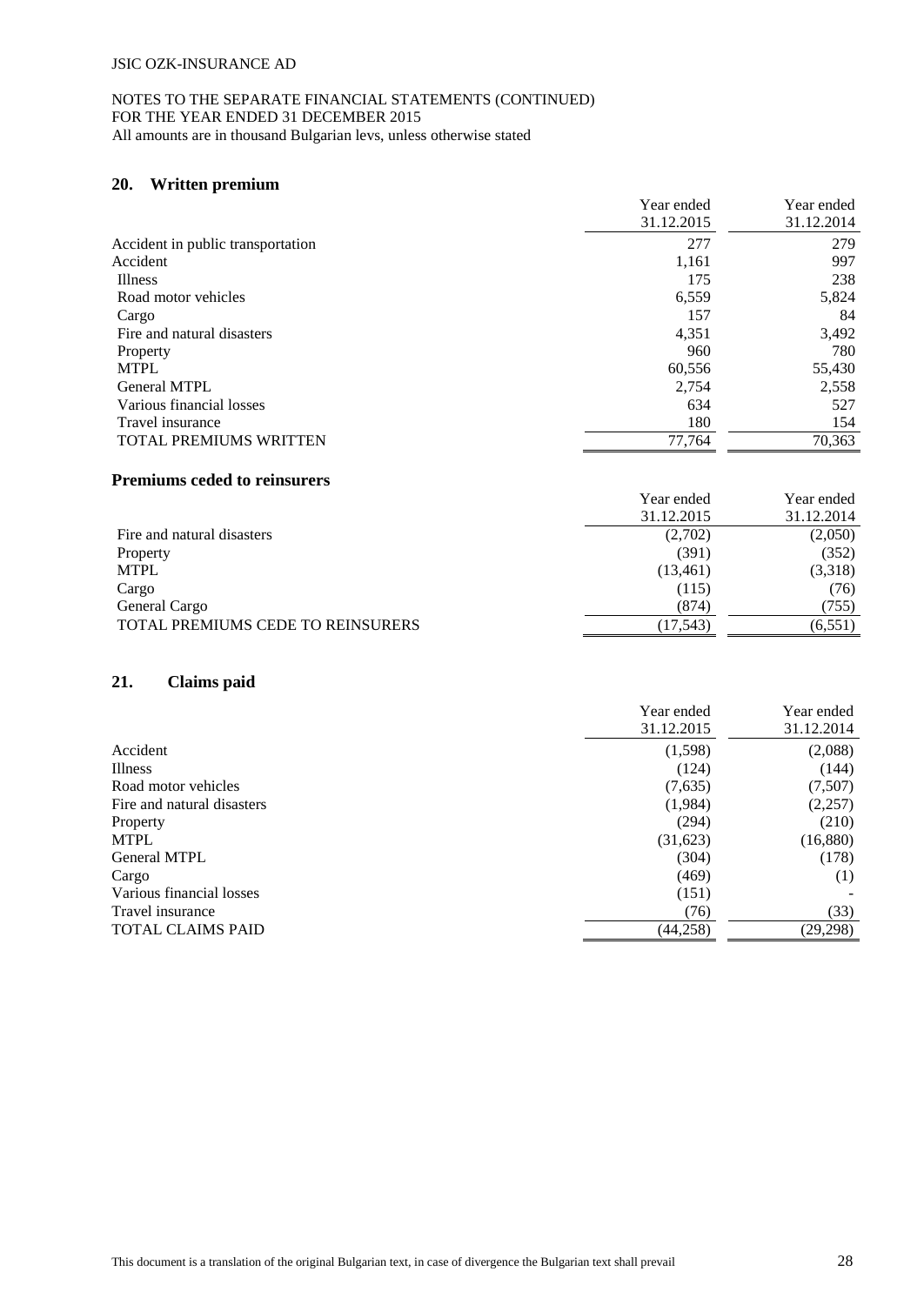# **21. Claims paid (continued)**

#### **Paid costs of liquidation**

|                            | Year ended | Year ended |
|----------------------------|------------|------------|
|                            | 31.12.2015 | 31.12.2014 |
| Accident                   | (5)        | 15         |
| Road motor Vehicles        | (421)      | (150)      |
| Fire and natural disasters | (61)       | (108)      |
| Property                   | (7)        |            |
| <b>MTPL</b>                | (3,840)    | (1, 432)   |
| <b>General MTPL</b>        | (29)       | (51)       |
| Cargo                      | (4)        |            |
| Travel insurance           | (8)        | (9)        |
| <b>TOTAL CLAIMS PAID</b>   | (4,375)    | (1,765)    |

#### **Reinsurers' share in claims paid**

|                                        | Year ended | Year ended |
|----------------------------------------|------------|------------|
|                                        | 31.12.2015 | 31.12.2014 |
| Road motor vehicles                    | 3,015      | 1,012      |
| Cargo                                  | 426        |            |
| Fire and natural disasters             | 1,065      | 1229       |
| Property                               | 173        | 33         |
| <b>General MTPL</b>                    | 248        | 157        |
| <b>MTPL</b>                            | 10,182     | 1497       |
| TOTAL REINSURER'S SHARE IN CLAIMS PAID | 15,109     | 3.929      |

## **22. Acquisition expenses**

|                                     | Year ended | Year ended |
|-------------------------------------|------------|------------|
|                                     | 31.12.2015 | 31.12.2014 |
| Commissions to intermediaries       | (12,009)   | (10, 360)  |
| Advertising expenses                | (668)      | (579)      |
| Payroll                             | (3,526)    | (2,736)    |
| Other indirect acquisition expenses | (3, 432)   | (2,969)    |
| <b>TOTAL</b>                        | (19,635)   | (16, 644)  |

#### **23. Administrative expenses**

|                                     | Year ended<br>31.12.2015 | Year ended<br>31.12.2014 |
|-------------------------------------|--------------------------|--------------------------|
| Materials                           | (277)                    | (139)                    |
| Office rent                         | (214)                    | (175)                    |
| Office maintenance expenses         | (145)                    | (128)                    |
| External services                   | (1,067)                  | (1,075)                  |
| Depreciation/amortization           | (186)                    | (151)                    |
| Payroll, including management board | (1,826)                  | (1, 583)                 |
| Other                               | (438)                    | (208)                    |
| <b>TOTAL</b>                        | (4,153)                  | (3, 459)                 |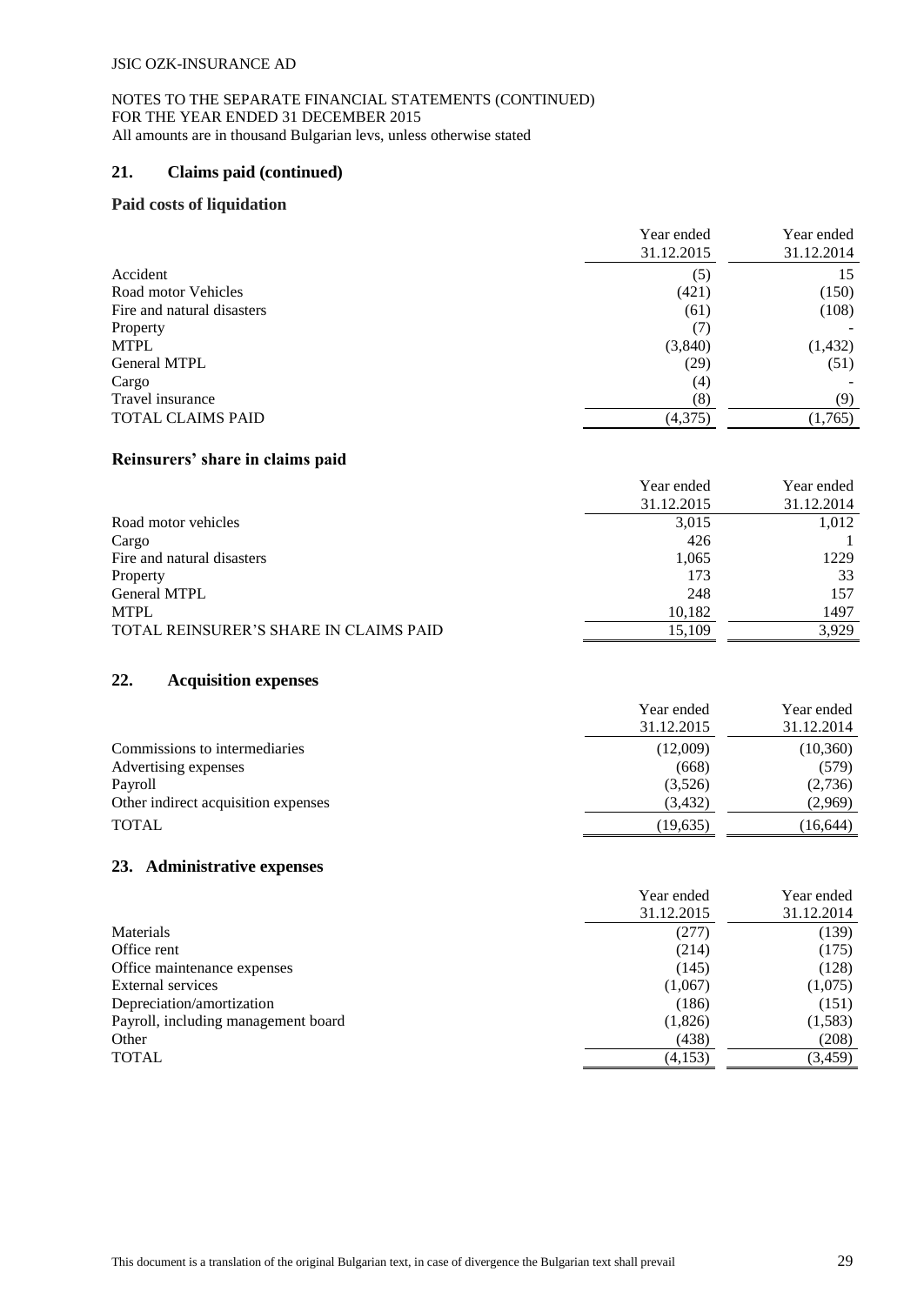# **24. Reinsurers' commissions and participation in the result, net**

|                                                 | Year ended<br>31.12.2015 | Year ended<br>31.12.2014 |
|-------------------------------------------------|--------------------------|--------------------------|
| Income from commissions of reinsurers           | 2.574                    | 974                      |
| Expenses for participation in profit            | (15)                     | (12)                     |
| Income for participation in profit of reinsurer | 32                       |                          |
| NET REINSURANCE INCOME                          | 2.591                    | 962                      |

### **25. Other insurance expenses, net**

|                                                                       | Year ended<br>31.12.2015 | Year ended<br>31.12.2014 |
|-----------------------------------------------------------------------|--------------------------|--------------------------|
| Expenses for guarantee fund and Security fund under FSC               | (2,065)                  | (2,194)                  |
| Expenses for guarantee fund of National bureau of automobile insurers |                          | (441)                    |
| Impairment of receivables                                             | (3, 449)                 | (337)                    |
| Expenses for preventive measure related to State Fund Agriculture     | (13)                     | (12)                     |
| Expenses, related to reversed premiums from prior years               | (4,651)                  | (3,681)                  |
| Income related to commissions and ceded premiums for insurers under   |                          |                          |
| recognized policies from prior years                                  | 68                       | 111                      |
| Income from recourse claims and claims abandoned                      | 900                      | 758                      |
| Other income                                                          | 113                      | 96                       |
| Other expenses                                                        | (129)                    | (108)                    |
| TOTAL OTHER INSURANCE EXPENSES, NET                                   | (9,226)                  | (5,808)                  |

# **26. Net investment income**

|                                                       | Year ended<br>31.12.2015 | Year ended<br>31.12.2014 |
|-------------------------------------------------------|--------------------------|--------------------------|
| Interest income                                       | 574                      | 539                      |
| Rent income                                           | 75                       | 28                       |
| Income from sale of investments                       | 546                      |                          |
| Income from revaluation of investment properties, net | 407                      | 70                       |
| Expenses for revaluation of investments, net          | (1,613)                  |                          |
| Income from investment in subsidiaries                | 568                      |                          |
| TOTAL NET INVESTMENT INCOME                           | 557                      | 637                      |

Interest income includes:

|                              | Year ended | Year ended |
|------------------------------|------------|------------|
|                              | 31.12.2015 | 31.12.2014 |
| Interest on government bonds | 455        | 425        |
| Interest on bonds            | 42         |            |
| Interest on bank deposits    |            | 114        |
| <b>TOTAL INTEREST INCOME</b> | 574        | 539        |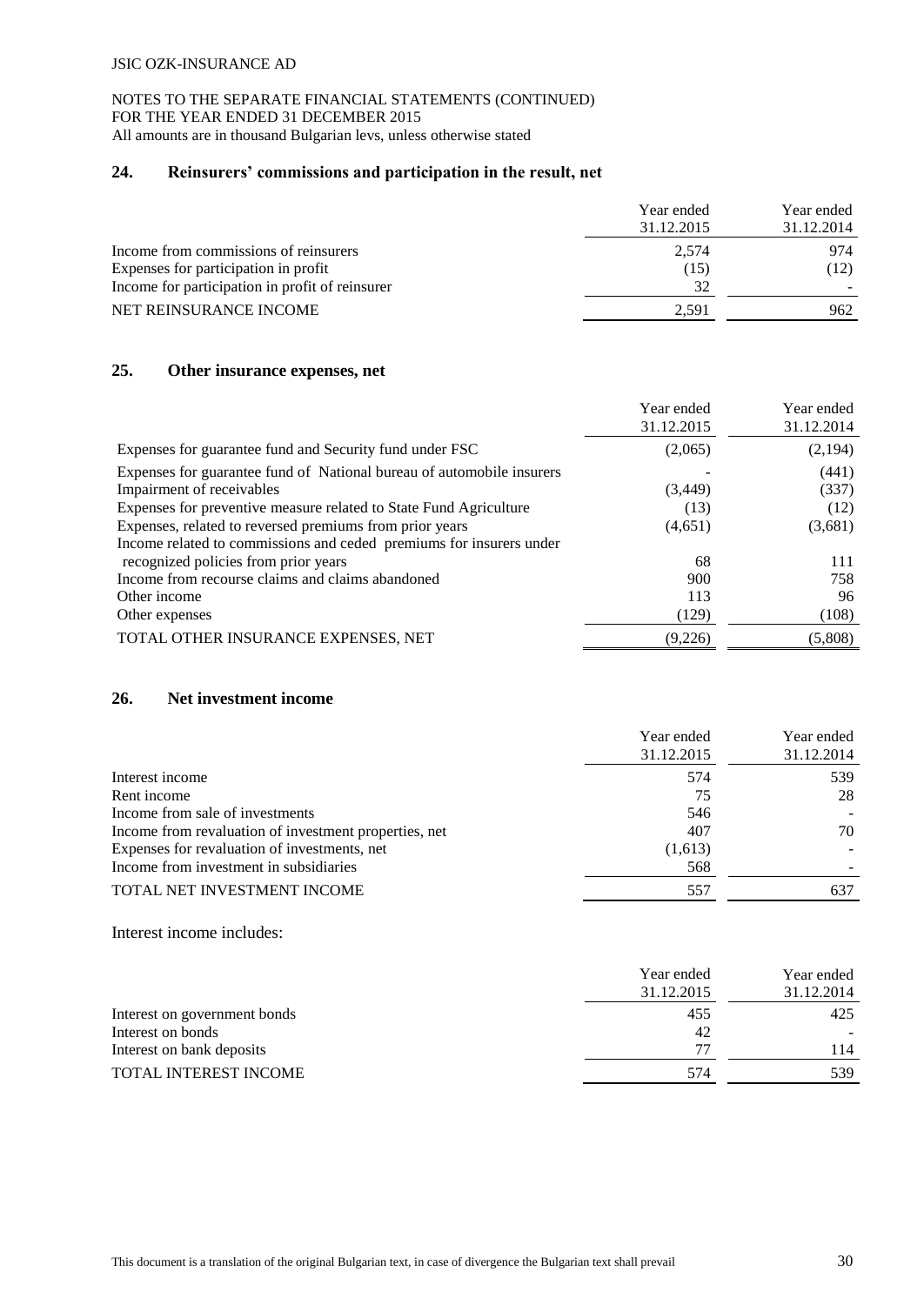### **27. Other income/ expenses, net**

|                                                             | Year ended<br>31.12.2015 | Year ended<br>31.12.2014 |
|-------------------------------------------------------------|--------------------------|--------------------------|
| Other financial expenses                                    | (105)                    | (116)                    |
| Interest on lease agreement                                 | (15)                     | (26)                     |
| Penalty interest                                            | (24)                     | (13)                     |
| Revenue on financing from Operation program Human Resources |                          | 147                      |
| Other                                                       | 37                       | 48                       |
| TOTAL OTHER EXPENSES, NET                                   | (107)                    | 40                       |

### **28. Risk management**

#### **Insurance risk**

The main risk for the Company in connection with insurance contracts is derived from the fact that real claims and the related payments may be timed differently from the expectations. This is influenced by the frequency of the claims, the nature of the claims, if the actually paid claims are more than the initial estimate and the subsequent development of the long-term claims. Therefore, the aim of the Company is to form a reserve which is enough to cover these liabilities. The risk development analysis and the estimated insurance premiums are made based on the available statistical data. In the premiums is included surplus for certainty, for evading the consequences of unfavorable risk development.

Reinsurance contracts are signed for the main types of insurance, which limit the liability of the Company in cased of insurance events.

For evading the risk of reporting unreal claims for indemnities, especially the ones that happened abroad (for MTPL insurance), there is a contract signed with the correspondent company with offices in all EU countries and member states of the Council of the Bureaus Green Card, which will monitor the compliance with the working legal norms of each country.

# **As of 31.12.2015**

| Type of insurance             | Premium earned | Reserves<br>and guarantee fund | Reserves quote |
|-------------------------------|----------------|--------------------------------|----------------|
| All other insurances          | 10.439         | 7.617                          | 73%            |
| Insurance of responsibilities | 58,595         | 87.621                         | 150%           |
| Total                         | 69.034         | 95,238                         | 138%           |

# **As of 31.12.2014**

| Type of insurance             | Premium earned | Reserves<br>and guarantee fund | Reserves quote |
|-------------------------------|----------------|--------------------------------|----------------|
| All other insurances          | 11.044         | 7.784                          | 70%            |
| Insurance of responsibilities | 47.610         | 55,551                         | 117%           |
| Total                         | 58,654         | 63,335                         | 108%           |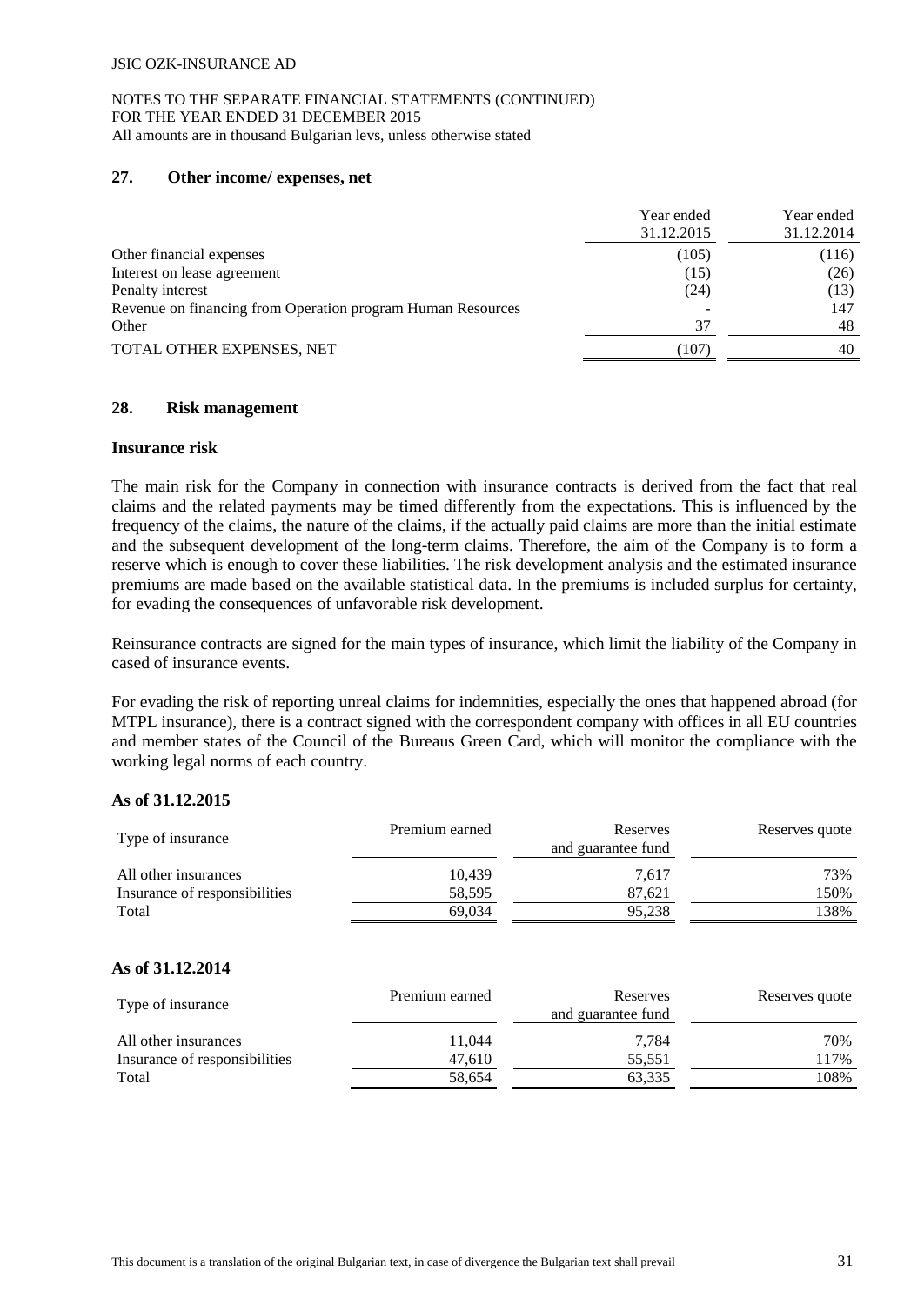#### **28. Risk management (continued)**

#### **Insurance risk (continued)**

As the information in the tables presents a historical view of the sufficiency of the estimates of unpaid claims incurred in previous years, an insufficiency from prior years should not be extrapolated on the present reserve for outstanding claims. The Company believes that the reserves for outstanding claims are adequate as of 31 December 2015 and 2014.

| Year of event                                       | 2005                     | 2006                     | 2007 | 2008 | 2009 | 2010           | 2011           | 2012           | 2013           | 2014           | 2015       | Total         |
|-----------------------------------------------------|--------------------------|--------------------------|------|------|------|----------------|----------------|----------------|----------------|----------------|------------|---------------|
| In the year of event                                | 1164                     | 1272                     | 1091 | 1269 | 2204 | 3813           | 4251           | 5736           | 7728           | 12947          | 9881       | 51 355        |
| 1 year later                                        | 284                      | 748                      | 831  | 857  | 2201 | 5574           | 7559           | 4757           | 6091           | 23572          |            | 52 473        |
| 2 years later                                       | 122                      | 257                      | 299  | 157  | 928  | 3878           | 2435           | 2432           | 5361           | $\overline{a}$ |            | 15 869        |
| 3 years later                                       | 61                       | 90                       | 367  | 376  | 1211 | 4933           | 1706           | 1272           | $\overline{a}$ |                |            | 10 016        |
| 4 years later                                       | 21                       | 224                      | 246  | 369  | 1395 | 4756           | 2369           | $\overline{a}$ |                |                |            | 9 3 8 0       |
| 5 years later                                       | 9                        | 67                       | 213  | 425  | 1279 | 1190           | $\overline{a}$ |                |                |                |            | 3 1 8 4       |
| 6 years later                                       | 16                       | 18                       | 117  | 6    | 473  | $\overline{a}$ |                |                |                |                |            | 631           |
| 7 years later                                       | 45                       | 439                      | 80   | 87   |      |                |                |                |                |                |            | 651           |
| 8 years later                                       |                          | $\overline{\phantom{0}}$ | 51   |      |      |                |                |                |                |                |            | 51            |
| 9 years later                                       |                          | $\overline{2}$           |      |      |      |                |                |                |                |                |            | 2             |
| 10 years later                                      |                          |                          |      |      |      |                |                |                |                |                |            |               |
| Total payments                                      | 1722                     | 3117                     | 3294 | 3547 | 9691 | 24144          | 18320          | 14196          | 19181          | 36518          | 9881       | 143612        |
| Total amount of claims reported as of               | 1723                     | 3119                     | 3313 | 3568 | 9763 | 24589          | 18773          | 15422          | 20604          | 44276          | 23940      | 169090        |
| 31.12.2015                                          |                          |                          |      |      |      |                |                |                |                |                |            |               |
|                                                     |                          |                          |      |      |      |                |                |                |                |                |            |               |
| Outstanding claims reserves as of                   | 1                        | 3                        | 18   | 21   | 72   | 445            | 453            | 1 2 2 6        | 1423           | 7758           |            | 14 059 25 479 |
| 31.12.2015                                          |                          |                          |      |      |      |                |                |                |                |                |            |               |
|                                                     |                          |                          |      |      |      |                |                |                |                |                |            |               |
|                                                     | 2004                     |                          |      | 2007 | 2008 | 2009           | 2010           | 2011           | 2012           | 2013           | 2014       | Total         |
| Year of event                                       |                          | 2005                     | 2006 |      |      |                |                |                |                |                |            |               |
| In the year of event                                | 893                      | 1164                     | 1272 | 1091 | 1269 | 2204           | 3813           | 4251           | 5736           | 7728           | 12947      | 42 367        |
| 1 year later                                        | 589                      | 284                      | 748  | 831  | 857  | 2201           | 5574           | 7559           | 4757           | 6091           |            | 29 4 91       |
| 2 years later                                       | 56                       | 122                      | 257  | 299  | 157  | 928            | 3878           | 2435           | 2432           |                |            | 10 5 63       |
| 3 years later                                       | 54                       | 61                       | 90   | 367  | 376  | 1211           | 4933           | 1706           |                |                |            | 8799          |
| 4 years later                                       | 81                       | 21                       | 224  | 246  | 369  | 1395           | 4756           |                |                |                |            | 7092          |
| 5 years later                                       | 440                      | 9                        | 67   | 213  | 425  | 1279           |                |                |                |                |            | 2 4 3 4       |
| 6 years later                                       | 3                        | 16                       | 18   | 117  | 6    |                |                |                |                |                |            | 160           |
| 7 years later                                       | 153                      | 45                       | 439  | 80   |      |                |                |                |                |                |            | 717           |
| 8 years later                                       | $\overline{\phantom{a}}$ |                          |      |      |      |                |                |                |                |                |            | -1            |
| 9 years later                                       | 114                      |                          |      |      |      |                |                |                |                |                |            | 114           |
| 10 years later                                      |                          |                          |      |      |      |                |                |                |                |                |            |               |
| Total payments                                      | 2382                     | 1722                     | 3115 | 3244 | 3460 | 9218           | 22953          | 15951          | 12924          | 13820          | 12947      | 101736        |
|                                                     |                          |                          |      |      |      |                |                |                |                |                |            |               |
| Total amount of claims reported as of<br>31.12.2014 | 2382                     | 1734                     | 3123 | 3312 | 3472 | 9274           | 23179          | 16889          | 14006          | 15533          | 24289      | 117194        |
|                                                     |                          |                          |      |      |      |                |                |                |                |                |            |               |
|                                                     |                          |                          |      |      |      |                |                |                |                |                |            |               |
| Outstanding claims reserves as of<br>31.12.2014     | 0                        | 12                       | 8    | 68   | 11   | 56             | 226            | 938            | 1081           |                | 1713 11342 | 15458         |

# **Financial risk**

In 2015 the Company continued its conservative policy in the area of investment management. 60.40% from the financial assets available for sale are invested in foreign debt bonds of European Union countries, 6.50% in corporate bonds and 33.10% in shares of companies.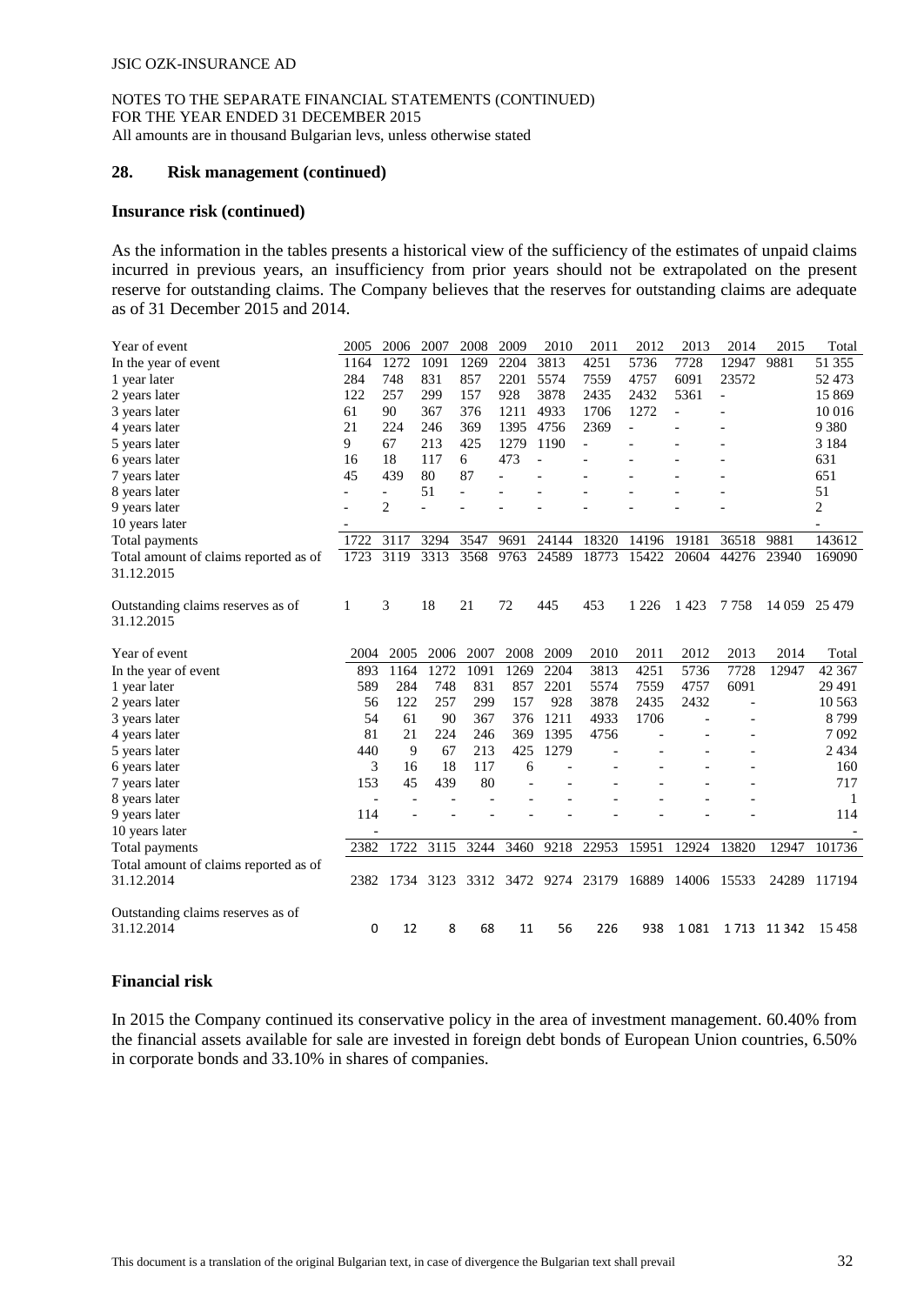#### **28. Risk management (continued)**

#### *Financial risk (continued)*

In 2015 the main investment policy of the Company was to secure the technical reserves of the insurance portfolio as well as achieving of adequate return and protection of the funds at moderate risk.

As a result of the global economic crisis various sectors of the Bulgarian economy deteriorated in their development, which is significant uncertainty and risk for their development in the near future. The declining growth rates lead to significant uncertainty and as a result generated income levels, impairment losses, as well as management's estimates in the subsequent periods may differ from the present levels. In addition to this, there is a risk of a change in the prices of financial assets and properties, which may adversely affect the financial statements.

### *Credit risk*

JSIC OZK- INUSRANCE AD has a significant exposure to receivables on insurance operations. The analysis of these receivables show that 71.24% from them are paid on time, and 28.76% are overdue. The receivables which are overdue between 90 and 180 days are 1.54%, between 180 and 360 days – 1.60% and over 360 days – 13.42 % as in such occasions the policies are terminated.

The above stated relationships are common for the insurance market.

#### *Liquidity risk*

The Company is not exposed to significant liquidity risk in 2015. As of 31 December 2015 Cash and Financial assets available for sale with amount of 30,148 thousand cover 64.02% of allocated reserves

In the following table analysis of the assets and liabilities of the Company in terms of their maturity is made:

| As of 31.12.2015                               | Up to one<br>year | $1 - 5$<br>years | Over 5<br>years | <b>Not</b><br>defined<br>maturity | Total: |
|------------------------------------------------|-------------------|------------------|-----------------|-----------------------------------|--------|
| <b>ASSETS</b>                                  |                   |                  |                 |                                   |        |
| Investment properties                          |                   |                  |                 | 6,058                             | 6,058  |
| Deposits in financial institutions             | 6,007             |                  |                 |                                   | 6,007  |
| Financial assets available for sale            |                   | 468              | 14,886          | 7,596                             | 22,950 |
| Investment in subsidiaries                     |                   |                  |                 | 2,735                             | 2735   |
| Non-current tangible and intangible assets     |                   |                  |                 | 6,976                             | 6,976  |
| Deferred tax assets                            | 70                |                  |                 |                                   | 70     |
| Receivables and advances                       | 35,414            |                  |                 |                                   | 35,414 |
| Other assets                                   | 568               |                  |                 |                                   | 568    |
| Cash                                           | 1,191             |                  |                 |                                   | 1191   |
| <b>TOTAL ASSETS</b>                            | 43,250            | 468              | 14,886          | 23365                             | 81,969 |
| <b>LIABILITIES</b>                             |                   |                  |                 |                                   |        |
| Short term liabilities                         | 20,188            |                  |                 |                                   | 20,188 |
| Deferred tax liabilities                       |                   |                  |                 | 428                               | 428    |
| Unearned-premium reserve                       | 15,372            |                  |                 |                                   | 15,372 |
| Outstanding claims reserve                     | 27,514            |                  |                 |                                   | 27,514 |
| Guarantee fund                                 | 128               |                  |                 |                                   | 128    |
| Other technical reserves                       | 4,074             |                  |                 |                                   | 4,074  |
| Retirement obligations                         |                   |                  |                 | 43                                | 43     |
| Non-current portion on liabilities under lease |                   |                  |                 |                                   |        |
| agreements                                     |                   | 34               |                 |                                   | 34     |
| <b>TOTAL LIABILITIES</b>                       | 67,276            | 34               |                 | 471                               | 67,781 |
| <b>Maturity Gap</b>                            | (24, 026)         | 434              | 14,886          | 22,894                            | 14,188 |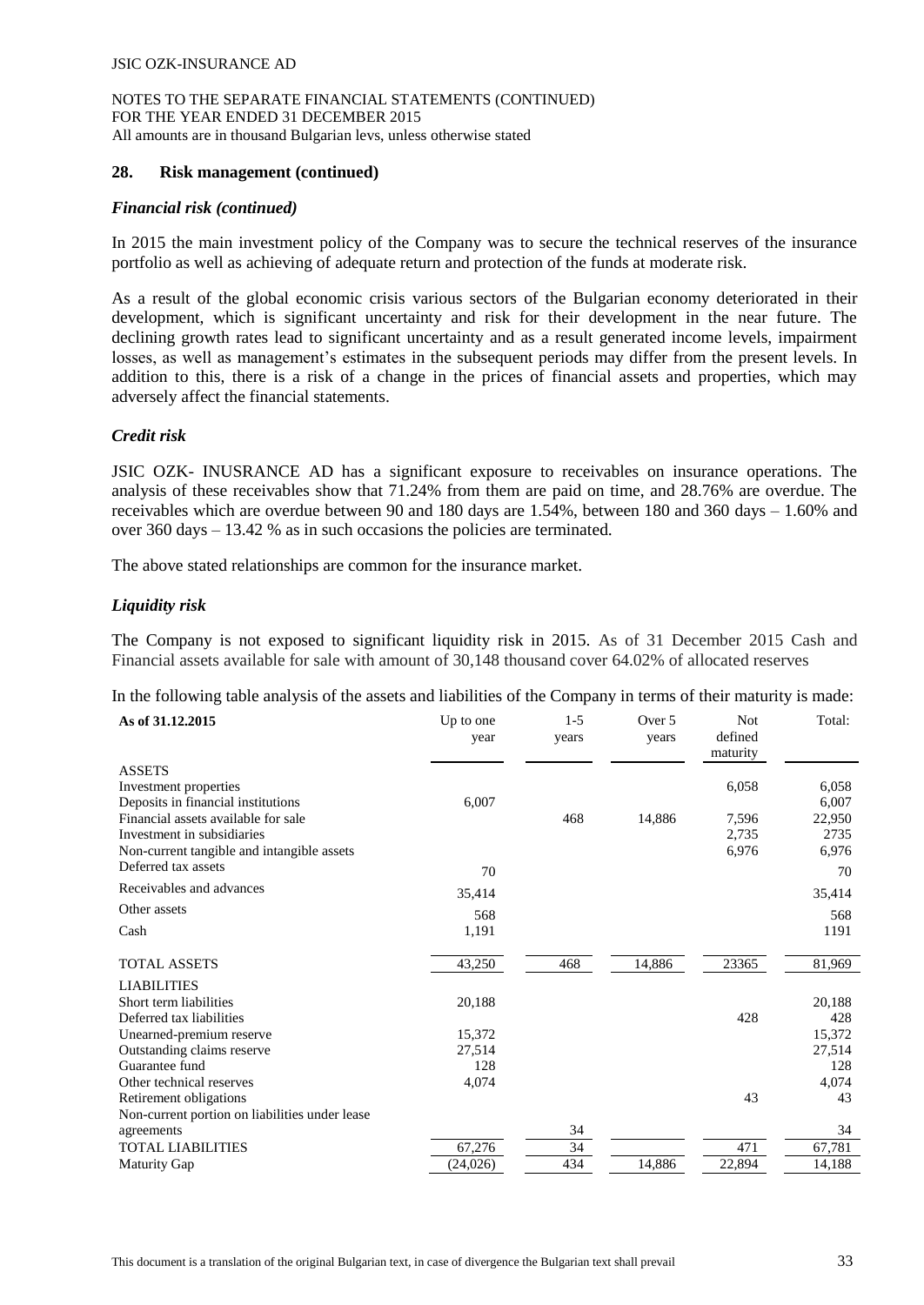### **28. Risk management (continued)**

#### **Financial risk (continued)**

#### *Liquidity risk (continued)*

| As of 31.12.2014                               | Up to one<br>year | $1 - 5$<br>years | Over 5<br>years | Not<br>defined<br>maturity | Total: |
|------------------------------------------------|-------------------|------------------|-----------------|----------------------------|--------|
| <b>ASSETS</b>                                  |                   |                  |                 |                            |        |
| Investment properties                          |                   |                  |                 | 3,892                      | 3,892  |
| Deposits in financial institutions             | 8,795             |                  |                 |                            | 8,795  |
| Financial assets available for sale            |                   |                  | 12,448          | 7,028                      | 19,476 |
| Investment in subsidiaries                     |                   |                  |                 | 4,348                      | 4,348  |
| Non-current tangible and intangible assets     |                   |                  |                 | 5,922                      | 5,922  |
| Deferred tax assets                            | 23                |                  |                 |                            | 23     |
| Receivables and advances                       | 32,515            |                  |                 |                            | 32,515 |
| Other assets                                   | 591               |                  |                 |                            | 591    |
| Cash                                           | 1,047             |                  |                 |                            | 1,047  |
| <b>TOTAL ASSETS</b>                            | 42,971            |                  | 12,448          | 21,190                     | 76,609 |
| <b>LIABILITIES</b>                             |                   |                  |                 |                            |        |
| Short term liabilities                         | 10,742            |                  |                 |                            | 10,742 |
| Deferred tax liabilities                       |                   |                  |                 | 356                        | 356    |
| Unearned-premium reserve                       | 24,185            |                  |                 |                            | 24,185 |
| Outstanding claims reserve                     | 24,895            |                  |                 |                            | 24,895 |
| Reserve fund                                   | 128               |                  |                 |                            | 128    |
| Other technical reserves                       | 2,688             |                  |                 |                            | 2,688  |
| Retirement obligations                         |                   |                  |                 | 44                         | 44     |
| Non-current portion on liabilities under lease |                   |                  |                 |                            |        |
| agreements                                     |                   | 167              |                 |                            | 167    |
| <b>TOTAL LIABILITIES</b>                       | 62,638            | 167              |                 | 400                        | 63,205 |
| <b>Maturity Gap</b>                            | (19,667)          | (167)            | 12,448          | 20,790                     | 13,404 |

#### *Currency risk*

The Company faces minimum currency risk, as the exposures in foreign currencies different from BGN and EUR are not material. The exposures to currency risk when conducting transactions lead to exchange rate gains and losses recognized in the income statement. These exposures include the cash which is not denominated in the reporting currency or euro.

The tables below summarize the currency risk of the Company as of 31 December 2015 and 2014. It shows the carrying values of the Company's assets and liabilities according to original currency.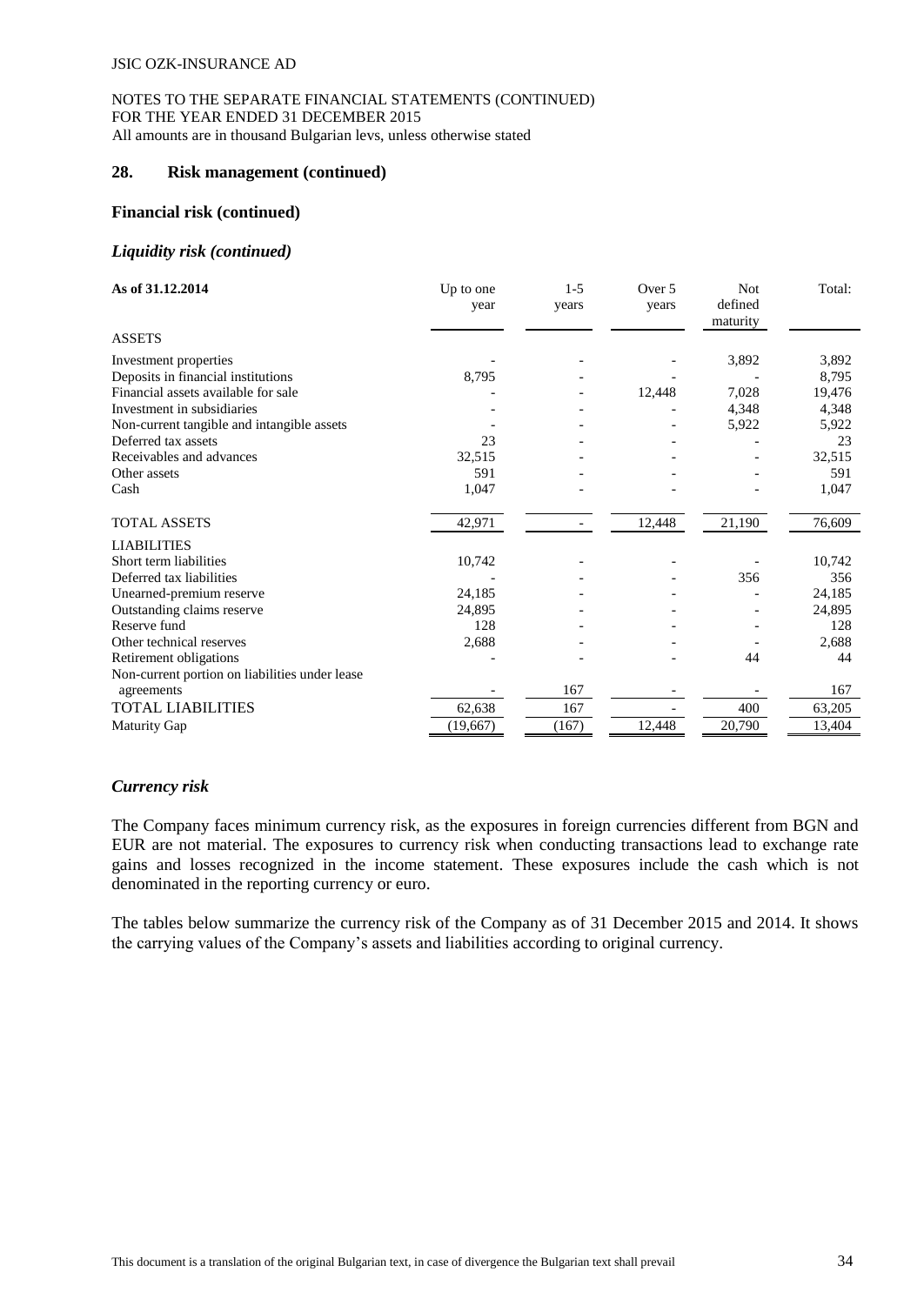### **28. Risk management (continued)**

# **Financial risk (continued)**

#### *Currency risk (continued)*

| As of 31.12.2015                                          | <b>BGN</b> and <b>EUR</b> | <b>USD</b> | Total:        |
|-----------------------------------------------------------|---------------------------|------------|---------------|
| <b>ASSETS</b>                                             |                           |            |               |
| Investment properties                                     | 6,058                     |            | 6,058         |
| Deposits in financial institutions                        | 5,992                     | 15         | 6,007         |
| Financial assets available for sale                       | 22,950                    |            | 22,950        |
| Investment in subsidiaries                                | 2,735                     |            | 2,735         |
| Non-current tangible and intangible assets                | 6,976                     |            | 6,976         |
| Deferred tax assets                                       | 70                        |            | 70            |
| Receivables and advances                                  | 35,414                    |            | 35,414        |
| Other assets                                              | 568                       |            | 568           |
| Cash                                                      | 1,191                     |            | 1,191         |
| <b>TOTAL ASSETS</b>                                       | 81,954                    | 15         | 81,969        |
| <b>LIABILITIES</b>                                        |                           |            |               |
| Short term liabilities                                    |                           |            |               |
|                                                           | 20,188                    |            | 20,188        |
| Deferred tax liabilities                                  | 428                       |            | 428           |
| Guarantee fund                                            | 128                       |            | 128           |
| Unearned-premium reserve                                  | 15,372                    |            | 15,372        |
| Outstanding claims reserve                                | 27,514                    |            | 27,514        |
| Other technical reserves                                  | 4,074                     |            | 4,074         |
| Retirement obligations                                    | 43                        |            | 43            |
| Non-current portion on liabilities under lease agreements | 34                        |            | 34            |
| <b>TOTAL LIABILITIES</b>                                  | 67,781                    |            | 67,781        |
| Net currency position                                     | 14,173                    | 15         | 14,188        |
| As of 31.12.2014<br><b>ASSETS</b>                         | <b>BGN</b> and EUR        | <b>USD</b> | Total:        |
| Investment properties                                     | 3,892                     |            | 3,892         |
| Deposits in financial institutions                        | 8,782                     | 13         | 8,795         |
| Financial assets available for sale                       | 19,476                    |            | 19,476        |
| Investment in subsidiaries                                | 4,348                     |            | 4,348         |
| Non-current tangible and intangible assets                | 5,922                     |            | 5,922         |
| Deferred tax assets                                       | 23                        |            | 23            |
| Receivables and advances<br>Other assets                  | 32,515<br>591             |            | 32,515<br>591 |
| Cash                                                      | 1,047                     |            | 1,047         |
| TOTAL ASSETS                                              | 76,596                    | 13         | 76,609        |
| <b>LIABILITIES</b>                                        |                           |            |               |
| Short term liabilities                                    | 10,742                    |            | 10,693        |
| Deferred tax liabilities                                  | 356                       |            | 339           |
| Guarantee fund                                            | 128                       |            | 19,027        |
| Unearned-premium reserve<br>Outstanding claims reserve    | 24,185<br>24,895          |            | 17,449<br>128 |
| Other technical reserves                                  | 2,688                     |            | 3,436         |
| Retirement obligations                                    | 44                        |            | 38            |
| Non-current portion on liabilities under lease agreements | 167                       |            | 309           |
| <b>TOTAL LIABILITIES</b>                                  | 63,205                    |            | 63,205        |
| Net currency position                                     | 13,391                    | 13         | 13,404        |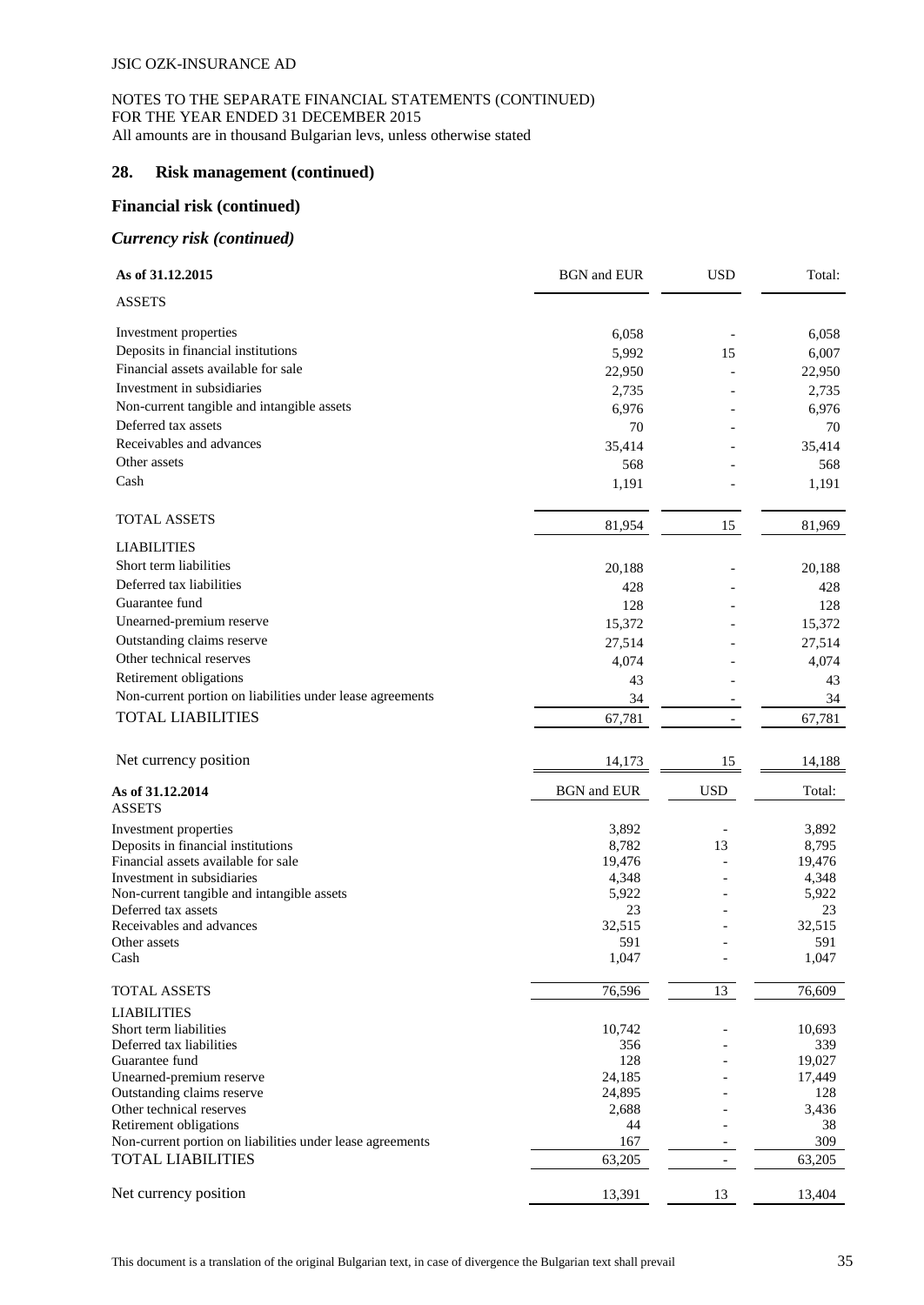# **28. Risk management (continued)**

# **Financial risk (continued)**

#### *Interest rate risk*

The Company faces interest rate risk in respect to the non-trading portfolio. The sensitivity of the nontrading portfolio to interest rate risk as of December 31, 2015 and 2014 is as follows:

| $\alpha$ and $\beta$ by those of the rest rate risk as of December 31, 2019 and 2014 is as follows.<br>As of 31.12.2015 | Up to 1 year      | $1-5$ years    | Over 5<br>years | Not interest<br>bearing | Total          |
|-------------------------------------------------------------------------------------------------------------------------|-------------------|----------------|-----------------|-------------------------|----------------|
| <b>ASSETS</b><br>Investment properties<br>Deposits in financial institutions                                            | 6,007             |                |                 | 6,058                   | 6,058<br>6,007 |
| Financial assets available for sale                                                                                     |                   | 468            | 14,886          | 7,596                   | 22,950         |
| Investment in subsidiaries                                                                                              |                   |                |                 | 2,735                   | 2,735          |
| Non-current tangible and intangible assets                                                                              |                   |                |                 | 6,976                   | 6,976          |
| Deferred tax assets                                                                                                     |                   |                |                 | 70                      | 70             |
| Receivables and advances<br>Other assets                                                                                |                   |                |                 | 35,414<br>568           | 35,414<br>568  |
| Cash                                                                                                                    |                   |                |                 | 1,191                   | 1,191          |
| <b>TOTAL ASSETS</b>                                                                                                     | 6,007             | 468            | 14,886          | 60,608                  | 81,969         |
| <b>LIABILITIES</b>                                                                                                      |                   |                |                 |                         |                |
| Short term liabilities<br>Deferred tax liabilities                                                                      | 132               |                |                 | 20,056<br>428           | 20,188<br>428  |
| Unearned-premium reserve                                                                                                |                   |                |                 | 15,372                  | 15,372         |
| Outstanding claims reserve                                                                                              |                   |                |                 | 27,514                  | 27,514         |
| Guarantee fund                                                                                                          |                   |                |                 | 128                     | 128            |
| Other technical reserves                                                                                                |                   |                |                 | 4,074                   | 4,074          |
| Retirement obligations                                                                                                  |                   |                |                 | 43                      | 43             |
| Non-current portion on liabilities under lease<br>agreements                                                            |                   | 34             |                 |                         | 34             |
| <b>TOTAL LIABILITIES</b>                                                                                                | 132               | 34             |                 | 67,615                  | 67,781         |
| Net interest exposure                                                                                                   | 5,875             | 434            | 14,886          | (7,007)                 | 14,188         |
| As of 31.12.2014                                                                                                        | Up to $1$<br>year | 1-5 years      | Over 5<br>years | Not interest<br>bearing | Total          |
| <b>ASSETS</b>                                                                                                           |                   |                |                 |                         |                |
| Investment properties                                                                                                   |                   |                |                 | 3,892                   | 3,892          |
| Deposits in financial institutions                                                                                      | 8,795             |                |                 |                         | 8,795          |
| Financial assets available for sale<br>Investment in subsidiaries                                                       |                   |                | 12,215          | 7,261                   | 19,476         |
| Non-current tangible and intangible assets                                                                              |                   |                |                 | 4,348<br>5,922          | 4,348<br>5,922 |
| Deferred tax assets                                                                                                     |                   |                |                 | 23                      | 23             |
| Receivables and advances                                                                                                |                   |                |                 | 32,515                  | 32,515         |
| Other assets<br>Cash                                                                                                    |                   |                |                 | 591                     | 591            |
|                                                                                                                         |                   |                |                 | 1,047                   | 1,047          |
| <b>TOTAL ASSETS</b>                                                                                                     | 8,795             | $\overline{a}$ | 12,215          | 55,599                  | 76,609         |
| <b>LIABILITIES</b>                                                                                                      |                   |                |                 |                         |                |
| Short term liabilities<br>Deferred tax liabilities                                                                      | 197               |                |                 | 10,545<br>356           | 10,742<br>356  |
| Unearned-premium reserve                                                                                                |                   |                |                 | 24,185                  | 24,185         |
| Outstanding claims reserve                                                                                              |                   |                |                 | 24,895                  | 24,895         |
| Guarantee fund                                                                                                          |                   |                |                 | 128                     | 128            |
| Other technical reserves                                                                                                |                   |                |                 | 2,688                   | 2,688          |
| Retirement obligations<br>Non-current portion on liabilities under lease                                                |                   |                |                 | 44                      | 44             |
| agreements                                                                                                              |                   | 167            |                 |                         | 167            |
| <b>TOTAL LIABILITIES</b>                                                                                                | 197               | 167            |                 | 62,841                  | 63,205         |
| Net interest exposure                                                                                                   | 8,598             | (167)          | 12,215          | (7, 242)                | 13,404         |